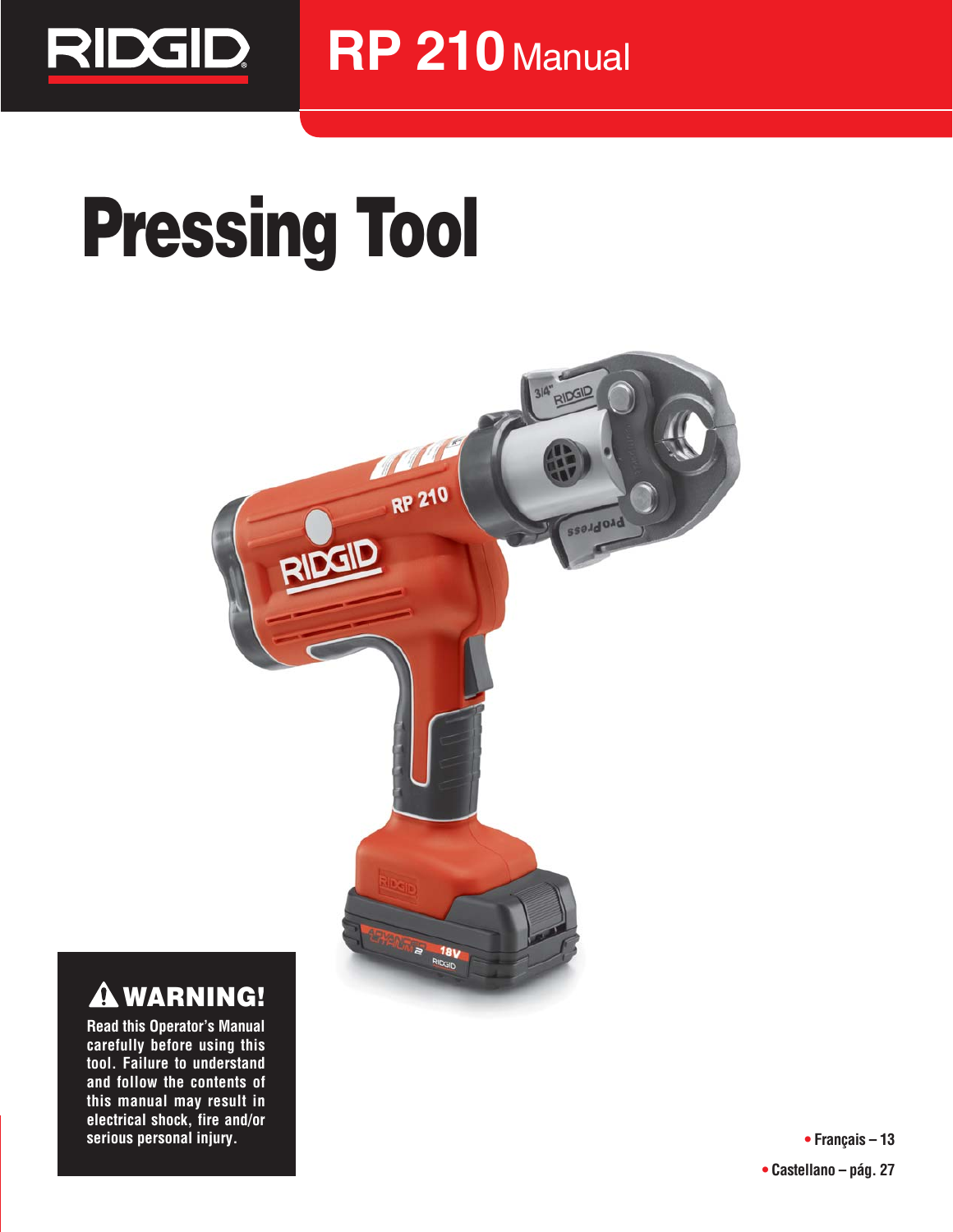## **Table of Contents**

| <b>General Power Tool Safety Warnings</b>                 |  |
|-----------------------------------------------------------|--|
|                                                           |  |
|                                                           |  |
|                                                           |  |
|                                                           |  |
|                                                           |  |
|                                                           |  |
| <b>Specific Safety Information</b>                        |  |
|                                                           |  |
| <b>Description, Specifications And Standard Equipment</b> |  |
|                                                           |  |
|                                                           |  |
|                                                           |  |
|                                                           |  |
|                                                           |  |
| <b>Operating Instructions</b>                             |  |
|                                                           |  |
|                                                           |  |
|                                                           |  |
|                                                           |  |
|                                                           |  |
| <b>Maintenance Instructions</b>                           |  |
|                                                           |  |
|                                                           |  |
|                                                           |  |
|                                                           |  |
|                                                           |  |
|                                                           |  |
|                                                           |  |
|                                                           |  |
|                                                           |  |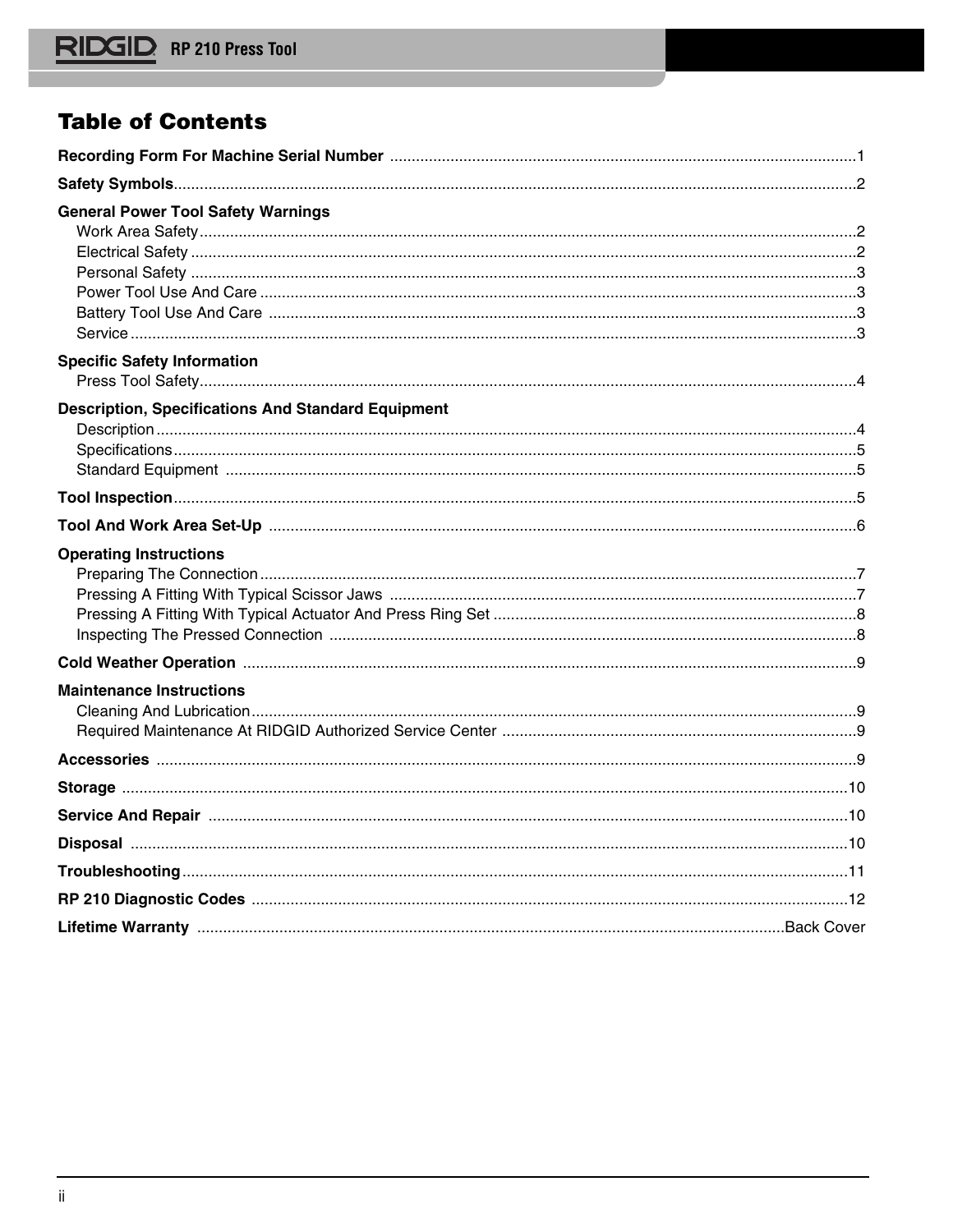## **RP 210**

## **Press Tool**





## **RP 210 Press Tool**

Record Serial Number below and retain product serial number which is located on nameplate.

Serial No.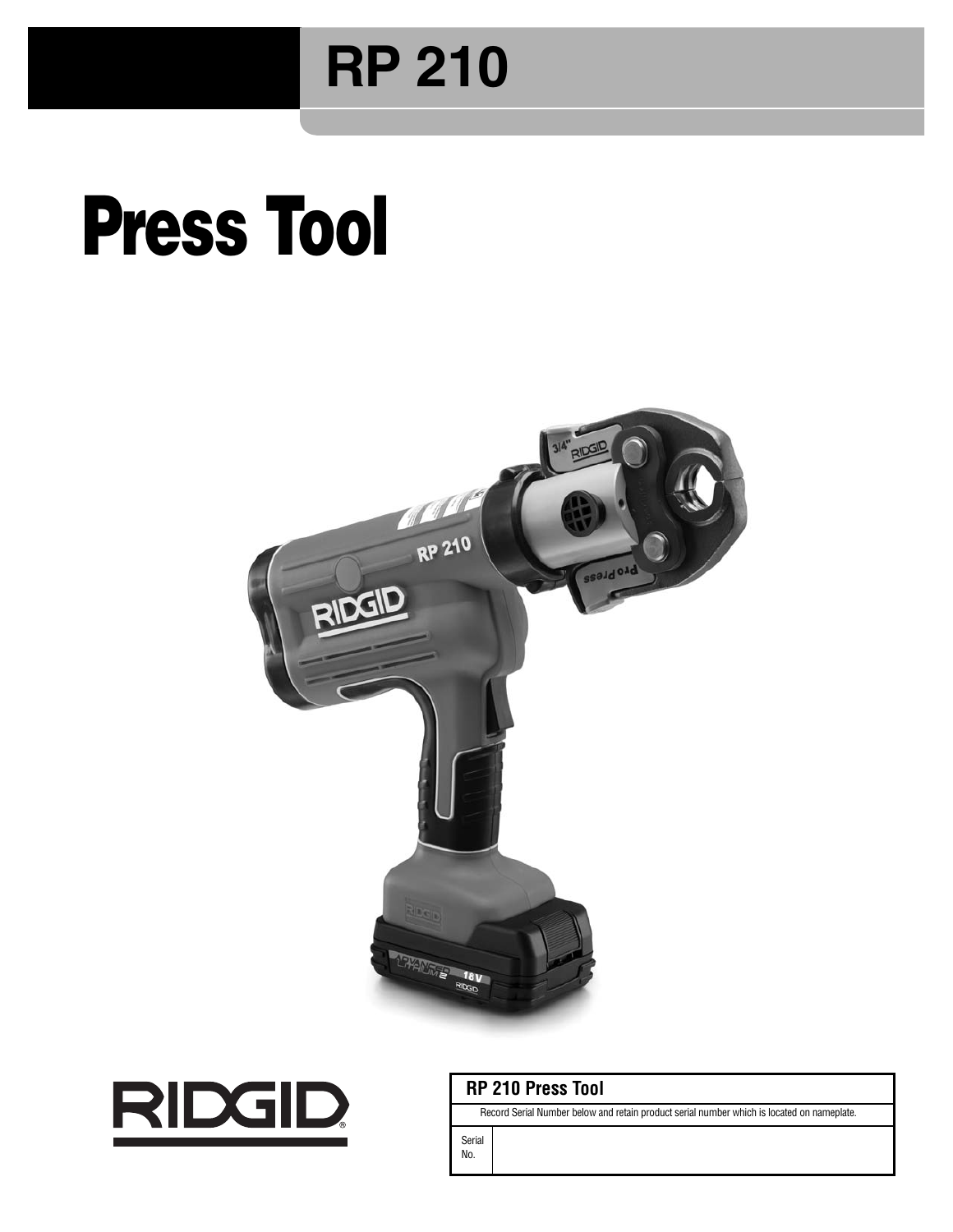## **Safety Symbols**

In this operator's manual and on the product, safety symbols and signal words are used to communicate important safety information. This section is provided to improve understanding of these signal words and symbols.



This is the safety alert symbol. It is used to alert you to potential personal injury hazards. Obey all safety messages that follow this symbol to avoid possible injury or death.

**DANGER** DANGER indicates a hazardous situation which, if not avoided, will result in death or serious injury.

WARNING indicates a hazardous situation which, if not avoided, could result in death or serious injury. **WARNING**

CAUTION indicates a hazardous situation which, if not avoided, could result in minor or moderate injury. **CAUTION**

NOTICE indicates information that relates to the protection of property. **NOTICE**

This symbol means read the operator's manual carefully before using the equipment. The operator's manual contains important information on the safe and proper operation of the equipment.

This symbol means always wear safety glasses with side shields or goggles when handling or using this equipment to reduce the risk of eye injury.



This symbol indicates the risk of hands, fingers or other body parts being crushed.



This symbol indicates the risk the electrical shock.

## **General Power Tool Safety Warnings\***

### **WARNING**

**Read all safety warnings and instructions. Failure to follow the warnings and instructions may result in electric shock, fire and/or serious injury.**

## **SAVE ALL WARNINGS AND INSTRUCTIONS FOR FUTURE REFERENCE!**

The term "power tool" in the warnings refers to your mains-operated (corded) power tool or battery-operated (cordless) power tool.

## **Work Area Safety**

- **Keep your work area clean and well lit.** Cluttered or dark areas invite accidents.
- **Do not operate power tools in explosive atmo**spheres, such as in the presence of flammable **liquids, gases, or dust.** Power tools create sparks which may ignite the dust or fumes.
- **Keep children and by-standers away while operating a power tool.** Distractions can cause you to lose control.

**modify the plug in any way. Do not use any adap ter plugs with earthed (grounded) power tools.** Unmodified plugs and matching outlets will reduce risk of electric shock.

- **Avoid body contact with earthed or grounded surfaces such as pipes, radiators, ranges and refrigerators.** There is an increased risk of electrical shock if your body is earthed or grounded.
- **Do not expose power tools to rain or wet conditions.** Water entering a power tool will increase the risk of electrical shock.
- **Do not abuse the cord. Never use the cord for carrying, pulling or unplugging the power tool. Keep cord away from heat, oil, sharp edges or moving parts.** Damaged or entangled cords increase the risk of electric shock.
- **When operating a power tool outdoors, use an extension cord suitable for outdoor use.** Use of a cord suitable for outdoor use reduces the risk of electric shock.
- **If operating a power tool in a damp location is unavoidable, use a ground fault circuit interrupter (GFCI) protected supply.** Use of a GFCI reduces the risk of electric shock.

## **Electrical Safety**

• **Power tool plugs must match the outlet. Never**

\* The text used in the General Power Tool Safety Warnings section of this manual is verbatim, as required, from the applicable UL/CSA 60745 standard. This section contains general safety practices for many different types of power tools. Not every precaution applies to every tool, and some do not apply to this tool.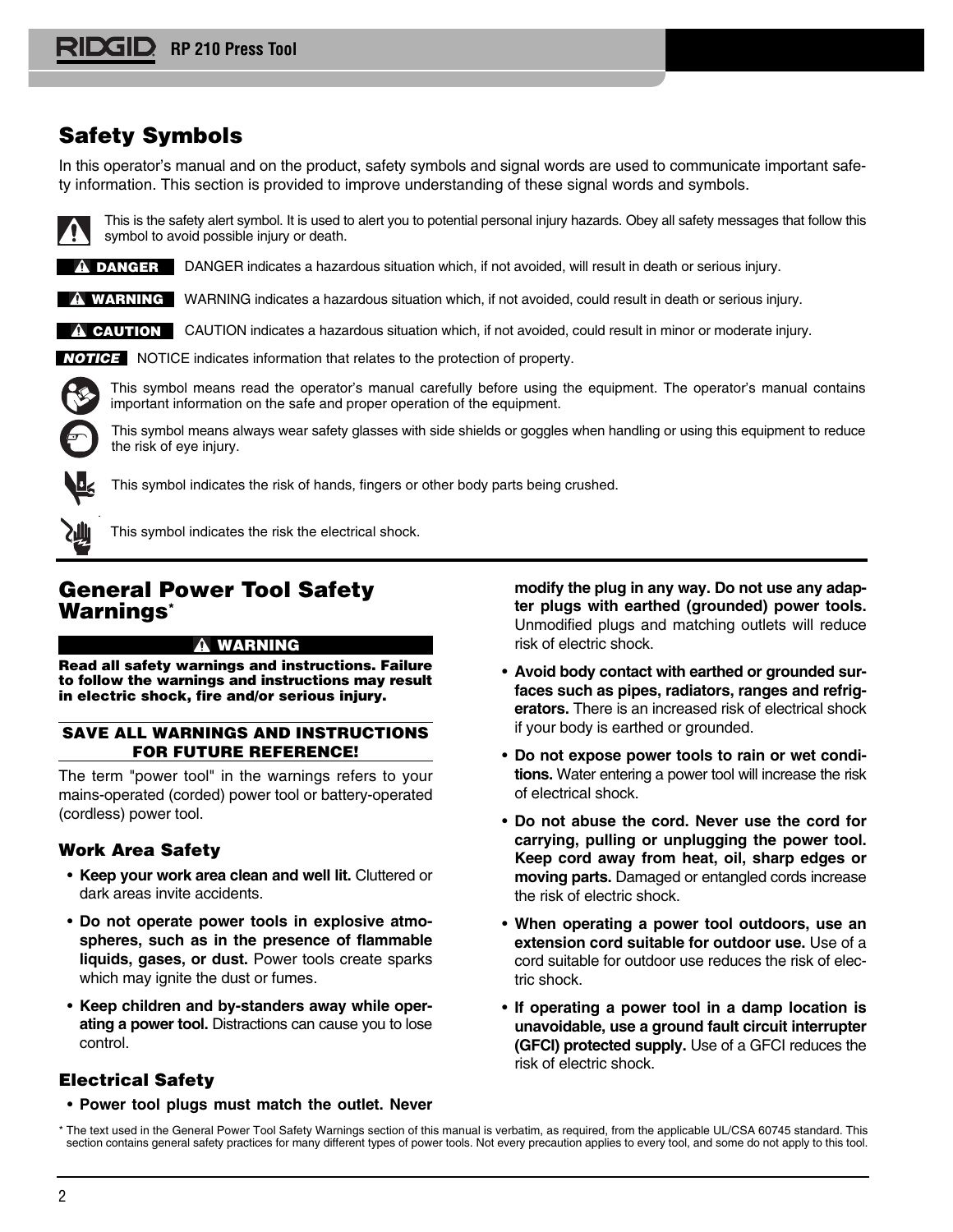## **Personal Safety**

- **Stay alert, watch what you are doing and use common sense when operating a power tool. Do not use a power tool while you are tired or under the** influence of drugs, alcohol, or medication. A moment of inattention while operating power tools may result in serious personal injury.
- **Use personal protective equipment. Always wear eye protection.** Protective equipment such as dust mask, non-skid safety shoes, hard hat, or hearing protection used for appropriate conditions will reduce personal injuries.
- **Prevent unintentional starting. Ensure the switch is in the off-position before connecting to power source and/or battery pack, picking up or carrying the tool.** Carrying power tools with your finger on the switch or energizing power tools that have the switch on invites accidents.
- **Remove any adjusting key or wrench before turning the power tool on.** A wrench or a key left attached to a rotating part of the power tool may result in personal injury.
- **Do not overreach. Keep proper footing and balance at all times.** This enables better control of the power tool in unexpected situations.
- **Dress properly. Do not wear loose clothing or jewel ry. Keep your hair, clothing, and gloves away from moving parts.** Loose clothes, jewelry, or long hair can be caught in moving parts.
- **If devices are provided for the connection of dust extraction and collection facilities, ensure these are connected and properly used.** Use of dust collection can reduce dust-related hazards.

## **Power Tool Use And Care**

- **Do not force power tool. Use the correct power tool for your application.** The correct power tool will do the job better and safer at the rate for which it is designed.
- **Do not use power tool if the switch does not turn it ON and OFF.** Any power tool that cannot be controlled with the switch is dangerous and must be repaired.
- **Disconnect the plug from the power source and/or the battery pack from the power tool before making any adjustments, changing accessories, or storing power tools.** Such preventive safety measures reduce the risk of starting the power tool accidentally.
- **Store idle power tools out of the reach of children** and do not allow persons unfamiliar with the pow**er tool or these instructions to operate the power tool.** Power tools are dangerous in the hands of untrained users.
- **Maintain power tools. Check for misalignment or binding of moving parts, breakage of parts and any** other condition that may affect the power tool's op**er ation. If damaged, have the power tool repaired before use.** Many accidents are caused by poorly maintained power tools.
- **Keep cutting tools sharp and clean.** Properly maintained cutting tools with sharp cutting edges are less likely to bind and are easier to control.
- **Use the power tool, accessories and tool bits etc. in accordance with these instructions, taking into account the working conditions and the work to be performed.** Use of the power tool for operations different from those intended could result in a hazardous situation.

## **Battery Tool Use And Care**

- **Recharge only with the charger specified by the manufacturer.** A charger that is suitable for one type of battery pack may create a risk of fire when used with another battery pack.
- **Use power tools only with specifically designated battery packs.** Use of any other battery packs may create a risk of injury and fire.
- **When battery pack is not in use, keep it away from other metal objects, like paper clips, coins, keys, nails, screws or other small metal objects that can make a connection from one terminal to another.** Shorting the battery terminals together may cause burns or a fire.
- **Under abusive conditions, liquid may be ejected from the battery; avoid contact. If contact acciden tally occurs, flush with water. If liquid contacts eyes, additionally seek medical help.** Liquid ejected from the battery may cause irritation or burns.

### **Service**

• **Have your power tool serviced by a qualified repair person using only identical replacement parts.** This will ensure that the safety of the power tool is maintained.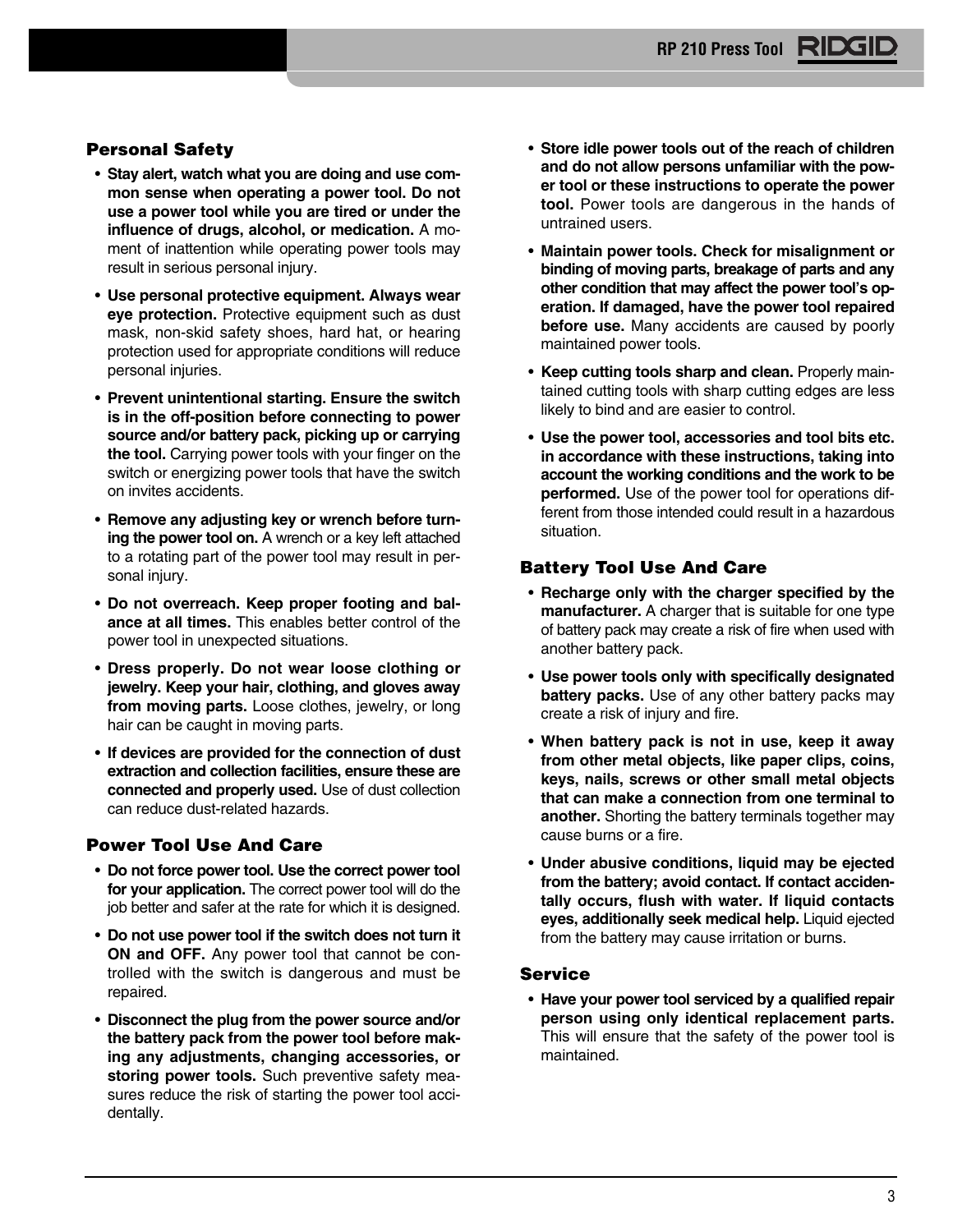## **Specific Safety Information**

#### **WARNING**

**This section contains important safety information that is specific to this tool.**

**Read these precautions carefully before using the RP 210 Press Tool to reduce the risk of electrical shock or serious personal injury.**

#### **SAVE THESE INSTRUCTIONS!**

A compartment in the RP 210 carrying case is included to keep this manual with the machine for use by the operator.

## **Press Tool Safety**

- **Use the RP 210 Press Tool only with RIDGID Com pact pressing attachments (jaws, press ring, actuator, etc.).** Other uses or modifying the RP 210 Press Tool for other applications may damage the press tool, damage the attachments and/or cause personal injury.
- **Keep your fingers and hands away from pressing attachments during press cycle.** Your fingers or hands can be crushed, fractured or amputated if they become caught between the jaws or between these components and any other object.
- **Never attempt to repair damaged jaws, press ring, actuator or other attachments.** An attachment that has been welded, ground, drilled or modified in any manner can shatter during pressing resulting in serious injury. Discard the entire damaged jaws. Replace with new jaws. Never replace individual components except for damaged jaw return springs. Please call Ridge Tool Company, Technical Services for availability.
- **Large forces are generated during product use that can break or throw parts and cause injury.** Stand clear during use and wear appropriate protective equipment, including eye protection.
- **Only use RIDGID Press Tools and Jaws when specified by the press fittings manufacturer.** Use of incorrect equipment and methods can cause incomplete joints, damage the equipment, void warranties or cause severe personal injury or death.
- **Before operating a RIDGID RP 210 Press Tool, read and understand:** 
	- This operator's manual,
	- The attachment instructions,
	- The battery/charger manual,
	- The fitting manufacturer's installation instructions,
	- The instructions for any other equipment used with this tool,

Failure to follow all instructions and warnings may result in property damage and/or serious injury.

The EC Declaration of Conformity (890-011-320.10) will accompany this manual as a separate booklet when required.

If you have any question concerning this RIDGID® product:

- Contact your local RIDGID distributor.
- Visit www.RIDGID.com or www.RIDGID.eu to find your local Ridge Tool contact point.
- Contact Ridge Tool Technical Service Department at rtctechservices@emerson.com, or in the U.S. and Canada call (800) 519-3456.

## **Description, Specifications And Standard Equipment**

## **Description**

The RP 210 Press Tool, when used with appropriate jaws, is designed to mechanically press fittings onto tubing to create a water-tight and permanent seal. When the switch on the RP 210 is depressed, an internal electric motor powers a hydraulic pump which forces fluid into the cylinder of the tool, forcing the ram forward and applying thousands of pounds of pressing force onto specially designed fittings. Attachments are also available for other uses.

The entire cycle duration is approximately five (5) seconds. Once the cycle begins to deform a fitting, it will automatically continue until completion, even if the trigger switch is released. The LED displays on the back of the tool indicate problems such as improper temperature, open attachment mounting pin or maintenance required.



**Figure 1 – RP 210-B Press Tool And Compact Series Jaw**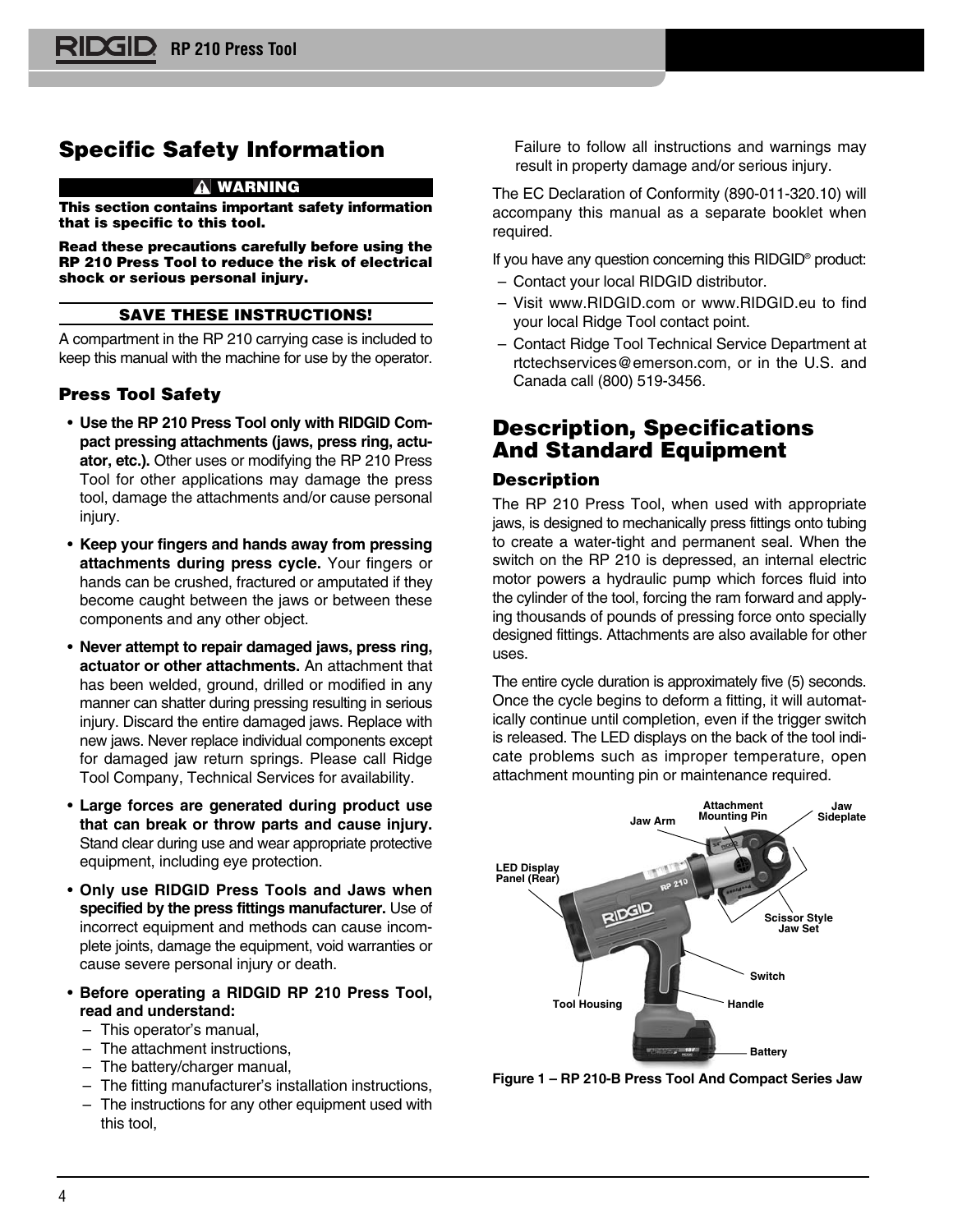## **Specifications**

**RP 210-B Battery Press Tool:**

#### **Motor**

|  | Voltage 18V DC |  |  |
|--|----------------|--|--|
|--|----------------|--|--|

Amperage ...............18 Amp

Power .....................324 Watts

Weight........................5.6 lbs. (2.5 Kg) (Tool Only - No Battery)

Ram Force .................5,400 lbs. (24kN)

## Operating Temperature

Range ...........................15°F to 140°F (-10°C to 60°C) 0°F to 140°F (-20°C to 60°C) with Battery Maintained Above 15°F (-10°C) or By Using Higher Capacity Batteries. See Cold Weather Operation.

Duty Cycle...................3 Crimp  $\mathbb{Q}^{\mathbb{T}}$  /min.

The Press Tool serial number plate is located at the bottom of the handle as shown in *Figure 2*. The first 4 digits indicate the month and year of the manufacture. (10  $=$  $year, 05 = month$ ).



**Figure 2 – Press Tool Serial Label**

NOTE! RIDGID jaws and attachments are offered in two "series"

- Standard Series
- Compact Series

These series are not interchangeable. Only standard series jaws will work with standard series tools (RP 330, RP 340, 320-E, CT-400). Similarly, only compact series jaws will work with the compact series tools (Compact 100-B, RP 200, RP 210). Please refer to the standard tool's operator's manuals for further information on standard tools and jaws.

**NOTICE** Selection of appropriate materials and joining methods is the responsibility of the system designer and/or installer. Before any installation is attempted, careful evaluation of the specific service environment, including chemical environment and service temperature, should be completed. Consult Press Fitting System manufacturer for selection information.

## **Tool Inspection**

## **WARNING**



**Daily before use, inspect your press tool and correct any problems to reduce the risk of serious injury from electric shock, crushing injures, attachment failure and other causes, and prevent tool damage.**

- 1. Make sure that the press tool battery is removed. Inspect the battery for damage. If any damage or modifications are found, do not use until the battery has been properly repaired or replaced.
- 2. Clean any oil, grease or dirt from the equipment, especially the handles and controls. This helps to prevent the machine or controls from slipping from your grip.
- 3. Inspect the press tool for any of the following:
	- Proper assembly, maintenance and completeness.
	- Any broken, worn, missing, misaligned or binding parts.
	- Make sure that the attachment mounting pin moves smoothly between the fully open and full closed position and locks into each. Confirm that the switch moves freely and does not bind or stick.
	- Presence and readability of warning labels. See Figure 3.
	- Any other condition which may prevent safe and normal operation.

If any problems are found, do not use the press tool until the problems have been repaired.

4. Inspect and maintain the tool attachments, battery charger and any other equipment or material in use as directed in their instructions.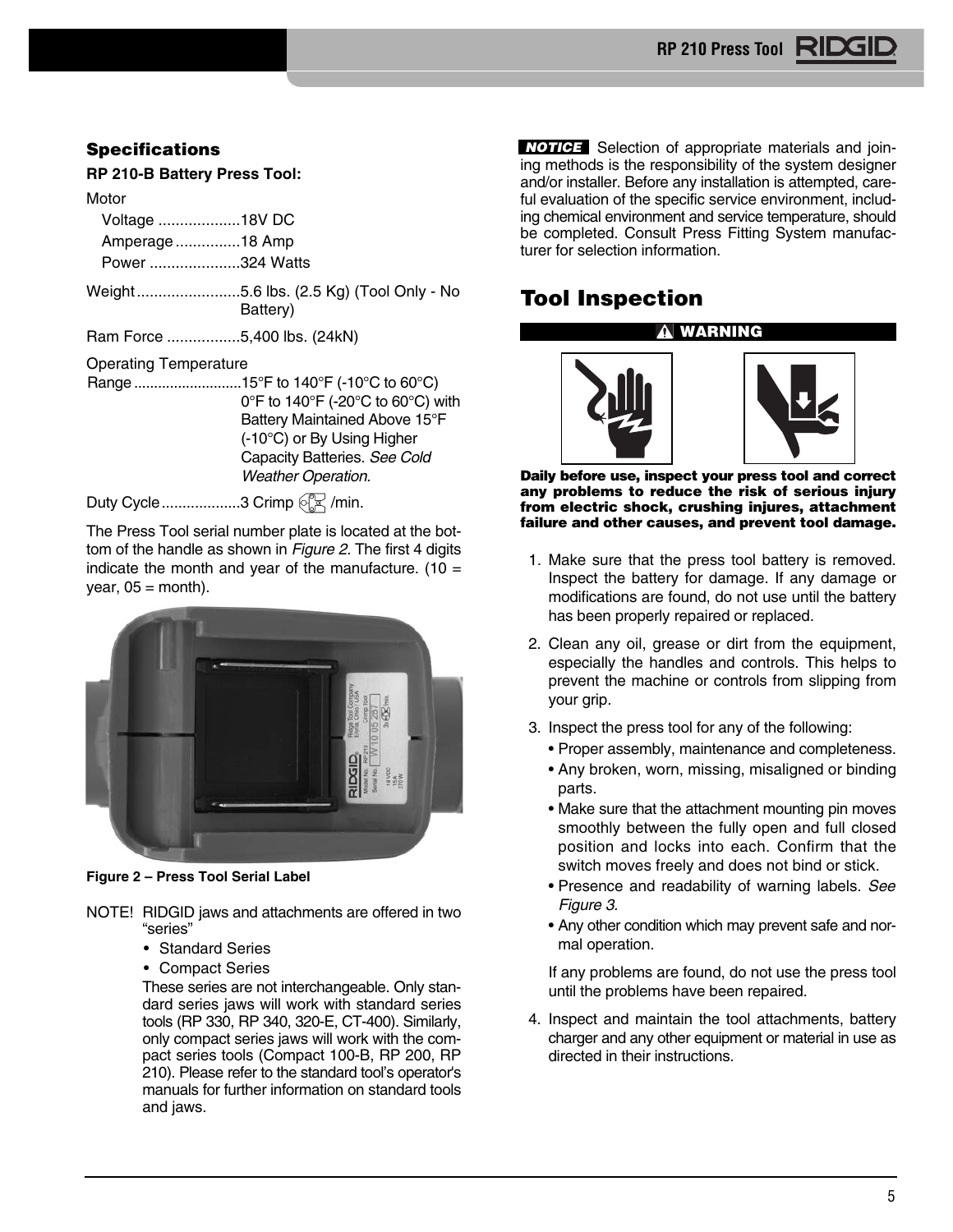

**Figure 3 – Press Tool Warning Label**

- 5. With dry hands, insert a fully charged battery. Press the ON/OFF button on the LED panel one time to turn the press tool ON. The green, red and yellow LED on the display panel should all blink one time on power up, and then the green LED will remain on to indicate that the tool is ready for use. For use in cold weather (temperatures below 15°F (-10°C)), see Cold Weath er Operation Section. If any other conditions exist, use the Diagnostic Codes information on Page 12 to determine the next step and do not use the tool until it is working properly. With your hands and fingers away from the tool ram, test the operation of the switch to confirm proper operation. When used with an attachment, once the tool sees enough load it will lock on to ensure that a complete press is made.
- 6. Once the operation has been checked, with dry hands remove the battery.

## **Tool And Work Area Set-Up**





**Set up the press tool and work area according to these procedures to reduce the risk of injury from electric shock, fire, crushing injuries and other causes, and prevent tool and system damage.**

- 1. Check work area for:
	- Adequate lighting.
	- Flammable liquids, vapors or dust that may ignite. If present, do not work in area until sources have been identified and corrected. The press tool is not explosion proof and can cause sparks.
	- Clear, level, stable and dry place for operator. Do not use the machine while standing in water.
- 2. Inspect the work to be done and determine the correct RIDGID tool and attachment(s) for the application. Using an incorrect attachment for an application can cause injury, damage the tool and make incomplete connections. For a complete listing of RIDGID attachments available for this tool, see the Ridge Tool Catalog on line at www.RIDGID.com or call Ridge Tool Technical Services (800) 519-3456. Make sure that the tool and attachment have been inspected as directed in their instructions.
- 3. Evaluate the work area and determine if any barriers are needed to keep bystanders out. Bystanders can distract the tool operator during use.
- 4. Confirm that the battery is removed and fully open the attachment mounting pin. See Figure 4. If there is an attachment in the tool, slide it out of the tool.
- 5. Slide the correct attachment into the press tool as shown in Figure 5 and fully close the attachment mounting pin. The tool will not operate unless the mounting pin is fully closed.



**Figure 4 – Fully Open Attachment Mounting Pin**



**Figure 5 – Slide Attachment Into Tool**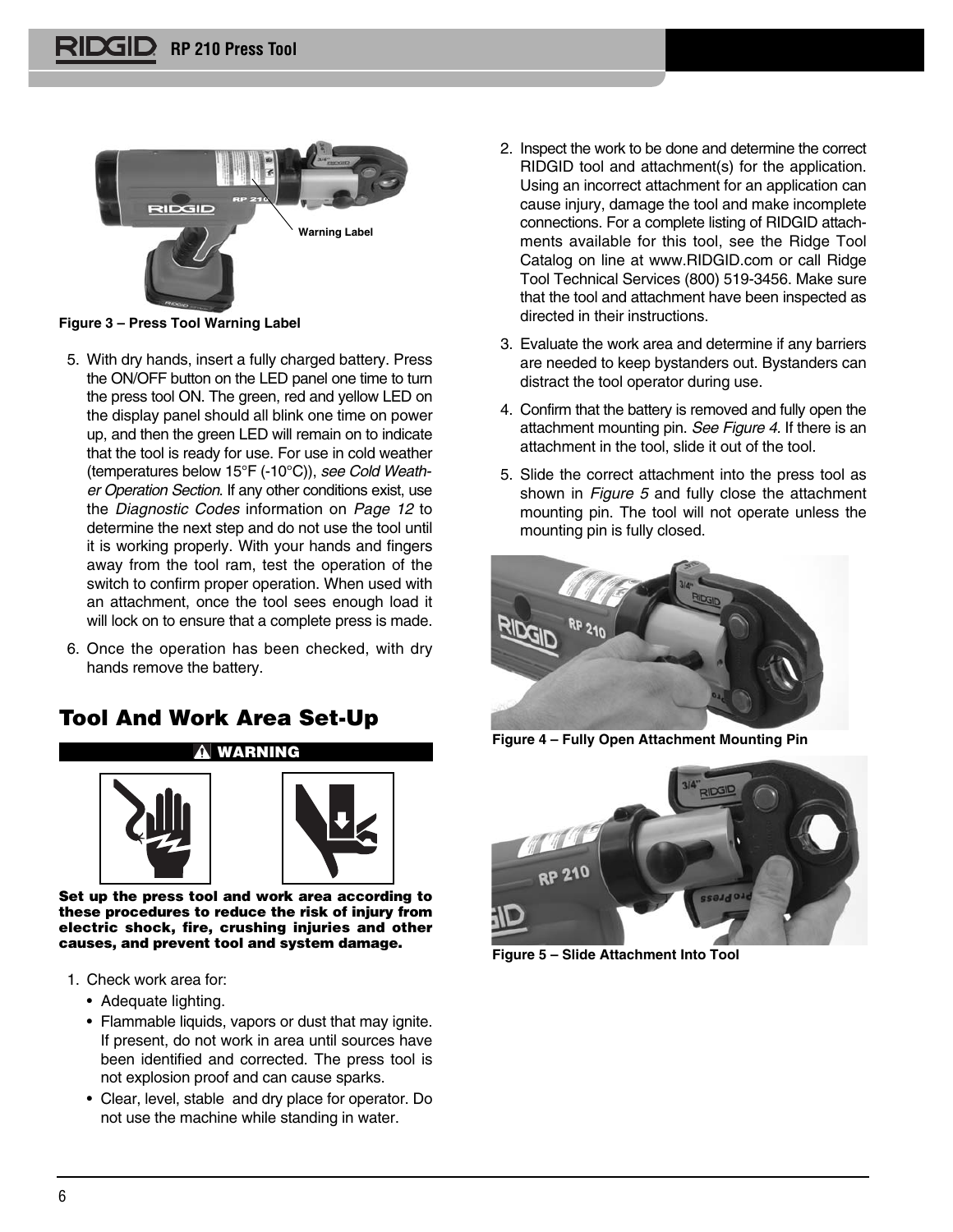## **Operating Instructions**



**Always wear eye protection to protect your eyes against dirt and other foreign objects.**

**Keep your fingers and hands away from the tool attachment during the press cycle. Your fingers or hands can be crushed, fractured or amputated in the attachment or tool or between the attachment, work piece and other objects.**

**Follow operating instructions to reduce the risk of injury from crushing and other causes and to prevent tool damage.**

## **Preparing The Connection**

**NOTICE** These instructions are generalized practices for several types of press tool attachments. Always follow the specific instructions for the press tool attachment being used and the fitting manufacturers specific installation instructions. Failure to follow the specific attachment and fitting installation instructions may result in improper press connections that can lead to extensive property damage.

- 1. Make sure that the work area is free of bystanders and other distractions and that the tool and work area has been properly set up.
- 2. Prepare the connection according to the fitting manufacturers instructions.
- 3. With dry hands, insert a fully charged battery. Depress ON/OFF button on display panel one time to turn tool ON. All three light emitting diodes (LED's) will blink once. Then, the green LED should be solidly illuminated indicating the tool is ready to press. Tool will automatically turn OFF if left unused for ten (10) minutes.
- 4. Make sure the tubing is inserted to the proper depth in fitting, as specified in the appropriate fitting system's operator's manual.

## **Pressing A Fitting With Typical Scissor Jaws**

- 1. Squeeze jaw arms to open the jaws (Figure 6).
- 2. Place open jaws around the fitting (Figure 7). Make sure the contour of the jaw set is properly aligned with the contour of the fitting as specified in Fitting Manufacturer's Installation Instructions. Do not hang the jaw set and tool from fitting. Tool could unexpectedly drop and cause serious injury or death.



**Figure 6 – Opening The Scissor-Style Jaws**



**Figure 7 – Placing Scissor-Style Jaw Set Around Fitting**



**Figure 8 – RP 210 Tool Square To Tubing**

3. Make sure the jaw set and tool are square to the tubing and depress the tool switch (Figure 8). Keep fingers and hands away from the jaw set to avoid crushing injuries in jaw set and between jaw set and surroundings. The press cycle takes about five (5) seconds. Once a press cycle begins and the rollers contact the jaw arms, the tool will lock-on and auto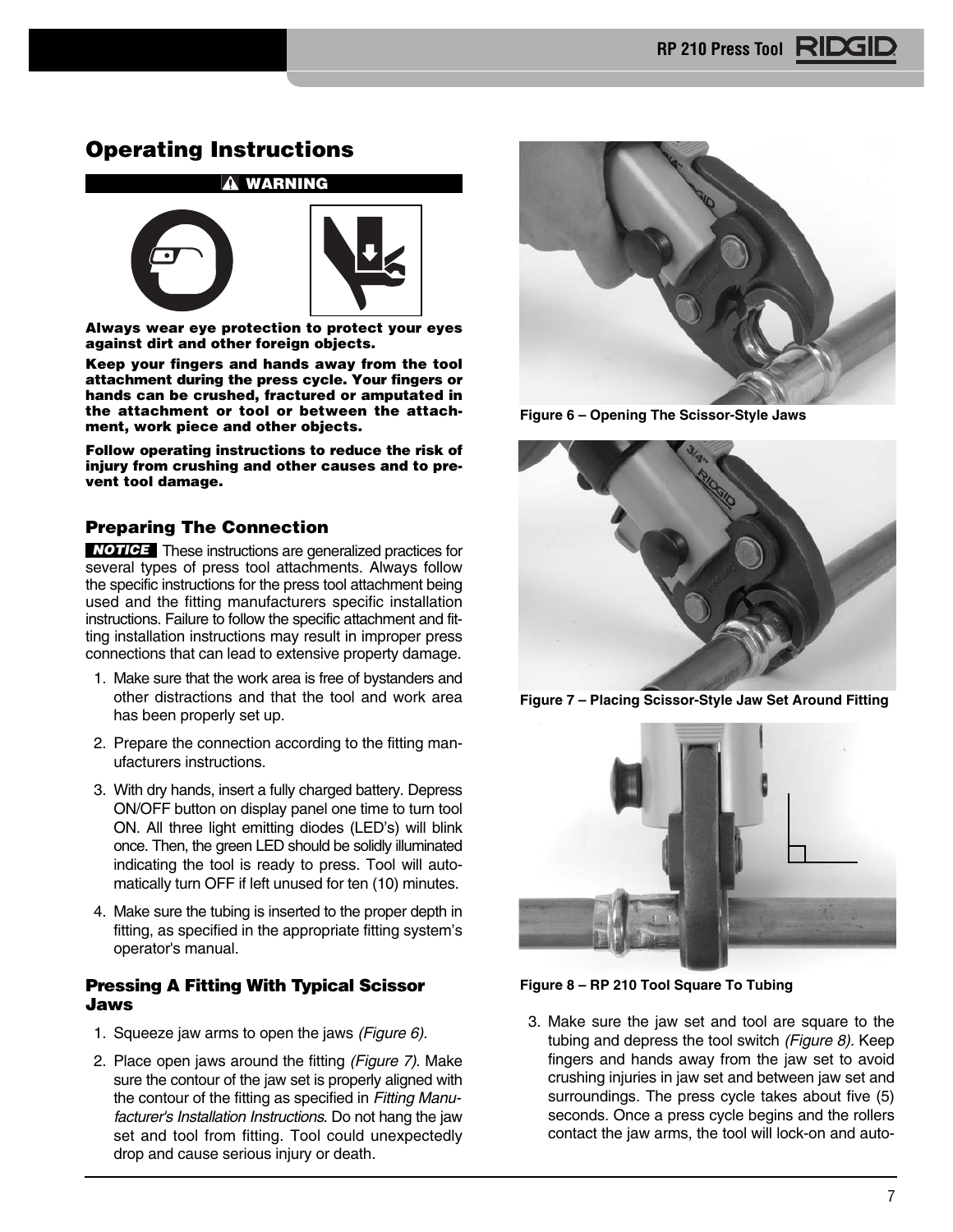matically complete the press cycle. Releasing the switch will not stop the tool once the pressing process has begun. This assures consistent, repeatable press joint integrity.

- 4. Press jaw arms to open the jaw set.
- 5. Remove the RP 210 and jaw set from tube. Avoid sharp edges that may have formed on the fitting during the pressing operation.

## **Pressing A Fitting With Typical Actuator And Press Ring Set**

- 1. Open the appropriate press ring and place at right angle onto the fitting (Figure 9). Align ring with fitting according to fitting system's operator's manual. Recheck insertion depth before completing press process.
- 2. Squeeze actuator arms to open the actuator assembly. Engage actuator ends into the actuator pockets in the press ring (Figure 10). Make sure actuator ends are fully engaged in pockets. Do not attempt to hang tool and actuator from press ring. Tool could unexpectedly drop causing serious injury or death.

Depress the tool switch. The press cycle takes about five (5) seconds. Once a press cycle begins and the rollers contact the actuator arms, the tool will lock-on and automatically complete the press cycle. Releasing the trigger will not stop the tool once the pressing process has begun. This assures consistent, repeatable press joint integrity. To avoid pinch point injuries, keep fingers away from actuator and press ring during the press cycle.



**Figure 9 – Installing Press Ring Onto Fitting**



**Figure 10 – Attaching Actuator To Press Ring**

3. After cycle is complete, squeeze actuator arms to open and separate actuator from press ring. Remove the press ring from fitting by manually grasping ring halves and opening assembly. Avoid any sharp edges which may have formed on fitting during pressing operation.

**NOTICE** The RP 210-B Press Tool will turn off automatically if the battery is too low to successfully complete a pressed connection. This will be indicated by blinking of the green LED. A fully charged battery should be inserted in the tool and the pressed connection should be repeated as indicated above. To retract the rollers and remove the tool from the fitting if battery dies or tool malfunctions during pressed connection, it is necessary to press the pressure release button on the right hand side of the tool (Figure 11). If this happens, the connection will need to be pressed again to ensure completion.



**Figure 11 – Pressure Release Button**

## **Inspecting The Pressed Connection**

1. Inspect the pressed fitting. If the fitting is supplied with a control ring and/or a control label by the fitting manufacturer, remove it. Control rings and labels are supplied by the manufacturer to indicate that the fitting has not yet been pressed.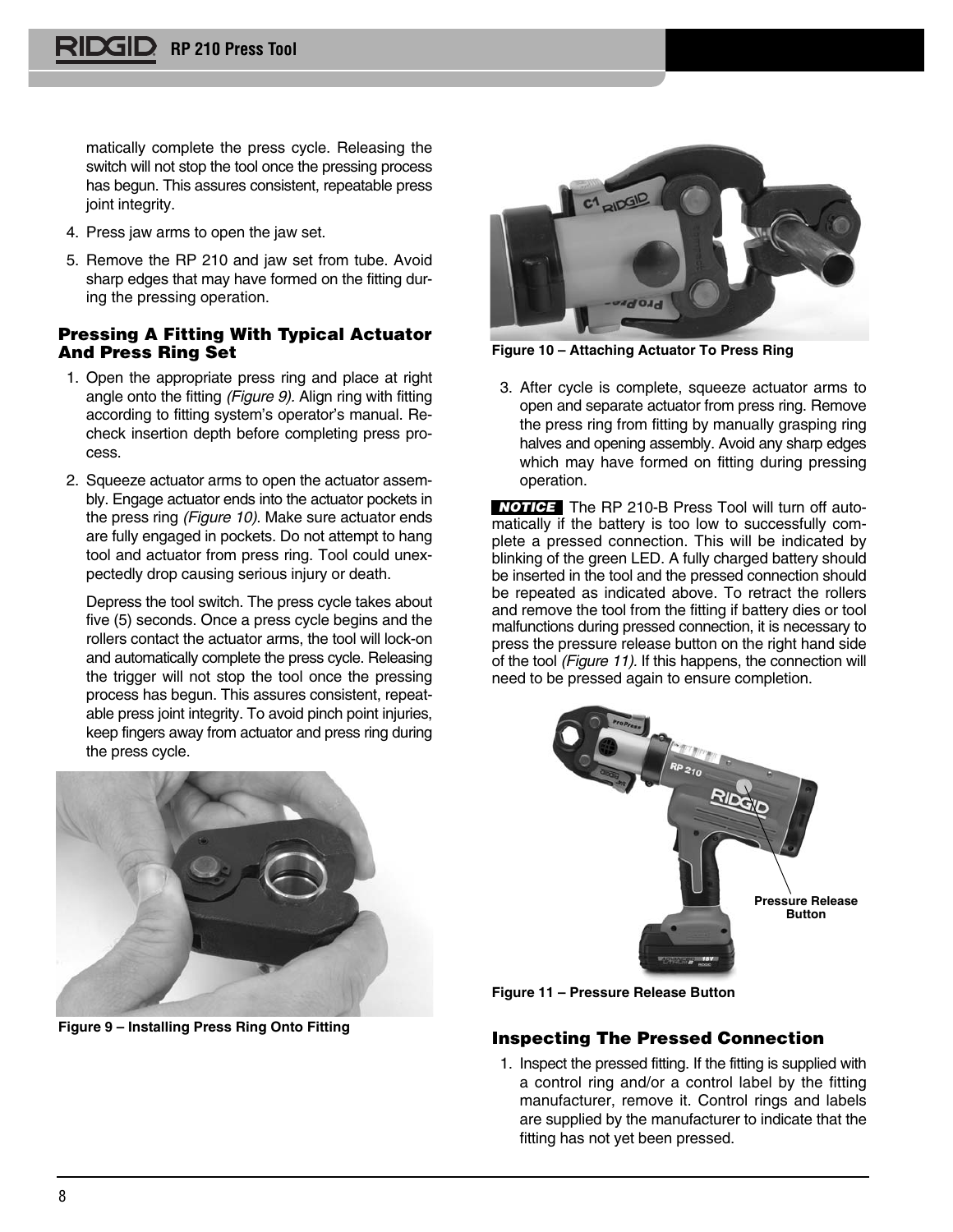Look for the following:

- Excessive misalignment of the tubes. Note that a slight amount of misalignment at the pressed connection is considered normal.
- Tubes that are not fully inserted into the fitting double check the insertion marks made on the tube to see that they are still aligned with the end of the fitting.
- Incorrect jaw or ring alignment with the fitting contour, distorted or deformed fitting.
- Any other issues per the fitting manufacturer.
- If any of these problems are found, then removal of the fitting is required and a new fitting and tube will need to be prepared and pressed in its place.
- 2. Test system in accordance with normal practice and local codes.

## **Cold Weather Operation**

As temperature drops, all batteries experience performance degradation. The lowest temperature at which a tool and 1.1Ah battery can make a complete press is 15°F (-10°C). At temperatures below this, the 1.1Ah battery is not able to provide sufficient power to the press tool. Pressing at temperatures down to 0°F (-20°C) can be done by warming the 1.1Ah battery above 15°F (-10°C) or using a larger capacity battery (2.0Ah, 2.2Ah, 3.3Ah or 4.0Ah).

The red and green LED's on the tool will glow when the tool temperature is between 0°F (-20°C) and 15°F (-10°C). If using a 1.1Ah battery, the tool may not be able to press the connection completely. If this occurs, the tool will stop in the middle of the press cycle and will not release from the connection. To remove the tool from the connection, press the pressure release button on the right hand side of the tool (shown in Figure 11). **This connection then must be repressed while using either a 1.1Ah battery above 15°F (-10°C) or using a 2.0Ah, 2.2Ah, 3.3Ah or 4.0Ah battery to ensure a complete connection.**

To use the press tool between 0°F (-20°C) and 15°F (-10°C) either:

- Use a 2.0Ah, 2.2Ah, 3.3Ah or 4.0Ah battery.
- Or maintain the 1.1Ah battery temperature above 15°F (-10°C). This can be done by placing the battery in an interior pocket when not in use or allowing the battery to sit in a conditioned room until it is sufficiently warm.

If the tool temperature is below  $0^{\circ}F$  (-20 $^{\circ}C$ ), only the red LED will be on and the tool will not operate unless warmed to above  $0^{\circ}$ F (-20 $^{\circ}$ C).

## **Maintenance Instructions**

#### **WARNING**

**Make sure battery is removed from tool before performing maintenance or making any adjustment.**

## **Cleaning And Lubrication**

- 1. Wipe the tool clean daily with a clean dry cloth.
- 2. Inspect the attachment mounting pin and lubricate the pin with silicone lubricant as needed.
- 3. Check return springs in attachments with each use. Attachments should open and close freely with only moderate finger effort required.

## **Required Maintenance At RIDGID Authorized Service Center**

After 30,000 cycles, the tool will show a blinking yellow LED on the display panel as long as the tool is turned on to indicate that it is time for maintenance and recalibration. The tool will not run if it is not serviced within 2,000 more cycles (32,000 total) after the yellow blinking LED begins.

## **Accessories**

### **WARNING**

**The following tool accessories have been de signed to function with the RP 210 Press Tools. Other accessories suitable for use with other tools may become hazardous when used on the RP 210. To prevent serious injury, use only accessories specifically designed and recommended for use with the RP 210, such as those listed below.**

**Ridge Tool Company provides Compact Pressing attachments designed specifically for use with RIDGID Compact Press Tools. Only use attachments that are specifically designed to press the fitting system you are installing. For a complete listing of RIDGID attachments available for this tool, see the Ridge Tool Catalog on line at www.RIDGID.com or call Ridge Tool Technical Service Department (800) 519-3456.**

## **RP 210-B Press Tool Accessories**

| Catalog<br>No. | <b>Description</b>      |
|----------------|-------------------------|
| 31023          | Carrying Case (Plastic) |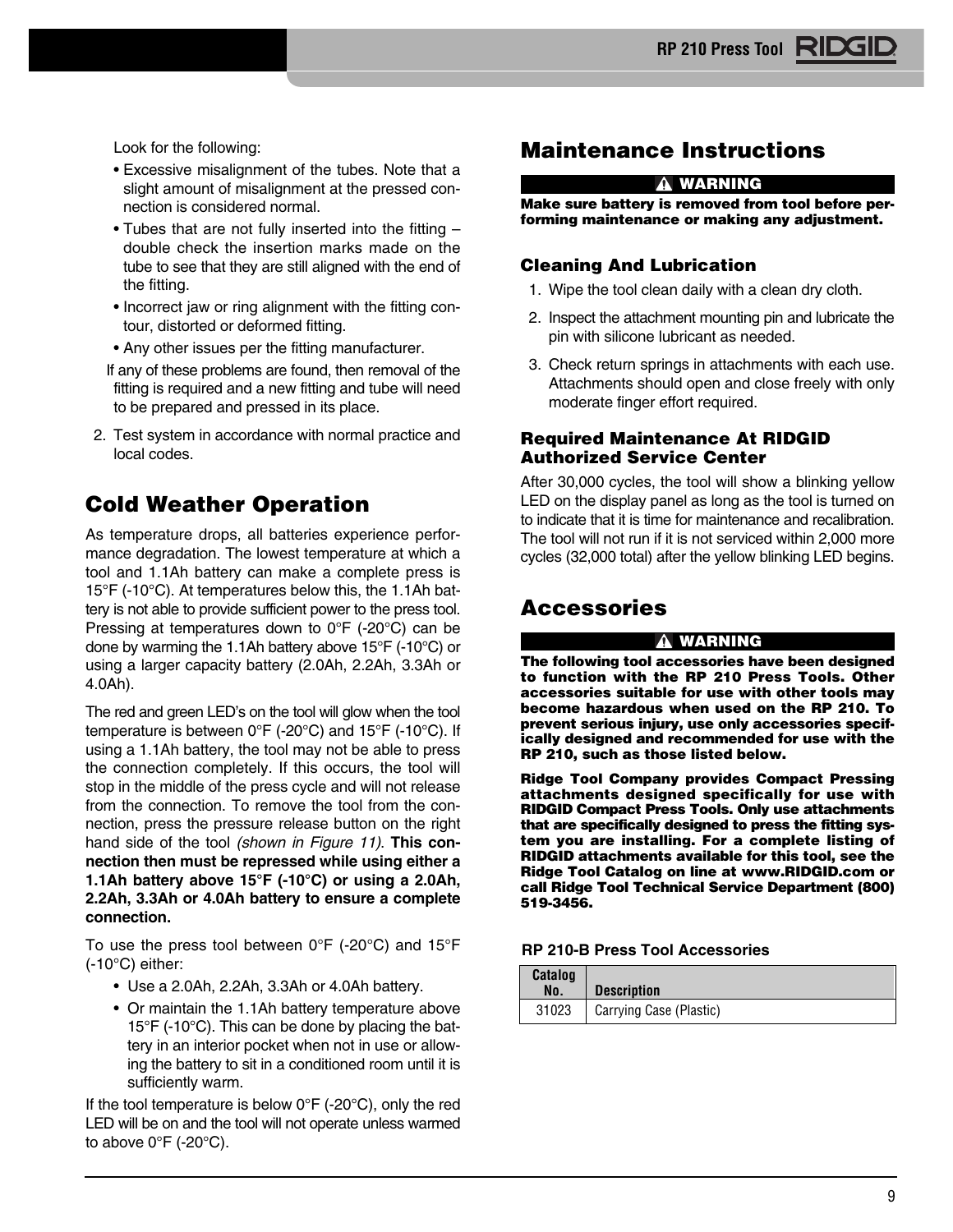### **Battery Packs**

| Catalog<br>No. | <b>Capacity</b> | <b>Region</b>                    |
|----------------|-----------------|----------------------------------|
| 44693          | 18V 2.0 Ah      | North & Latin America, Australia |
| 44698          | 18V 4.0 Ah      | North & Latin America, Australia |
| 43323          | 18V 2.0 Ah      | Europe & China                   |
| 43328          | 18V 4.0 Ah      | Europe & China                   |
| 31013          | 18V 1.1 Ah      | North & Latin America, Australia |
| 32743          | 18V 2.2 Ah      | North & Latin America, Australia |
| 31018          | 18V 3.3 Ah      | North & Latin America, Australia |
| 32473          | 18V 1.1 Ah      | Europe & China                   |
| 28218          | 18V 2.2 Ah      | Europe & China                   |
| 28448          | 18V 3.3 Ah      | Europe & China                   |

All listed batteries will work with any model RBC 20 charger. The difference between batteries for different regions is in label markings.

| Catalog<br>No. | <b>Voltage</b> | <b>Region</b>               | Plug<br>Type |
|----------------|----------------|-----------------------------|--------------|
| 43458          | 120V           | North America               | А            |
| 43333          | 230V           | Europe                      | C            |
| 43468          | 120V           | China                       | А            |
| 44418          | 230V           | Australia & Latin America   |              |
| 44793          | 100V           | Japan                       | Α            |
| 44833          | 230V           | <b>United Kingdom</b>       | G            |
| 44798          |                | North America Charger Cord  | Α            |
| 44808          |                | <b>Europe Charger Cord</b>  | C            |
| 44803          |                | China Charger Cord          | А            |
| 44813          |                | Australia & LA Charger Cord |              |
| 44818          |                | Japan Charger Cord          | А            |
| 44828          |                | United Kingdom Charger Cord | G            |

**RBC 20 Advanced Lithium Battery Chargers & Cords**

## **Storage**

Remove battery from tool and store tool and battery in case. Avoid storing the tool, batteries or charger in extreme heat or cold. The tool temperature sensor will not allow the tool to turn on if oil temperature is not within the temperature range of 0°F (-20°C) to 104°F (40°C). So it may be necessary to allow the tool to warm or cool to a temperature within the operating range by placing it in a conditioned room before use. This will be indicated by a red glowing LED on the display panel.

**WARNING** Store the carrying case in a dry, secured, locked area that is out of reach of children and people unfamiliar with the RP 210 Press Tool. The tool is dangerous in the hands of untrained users.

## **Service And Repair**

#### **WARNING**

#### **Improper service or repair can make machine unsafe to operate.**

Service and repair on this RP 210 Press Tool must be performed by a RIDGID Authorized Service Center. The tool fasteners have been marked to indicate if service has been performed by unauthorized individuals.

For any repairs or maintenance, contact the Ridge Tool Technical Service Department at (800) 519-3456 or www.RIDGID.com for nearest authorized press tool service outlet.

For information on your nearest RIDGID Independent Service Center or any service or repair questions:

- Contact your local RIDGID distributor.
- Visit www.RIDGID.com or www.RIDGID.eu to find your local RIDGID contact point.
- Contact Rdge Tool Technical Service Department at rtctechservices@emerson.com, or in the U.S. and Canada call (800) 519-3456.

## **Disposal**

Parts of the RIDGID RP 340 Press Tool contain valuable materials and can be recycled. There are companies that specialize in recycling that may be found locally. Dispose of the components in compliance with all applicable regulations. Contact your local waste management authority for more information.



**For EC Countries:** Do not dispose of electrical equipment with household waste!

According to the European Guideline 2002/-96/EC for Waste Electrical and Electronic Equipment and its implementation into national legislation, electrical equipment that is no

longer usable must be collected separately and disposed of in an environmentally correct manner.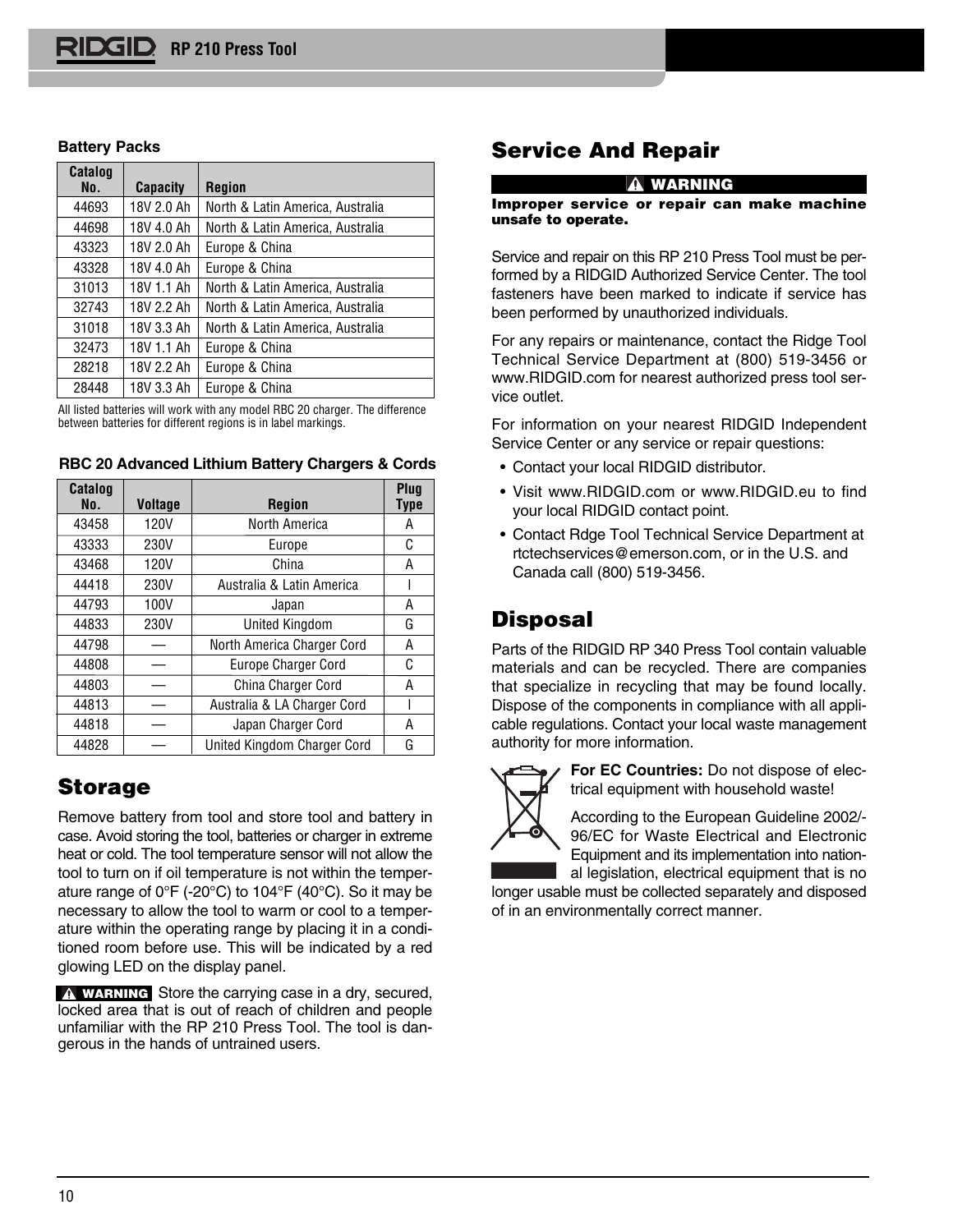## **Troubleshooting**

| <b>SYMPTOM</b>                                                                                                       | <b>POSSIBLE REASONS</b>                                                                                                                       | <b>SOLUTION</b>                                                                                                                                                                                                                                                                                                                                                                           |
|----------------------------------------------------------------------------------------------------------------------|-----------------------------------------------------------------------------------------------------------------------------------------------|-------------------------------------------------------------------------------------------------------------------------------------------------------------------------------------------------------------------------------------------------------------------------------------------------------------------------------------------------------------------------------------------|
| <b>Tool will not turn ON</b><br>when ON/OFF button on                                                                | Battery is completely discharged or battery has<br>failed.                                                                                    | Insert fully charged battery/recharge dead battery.                                                                                                                                                                                                                                                                                                                                       |
| display panel is pressed.                                                                                            | Battery not properly inserted into handle of tool.                                                                                            | Check to assure battery is fully inserted.                                                                                                                                                                                                                                                                                                                                                |
| Tool will not run when<br>trigger is depressed.<br>Green light flashes.                                              | Battery is too low.                                                                                                                           | Insert fully charged battery/recharge dead battery.                                                                                                                                                                                                                                                                                                                                       |
| <b>Tool turns OFF</b><br>either when trigger is<br>depressed or in the<br>middle of a press cycle.<br>Red LED glows. | Tool or battery is too cold or too hot.                                                                                                       | Bring tool and battery to correct operating range<br>between 0°F (-20°C) to 140°F (60°C) by allowing<br>the tool to sit in a conditioned room. If using tool<br>in cold temperatures, refer to Cold Weather<br>Operation Section of this manual.<br>NOTE! Fitting must be repressed if tool stops<br>in the middle of a press cycle. Failure<br>to do so may result in a leaking fitting. |
| <b>Yellow LED blinks</b><br>repeatedly as long as<br>tool is turned ON and<br>tool functions properly.               | Scheduled maintenance/recalibration is required<br>after 30,000 presses.                                                                      | Contact Ridge Tool Technical Service Department<br>at (800) 519-3456 for nearest Authorized Service<br>outlet.                                                                                                                                                                                                                                                                            |
| Yellow LED glows con-<br>tinuously and tool will<br>not begin press cycle<br>when trigger switch is<br>depressed.    | Scheduled maintenance/recalibration is manda-<br>tory after 32,000 presses. Tool is "locked" and<br>will not function until tool is serviced. | Contact Ridge Tool Technical Service Department<br>at (800) 519-3456 for nearest Authorized Service<br>outlet.                                                                                                                                                                                                                                                                            |
| Red LED blinks repeated-<br>ly and tool will not begin<br>press cycle when trigger<br>switch is depressed.           | Attachment mounting pin not fully closed.                                                                                                     | Insert attachment mounting pin to the fully closed<br>position.                                                                                                                                                                                                                                                                                                                           |
| Yellow LED glows when<br>tool is turned ON.                                                                          | Tool malfunction detected.                                                                                                                    | Remove and reinsert fully charged battery. Be sure<br>to repress fitting. If LED's continue to glow, contact<br>Ridge Tool Technical Service Department at (800)<br>519-3456 for nearest Authorized Service outlet.                                                                                                                                                                       |
| Jaws are locked onto<br>fitting.                                                                                     | Press was not successfully completed.                                                                                                         | Push pressure release valve to remove jaws from fit-<br>ting. Inspect and repress fitting.                                                                                                                                                                                                                                                                                                |
| The pressed connections                                                                                              | Used wrong jaws for the tube size or material.                                                                                                | Install the correct jaws.                                                                                                                                                                                                                                                                                                                                                                 |
| produced are not com-<br>plete.                                                                                      | The tool was not square to the tube.                                                                                                          | Redo the joint with new fitting and new tube.<br>Make sure that the tool is square to the tube.                                                                                                                                                                                                                                                                                           |
|                                                                                                                      | Jaw contour was not aligned with the fitting contour.                                                                                         | Redo the joint with new tube and new fitting.<br>Make sure the jaw contour is aligned with the<br>fitting contour.                                                                                                                                                                                                                                                                        |
|                                                                                                                      | Tool is in need of repair.                                                                                                                    | Contact Ridge Tool Technical Service Department<br>at (800) 519-3456 for nearest Authorized Service<br>outlet.                                                                                                                                                                                                                                                                            |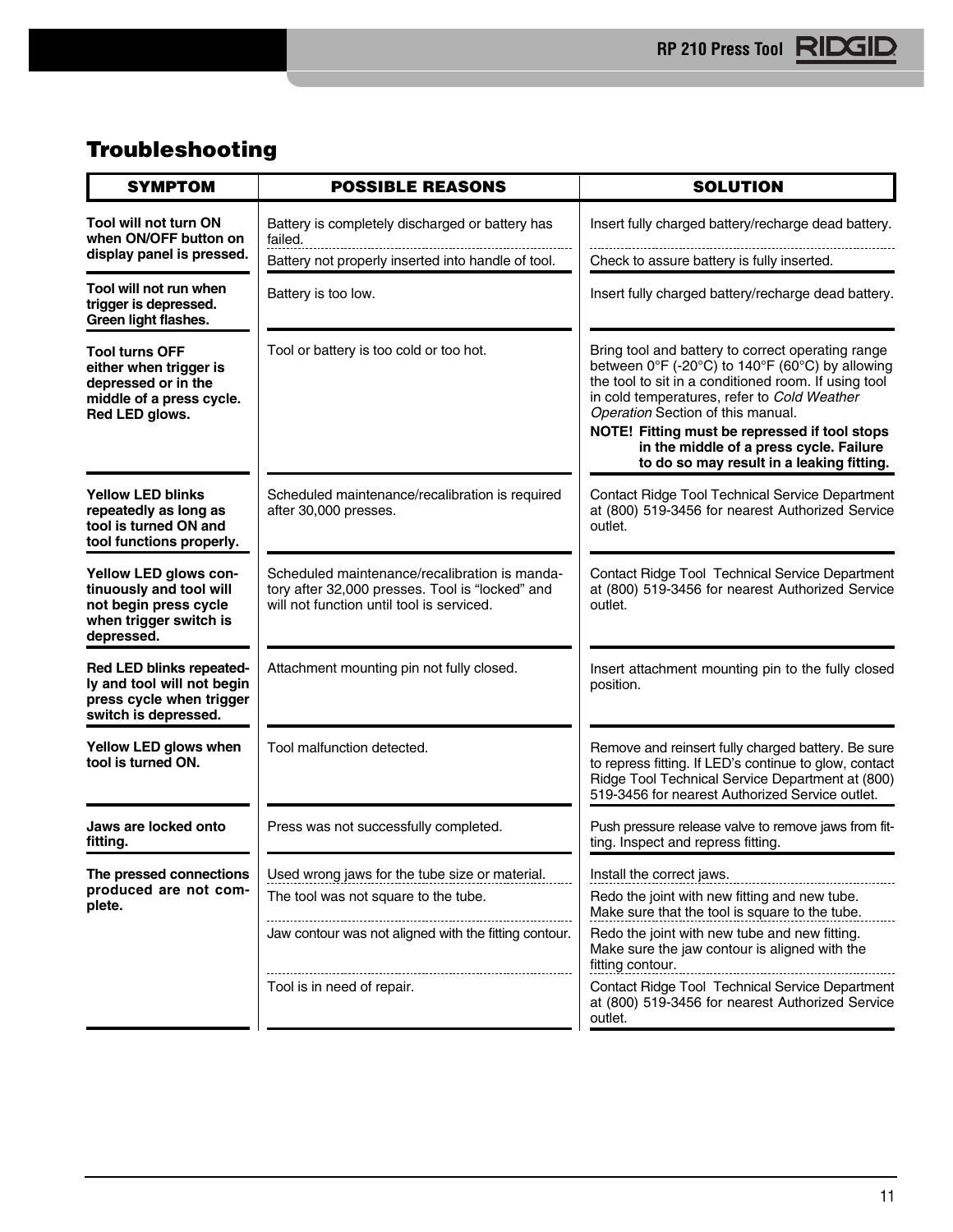## **RP 210 Diagnostic Codes**

| <b>LED</b> | <b>Status</b> | <b>Description</b>                                                                                                      | <b>Icon</b> |
|------------|---------------|-------------------------------------------------------------------------------------------------------------------------|-------------|
| Green      | Glows         | Tool ON.                                                                                                                |             |
|            | <b>Blinks</b> | Out of acceptable voltage range.                                                                                        |             |
|            |               | - Replace battery with a fully charged battery.                                                                         |             |
| Red        | <b>Blinks</b> | Attachment mounting pin not fully engaged. Insert pin.                                                                  | 11日         |
|            | Glows         | If only red light is ON, Out of temperature range $15^{\circ}F$ (-10 $^{\circ}C$ ) to $140^{\circ}F$ (60 $^{\circ}C$ ). |             |
| Yellow     | <b>Blinks</b> | Service indicator after 30,000 cycles. NOTE: Tool will lock after 32,000 cycles.                                        |             |
|            | Glows         | Machine is locked – Service after 32,000 cycles or after a malfunction.                                                 |             |

**Figure 12 – LED Diagnostic Codes**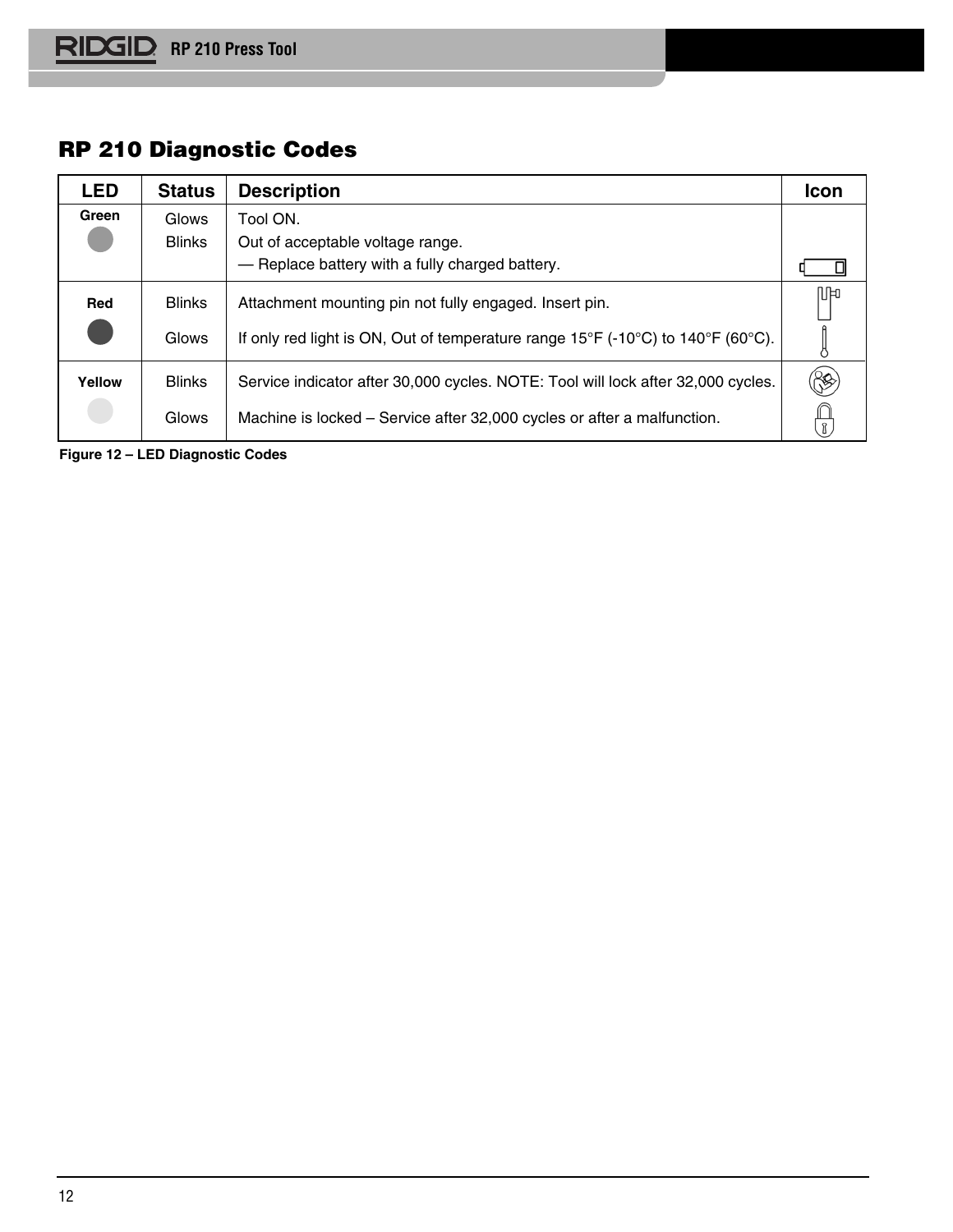## **RP 210**

# **Sertisseuse**



## **A AVERTISSEMENT**

**Familiarisez-vous bien avec le mode d'emploi avant d'utiliser l'appareil. L'incompréhension ou le non-respect des consignes ciaprès augmenteraient les risques de choc électrique, d'incendie et/ou d'accident grave.**

## **Sertisseuse RP 210**

Notez ci-dessous pour future référence le numéro de série indiqué sur la plaque signalétique de l'appareil.

N° de série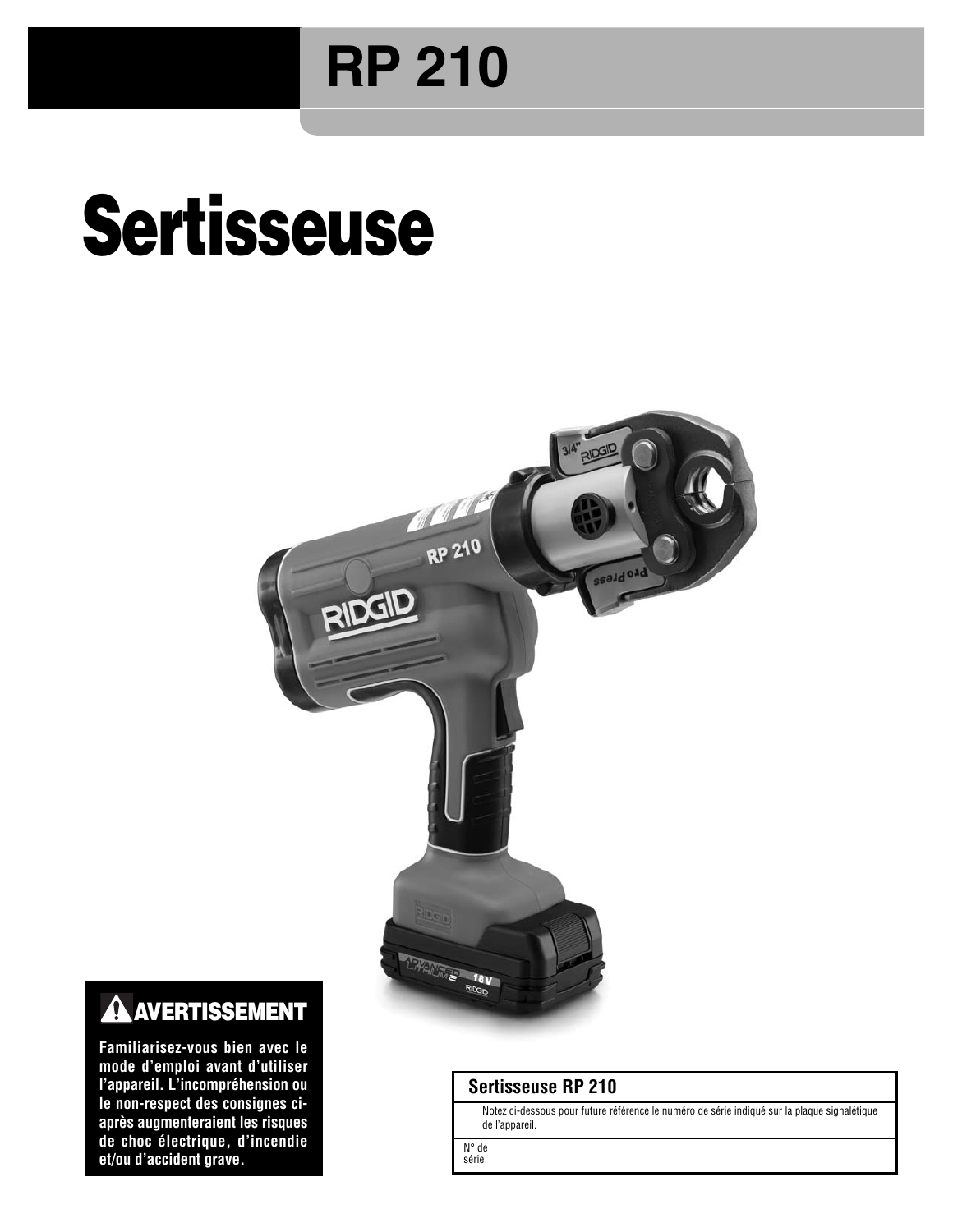## Table des matières

| Consignes générales de sécurité des appareils électriques       |  |
|-----------------------------------------------------------------|--|
|                                                                 |  |
|                                                                 |  |
|                                                                 |  |
|                                                                 |  |
|                                                                 |  |
| Consignes de sécurité spécifiques                               |  |
| Description, caractéristiques techniques et équipements de base |  |
|                                                                 |  |
|                                                                 |  |
|                                                                 |  |
|                                                                 |  |
| <b>Utilisation de l'appareil</b>                                |  |
|                                                                 |  |
|                                                                 |  |
|                                                                 |  |
|                                                                 |  |
| Entretien de l'appareil                                         |  |
|                                                                 |  |
|                                                                 |  |
|                                                                 |  |
|                                                                 |  |
|                                                                 |  |
|                                                                 |  |
|                                                                 |  |
|                                                                 |  |
|                                                                 |  |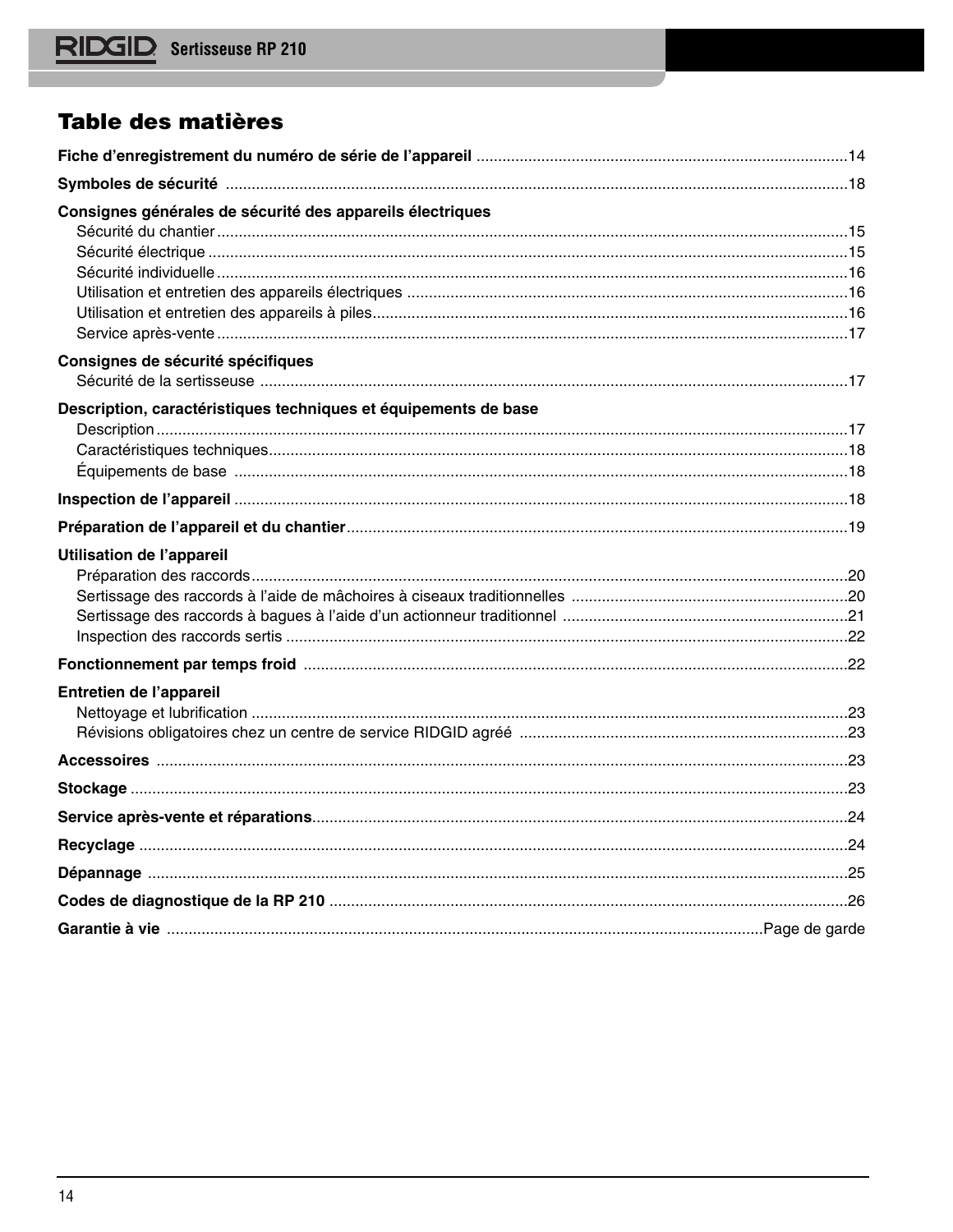## **Symboles de sécurité**

Les symboles et mots clés utilisés à la fois dans ce mode d'emploi et sur l'appareil lui-même servent à signaler d'importants risques de sécurité. Ce qui suit permettra de mieux comprendre la signification de ces mots clés et symboles.

Ce symbole sert à vous avertir de risques d'accident potentiels. Le respect des consignes qui le suivent vous permettra d'éviter les risques d'accidents graves ou mortelles.

Le terme DANGER signifie une situation dangereuse potentielle qui, faute d'être évitée, provoquerait la mort ou de graves blessures corporelles. **DANGER**

Le terme AVERTISSEMENT signifie une situation dangereuse potentielle qui, faute d'être évitée, serait susceptible d'entraîner la mort ou de graves blessures corporelles. **A AVERTISSEMENT** 

Le terme CAUTION signifie une situation dangereuse potentielle qui, faute d'être évitée, serait susceptible d'entraîner des blessures corporelles légères ou modérées. **A** CAUTION

**AVIS IMPORTANT** Le terme AVIS signifie des informations concernant la protection des biens.

Ce symbole indique la nécessité de lire le manuel soigneusement avant d'utiliser le matériel. Le mode d'emploi renferme d'importantes informations concernant la sécurité d'utilisation du matériel.

Ce symbole indique le port obligatoire de lunettes de sécurité lors de la manipulation ou utilisation du matériel.

Ce symbole signale un risque d'écrasement des mains, des doigts ou d'autres parties du corps.



Ce symbole signifie un risque de choc électrique.

## **Consignes générales de sécurité des appareils électriques\***

**A AVERTISSEMENT** 

**Familiarisez-vous avec l'ensemble des consignes de sécurité et d'utilisation ci-présentes afin d'éviter les risques de choc électrique, d'incendie et/ou de grave blessure corporelle.**

## **CONSERVEZ L'ENSEMBLE DES CONSIGNES DE SÉCURITÉ ET D'UTILISATION POUR FUTURE RÉFÉRENCE !**

Le terme «appareil électrique» utilisé dans les consignes de sécurité signifie à la fois les appareils sur secteur et les appareils à piles (sans fils).

## **Sécurité du chantier**

- **Assurez-vous de la propreté et du bon éclairage des lieux.** Les lieux de travail encombrés ou mal éclairés sont une invitation aux accidents.
- **N'utilisez pas d'appareils électriques en présence de substances explosives telles que liquides, gaz ou poussières combustibles.** Les appareils électriques produisent des étincelles susceptibles d'enflammer les poussières et émanations combustibles.
- **Éloignez les enfants et les curieux durant l'utili sation des appareils électriques.** Les distractions risquent de vous faire perdre le contrôle de l'appareil.

## **Sécurité électrique**

- **La fiche électrique de l'appareil doit correspondre à la prise de courant utilisée. Ne tentez jamais de modifier la fiche. N'utilisez jamais d'adaptateur sur une fiche électrique avec mise à la terre.** Les fiches intactes et adaptées aux prises de courant utilisées limitent les risques de choc électrique.
- **Évitez tout contact avec des objets reliés à la terre tels que canalisations, radiateurs, cuisinières et réfrigérateurs.** Tout contact avec la terre augmenterait les risques de choc électrique.
- **N'exposez pas l'appareil à la pluie ou aux intempéries.** Toute pénétration d'eau à l'intérieur d'un appareil électrique augmenterait les risques de choc électrique.
- **Ne maltraitez pas le cordon d'alimentation de** l'appareil. Ne jamais utiliser le cordon d'alimenta**tion pour porter, tirer ou débrancher l'appareil. Éloignez le cordon d'alimentation des sources de chaleur, de l'huile, des objets tranchants et des mécanismes.** Les cordons d'alimentation endommagés ou enchevêtrés augmentent les risques de choc électrique.
- **Lors de l'utilisation d'un appareil électrique à l'extérieur, prévoyez une rallonge électrique homologuée pour usage extérieur.** L'utilisation d'une ral-

Le texte utilisé dans la section Consignes générales de sécurité des appareils électriques est une reproduction fidèle des aléas obligatoires correspondants de la norme UL/CSA 60745. Cette section couvre les consignes de sécurité applicables à de nombreux types d'appareils électriques. Les précautions indiquées ne sont pas toutes applicables à chaque type d'appareil, et certaines ne s'appliquent pas à celui-ci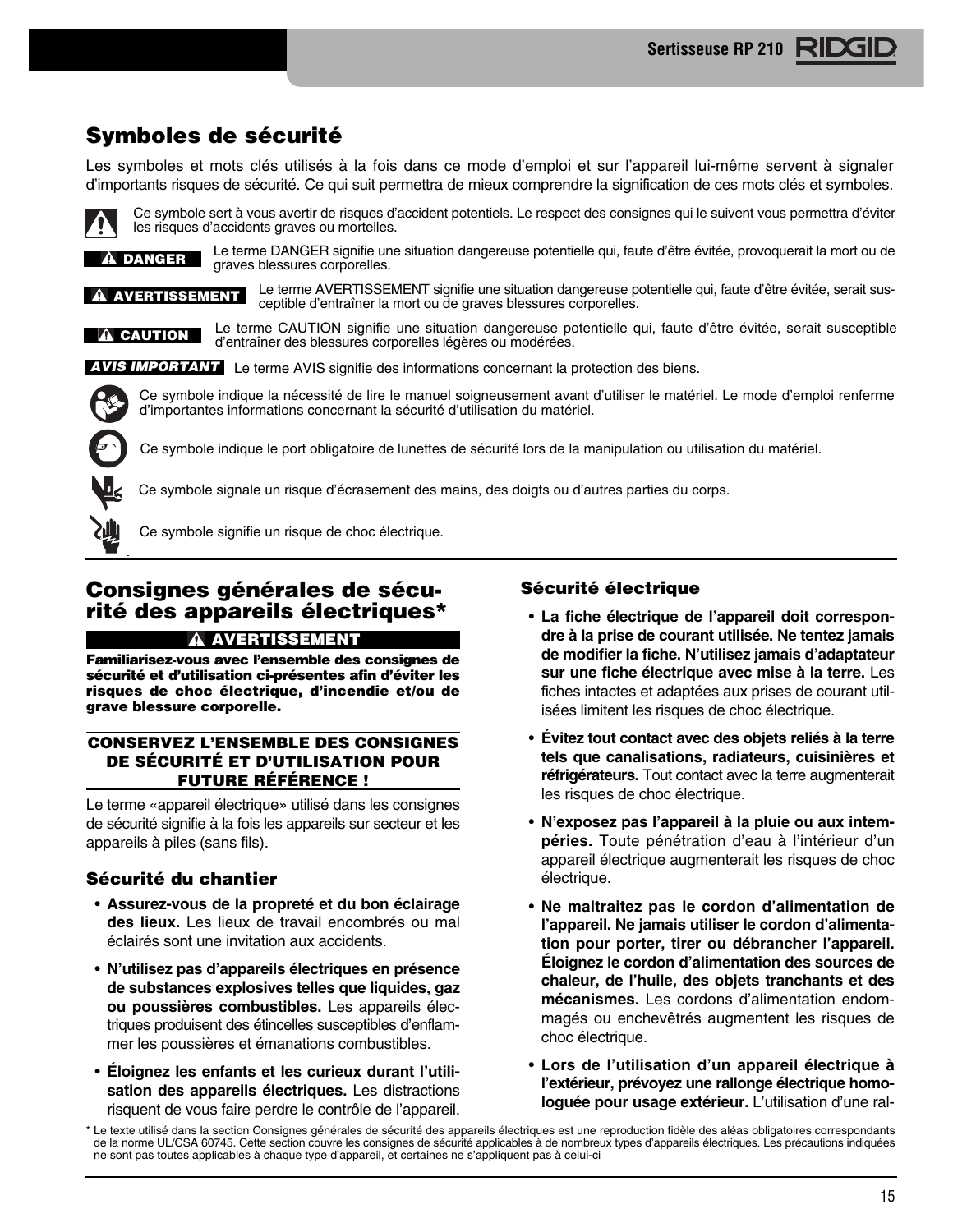longe électrique homologuée pour usage extérieur limitera les risques de choc électrique.

• **S'il est nécessaire d'utiliser un appareil électrique dans des lieux mouillés, prévoyez une source d'alimentation protégée par disjoncteur différentiel.** L'utilisation d'un disjoncteur différentiel réduit les risques de choc électrique.

## **Sécurité individuelle**

- **Soyez attentif, faites attention à ce que vous faites et faites preuve de bon sens lors de l'utilisation d'un appareil électrique. N'utilisez pas d'appareil électrique lorsque vous êtes sous l'influence de drogues, de l'alcool ou de médicaments.** Lors de l'utilisation d'un appareil électrique, un instant d'inattention risque d'entraîner de graves lésions corporelles.
- **Prévoyez les équipements de protection individuelle nécessaires. Portez systématiquement une protection oculaire.** Le port d'équipements de protection tels que masque à poussière, chaussures antidérapantes, casque de chantier et protecteurs d'oreilles limite les risques de lésions corporelles.
- **Évitez les démarrages accidentels en vous assurant que l'interrupteur marche/arrêt de l'appareil se trouve en position «arrêt» avant de le brancher, d'y introduire le bloc-piles ou de prendre l'appareil en main.** Le fait de porter un appareil électrique avec son doigt sur la gâchette, voire de le brancher lorsque son interrupteur se trouve en position «marche» serait une invitation aux accidents.
- **Retirez toutes clés de réglage éventuelles avant de mettre l'appareil en marche.** Une clé laissée sur un élément rotatif quelconque de l'appareil risque de provoquer des accidents.
- **Ne vous mettez pas en porte-à-faux. Maintenez une bonne position de travail et un bon équilibre à tout moment.** Cela vous permettra de mieux contrôler l'appareil en cas d'imprévu.
- **Habillez-vous de manière appropriée. Ne portez ni vêtements amples ou bijoux. Éloignez vos che veux, vos vêtements et vos gants des mécanismes.** Les vêtements flottants, les bijoux et les che veux longs risquent d'être entraînés par les éléments rotatifs de l'appareil.
- **En présence d'un système de récupération et d'évacuation des poussières, assurez-vous que celui-ci est correctement raccordé et utilisé.** L'em ploi de récupérateurs de poussière sert à limiter les risques sanitaires liés à la présence de poussières.

## **Utilisation et entretien des appareils électriques**

- **Ne forcez pas l'appareil. Prévoyez l'appareil approprié en fonction des travaux envisagés.** L'appareil approprié fera le travail plus efficacement et avec un plus grand niveau de sécurité lorsqu'il tourne au régime prévu.
- **N'utilisez pas d'appareil électrique dont l'inter rupteur n'assure pas sa mise en marche ou son arrêt.** Tout appareil électrique qui ne peut pas être contrôlé par son interrupteur est dangereux et doit être réparé.
- **Débranchez l'appareil et/ou retirez son bloc-piles avant tout réglage, stockage ou changement d'ac cessoires.** De telles mesures préventives limiteront les risques de démarrage accidentel de l'appareil.
- **Rangez tout appareil non utilisé hors de la portée des enfants et des individus qui n'ont pas été** familiarisés avec ce type de matériel ou son mode **d'emploi.** Les appareils électriques sont dangereux entre les mains d'utilisateurs non initiés.
- **Entretenez les appareils électriques. Examinezles pour signes de grippage, de bris et de toute autre anomalie qui risquerait de nuire à leur bon fonctionnement. Le cas échéant, fait réparer l'ap pareil avant de l'utiliser.** De nombreux accidents sont provoqués par des appareils électriques mal entretenus.
- **Assurez le bon affûtage et la propreté des outils de coupe.** Les outils de coupe bien entretenus et bien affûtés sont moins susceptibles de gripper et sont plus faciles à contrôler.
- **Servez-vous de l'appareil, de ses accessoires, de ses mèches, etc. selon les consignes du mode d'emploi et des conditions de travail présentes.** L'utilisation d'un appareil électrique à des fins autres que celles prévues pourrait s'avérer dangereuse.

## **Utilisation et entretien des appareils à piles**

- **N'utilisez que le chargeur prévu par le fabricant.** L'utilisation d'un chargeur inadapté augmenterait les risques d'incendie électrique.
- **N'utilisez que le type de bloc-piles préconisé.** L'utilisation d'un bloc-piles inadapté augmenterait les risques de blessure et d'incendie électrique.
- **Éloignez les bloc-piles non utilisés de tout objet métallique (trombones, pièces de monnaie, clés, clous, vis, etc.) qui risqueraient de ponter une de**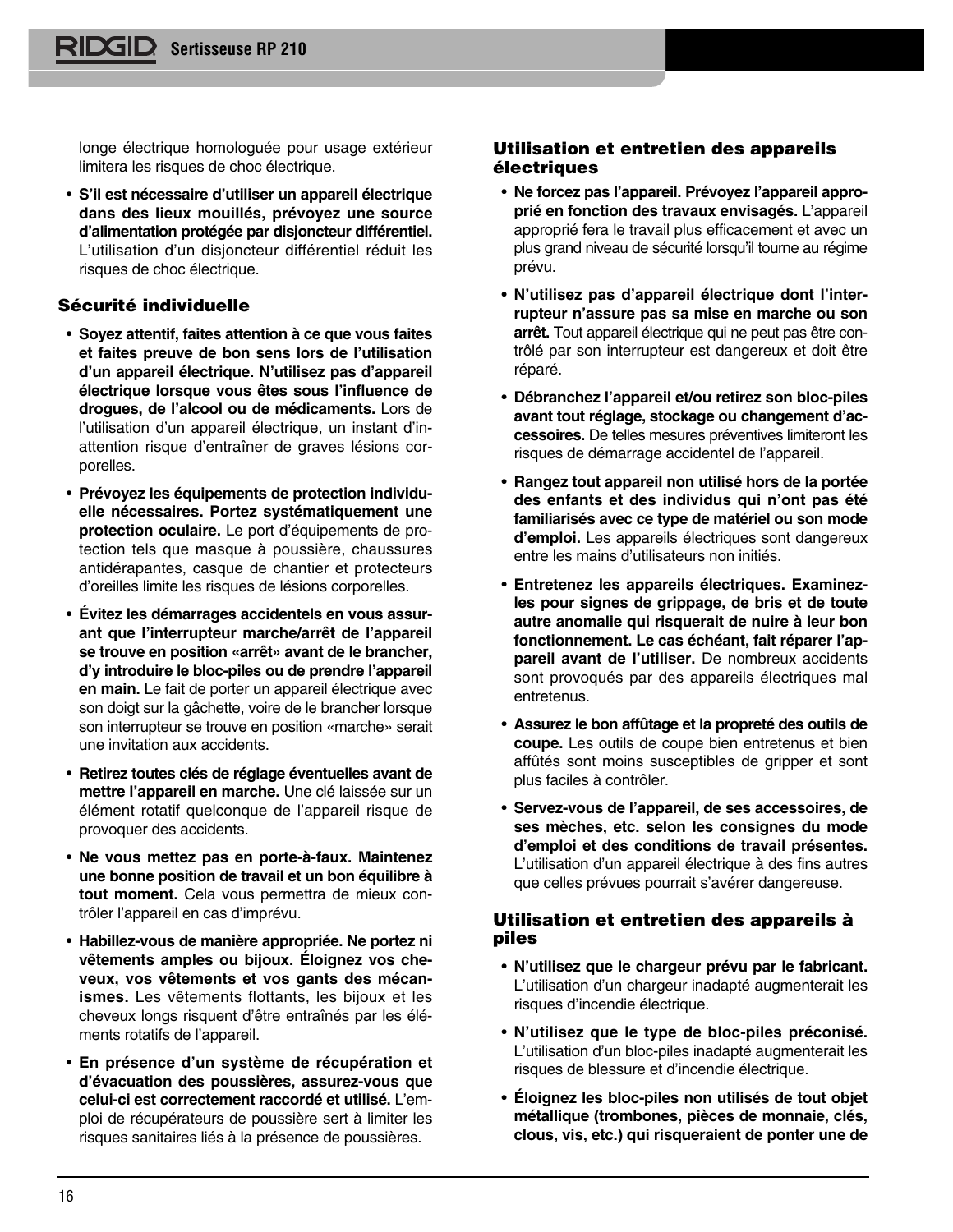**ses bornes à l'autre.** Un court-circuit entre les bornes du bloc-piles pourrait provoquer des brûlures ou un incendie électrique.

• **Des conditions abusives risquent d'entraîner des projections d'électrolyte qu'il vaudrait mieux éviter. En cas de contact accidentel, rincez à l'eau cour ante. En cas de contact oculaire, consultez un médecin.** Ce liquide risque de provoquer des irritations ou des brûlures.

## **Réparations**

• **Confiez l'appareil à un réparateur qualifié se ser**vant exclusivement de pièces de rechange d'ori**gine.** Cela sera garant de la sécurité opérationnelle de l'appareil.

## **Consignes de sécurité spécifiques**

#### **A AVERTISSEMENT**

**La section suivante contient d'importantes informations sur ce type d'appareil particulier.**

**Lisez ces précautions soigneusement avant de vous servir de la sertisseuse RP 210 afin de limiter les risques de choc électrique et d'accident grave.**

### **CONSERVEZ CES INSTRUCTIONS !**

La mallette de transport de la RP 210 est équipée d'une pochette destinée à garder le mode d'emploi à portée de main de l'utilisateur.

## **Sécurité de la sertisseuse**

- **N'utilisez la sertisseuse RP 210 qu'avec les accessoires de sertissage RIDGID (mâchoires, bagues de sertissage, actionneurs, etc.) de type Standard.** Toute utilisation ou modification de la sertisseuse RP 210 en vue d'applications autres que prévues risquerait d'endommager la sertisseuse et ses accessoires et/ou provoquer des accidents.
- **Eloignez vos mains des mâchoires durant le cycle** de sertissage. Il y a risque d'écrasement ou d'amputation des doigts et des mains en cas de prise entre les mâchoires ou entre celles-ci et tout autre objet.
- **Des forces importantes sont exercées pendant l'utilisation de l'appareil, qui peuvent casser ou briser des pièces et entraîner des blessures.** Éloignez-vous pendant l'utilisation et portez les équipements de protection appropriés, notamment des lunettes de protection.
- **N'utilisez que les outils et mâchoires de sertissage RIDGID indiqués par le fabricant des raccords à sertir.** L'utilisation d'équipements et de méthodes inappropriés peut entraîner des joints incomplets, endommager l'équipement, annuler la garantie ou entraîner des blessures corporelles graves, voire la mort.
- **Avant d'utiliser une sertisseuse RIDGID RP 210, lisez et familiarisez-vous avec :** 
	- ce manuel de l'opérateur,
	- les instructions relatives à l'accessoire,
	- le manuel de la batterie/du chargeur,
	- les instructions d'installation du fabricant du raccord,
	- les instructions de tout autre équipement utilisé avec cet appareil.

Le non-respect de ces instructions et consignes peut entraîner des dommages matériels et/ou des blessures corporelles graves.

Lorsque cela sera nécessaire, la Déclaration de confor-mité CE (890-011-320.10) sera jointe à ce manuel sous la forme d'un livret distinct.

Pour toute question relative à cet appareil RIDGID® :

- Contactez votre distributeur RIDGID local.
- Visitez le site www.RIDGID.com ou www.RIDGID.eu pour trouver votre point de contact RIDGID local.
- Contactez le service technique Ridge Tool à l'adres se rtctechservices@emerson.com, ou aux États-Unis et au Canada, appelez le (800) 519-3456.

## **Description, caractéristiques techniques et équipements de base**

## **Description**

Équipée des mâchoires appropriées, la sertisseuse RP 210 assure le sertissage étanche et permanent des raccords de canalisation. Lorsque l'on appui sur la gâchette de la RP 210, son moteur électrique actionne une pompe hydraulique qui, à son tour, envoi du fluide sous plusieurs milliers de livres de pression dans le cylindre de l'appareil pour engager son piston contre des raccords à sertir spécialement prévus. Des accessoires sont également prévus pour d'autres types d'applications.

Le cycle de sertissage au complet dure environ cinq (5) secondes. Lorsque le cycle est entamé, il se poursuit automatiquement jusqu'au sertissage complet du raccord, même si l'on relâche la gâchette. Les témoins LED au dos de l'appareil servent à signaler d'éventuelles anomalies, telles qu'une température inadéquate ou excessive, une broche de mâchoire ouverte ou un besoin de révision.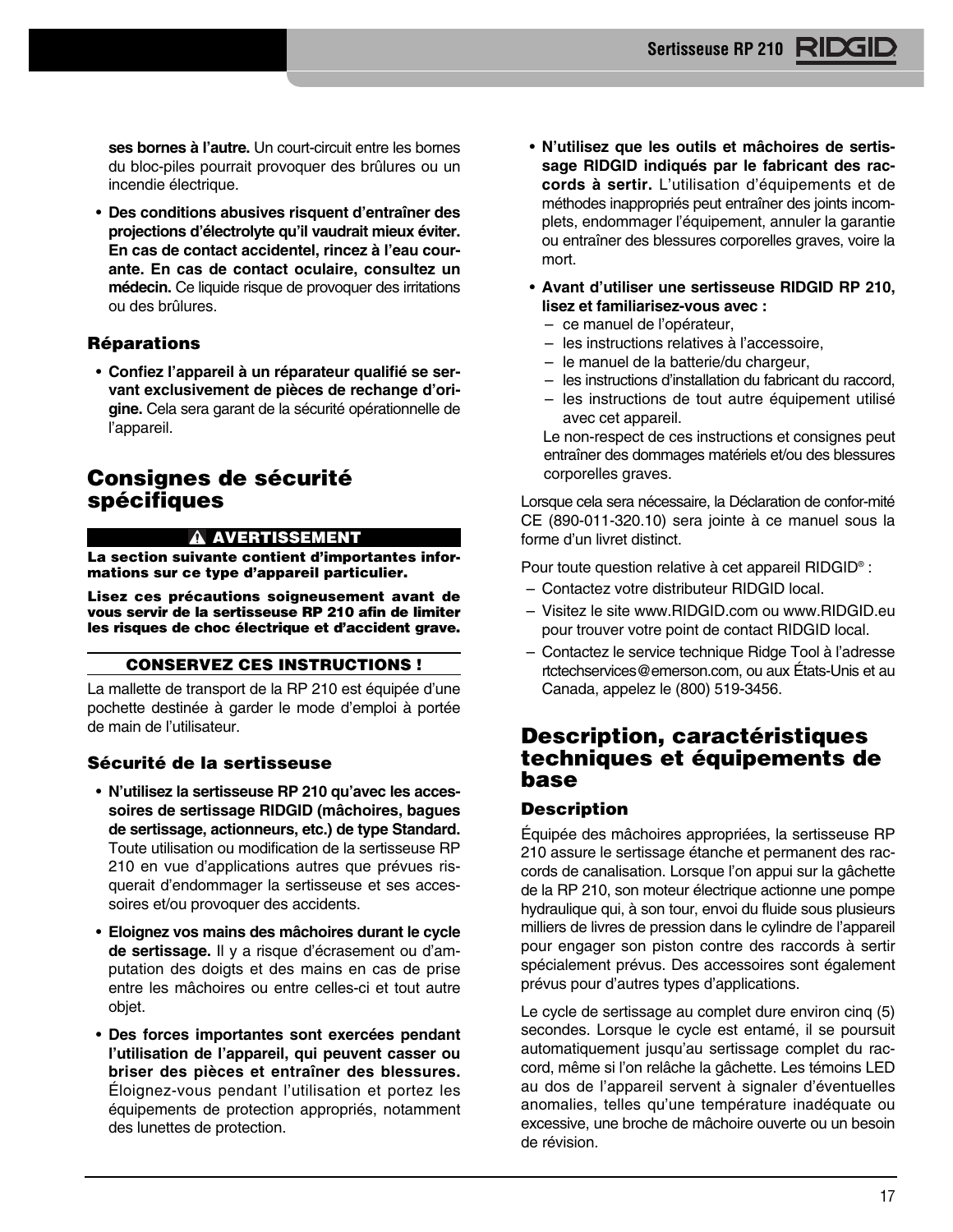

**Figure 1 – Sertisseuse RP 210 avec mâchoires série Compact**

## **Caractéristiques techniques**

## **Sertisseuse à piles RP 210-B :**

**Moteur** 

Alimentation............18V Résistance..............18 A Puissance nominale .................324 Watts

Poids ............................2,5 kg (5,6 livres) sans bloc-piles

Pression au piston......24 kN (5,400 livres)

Limites de température de

fonctionnement...............-10ºC à 60ºC (15ºF à 140ºF), voire -20ºC à 60ºC (0ºF à 140ºF) lorsque le bloc-piles est maintenu à plus de -10ºC (15ºF) ou remplacé par un bloc piles de plus grande capacité (voir la section « Fonctionne ment par temps froid»

Durée du cycle de sertissage...............3/min 6

La plaque du numéro de série de la sertisseuse se trouve dans la partie inférieure de la poignée comme illustré dans la Figure 2. Les quatre premiers chiffres correspondent à l'année et le mois de fabrication (10 = année,  $05 = \text{mois}$ ).



**Figure 2 – Étiquette du numéro de série de la sertisseuse**

NOTA ! Il existe deux séries de mâchoires RIDGID

- Série Standard
- Série Compact

Ces deux types de mâchoires ne sont pas interchangeables. Les mâchoires de la série Standard ne peuvent fonctionner qu'avec les appareils de la série Standard (RP 330, RP 340, 320-E et CT-400), tandis que celles de la série Compact sont réservées aux sertisseuses compactes (100- B, RP 200 et RP 210). Veuillez vous reporter au mode d'emploi des sertisseuses de la série Standard pour de plus amples renseignements concernant les appareils et mâchoires de cette série

**AVIS IMPORTANT** Le choix des matériaux et des systèmes de raccordement utilisés reste la responsabilité du bureau d'étude et/ou de l'installateur concerné(s). Avant toute tentative d'installation, il convient d'effectuer une étude approfondie du réseau, notamment en ce qui concerne sa composition chimique et ses températures d'exploitation. Effectuez votre sélection après consultation du fabricant du système de raccordement envisagé.

## **Inspection de l'appareil**





**Examinez la sertisseuse au quotidien afin de corriger toute anomalie éventuelle avant son utilisation et limiter ainsi les risques de choc électrique, d'é crase ment de membres ou de défaillance et détérioration de l'appareil.**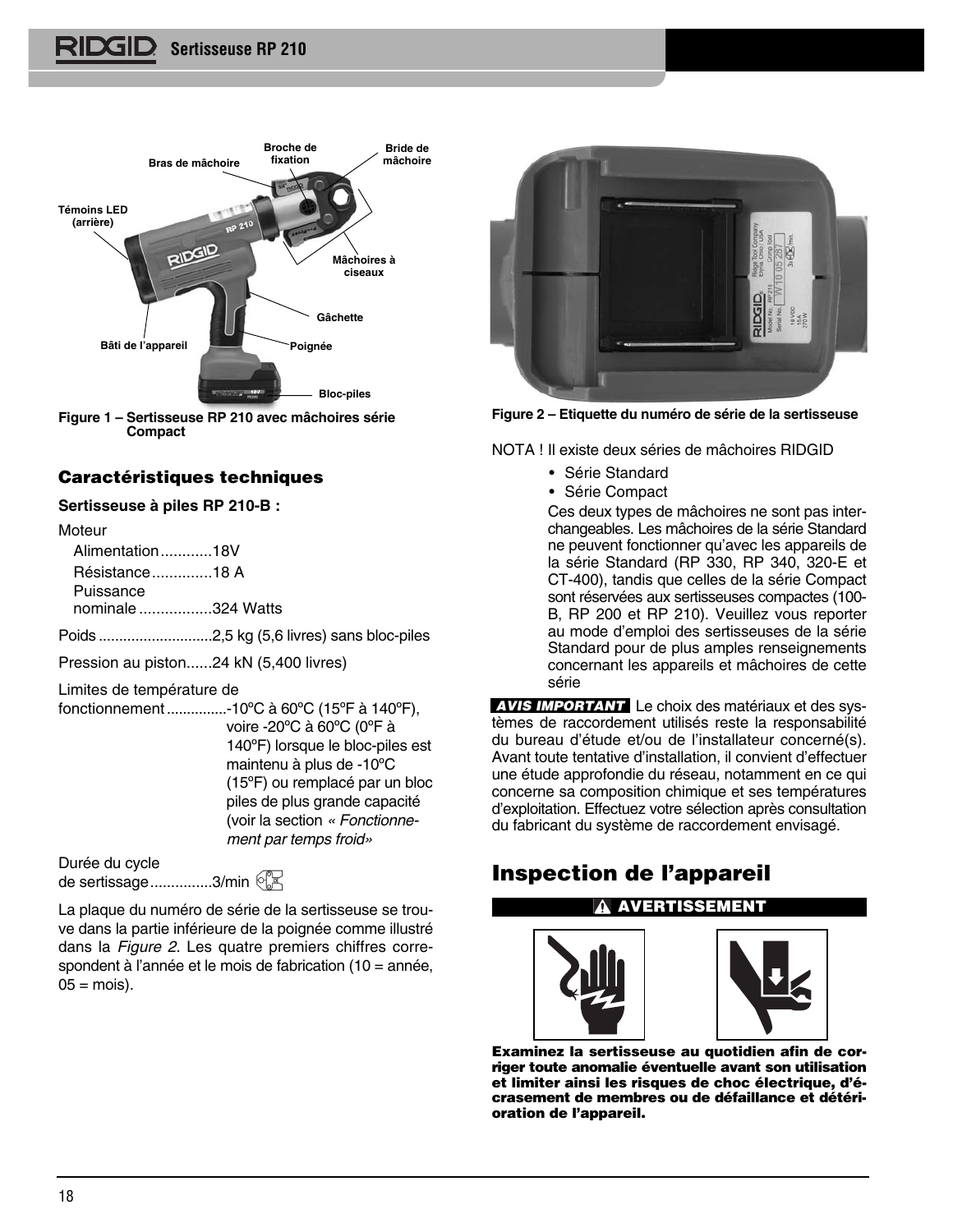- 1. Assurez-vous que le bloc-piles est retiré. Examinez le bloc-piles pour signes d'anomalie et, le cas échéant, n'utilisez pas l'appareil avant la réparation ou le remplacement du bloc-piles.
- 2. Éliminez toutes traces d'huile, de graisse ou de crasse de l'appareil, notamment au niveau de ses poignées et commandes. Cela aidera à éviter que l'appareil ou ses commandes s'échappent de vos mains.
- 3. Inspectez la sertisseuse pour vérifier les points suivants :
	- Assemblage approprié, maintenance et présence de tous les composants.
	- Pièces cassées, usées, manquantes, mal alignées ou reliées.
	- Assurez-vous que les goupilles de sécurité de l'accessoire se déplacent librement entre la position totalement ouverte et la position totalement fermée et que ces positions se verrouillent mutuellement. Vérifiez que l'interrupteur se déplace librement et qu'il ne reste pas relié ou bloqué.
	- Présence et lisibilité des étiquettes d'avertis sement. Voir la Figure 3.
	- Toute autre condition pouvant affecter un fonctionnement normal et en toute sécurité.

Si vous constatez des problèmes, n'utilisez pas la sertisseuse tant qu'ils n'ont pas été résolus.

4. Inspectez et entretenez les accessoires de l'appareil, le chargeur de batterie et tout autre équipement ou matériel utilisé tel que spécifié dans les instructions correspondantes.



**Figure 2 – Étiquette d'avertissement de la sertisseuse**

5. Avec vos mains sèches, engagez un bloc-piles complètement chargé dans la sertisseuse. Appuyez sur la touche marche/arrêt du panneau LED pour mettre l'appareil sous tension. Les témoins LED vert, rouge et jaune du panneau d'affichage cligneront une fois lors de la mise sous tension, puis le témoin LED vert restera allumé pour indiquer que l'appareil est prêt à fonctionner. Par temps froid (températures ambiantes inférieures à 15ºF (-10ºC), reportez-vous aux

consignes de la section « Fonctionnement par temps froid ». En présence d'autres indications, n'utilisez pas l'appareil avant de vous être reporté aux codes de diagnostique de la page 26 afin de déterminer la marche à suivre. Tout en éloignant vos mains du piston de l'appareil, essayez la gâchette afin de vous assurer de son bon fonctionnement. Lorsqu'un accessoire y est affixé et que l'appareil ressent suffisamment de résistance, il se verrouillera afin d'effectuer un sertissage complet.

Une fois que le bon fonctionnement de l'appareil a été vérifié, avec les mains sèches, retirez son bloc-piles.

## **Préparation de l'appareil et du chantier**

### **AVERTISSEMENT**





**Afin de limiter les risques de choc électrique, d'in cendie, d'écrasement des membres et autres accidents, et afin d'éviter d'endommager l'appareil et le réseau concerné, respectez les consignes suivantes lors de la préparation de la sertisseuse et du chantier.**

- 1. Examinez les lieux pour :
	- La présence d'un éclairage suffisant.
	- L'absence de liquides, vapeurs ou poussières potentiellement inflammables. Le cas échéant, ne travaillez pas dans les locaux avant l'identification et l'élimination de leur source. Cette sertisseuse n'est pas blindée et risque de créer des étincelles.
	- La présence d'un poste de travail dégagé, de niveau, stable et sec. N'utilisez pas cet appareil lorsque vous avez les pieds dans l'eau.
- 2. Examinez le chantier afin d'établir le type de matériel et d'accessoires RIDGID nécessaires en fonction des travaux en question. L'utilisation d'un accessoire mal adapté à une application donnée risquerait de provoquer des accidents, d'endommager l'appareil et de produire des sertissages incomplets. Consultez le catalogue Ridge Tool en ligne à www.RIDGID.com ou appelez les services techniques de la Ridge Tool Company au (800) 519-3456 pour la gamme complète des accessoires disponibles. Assurez-vous que l'appareil et ses accessoires ont été inspectés selon les consignes précédentes.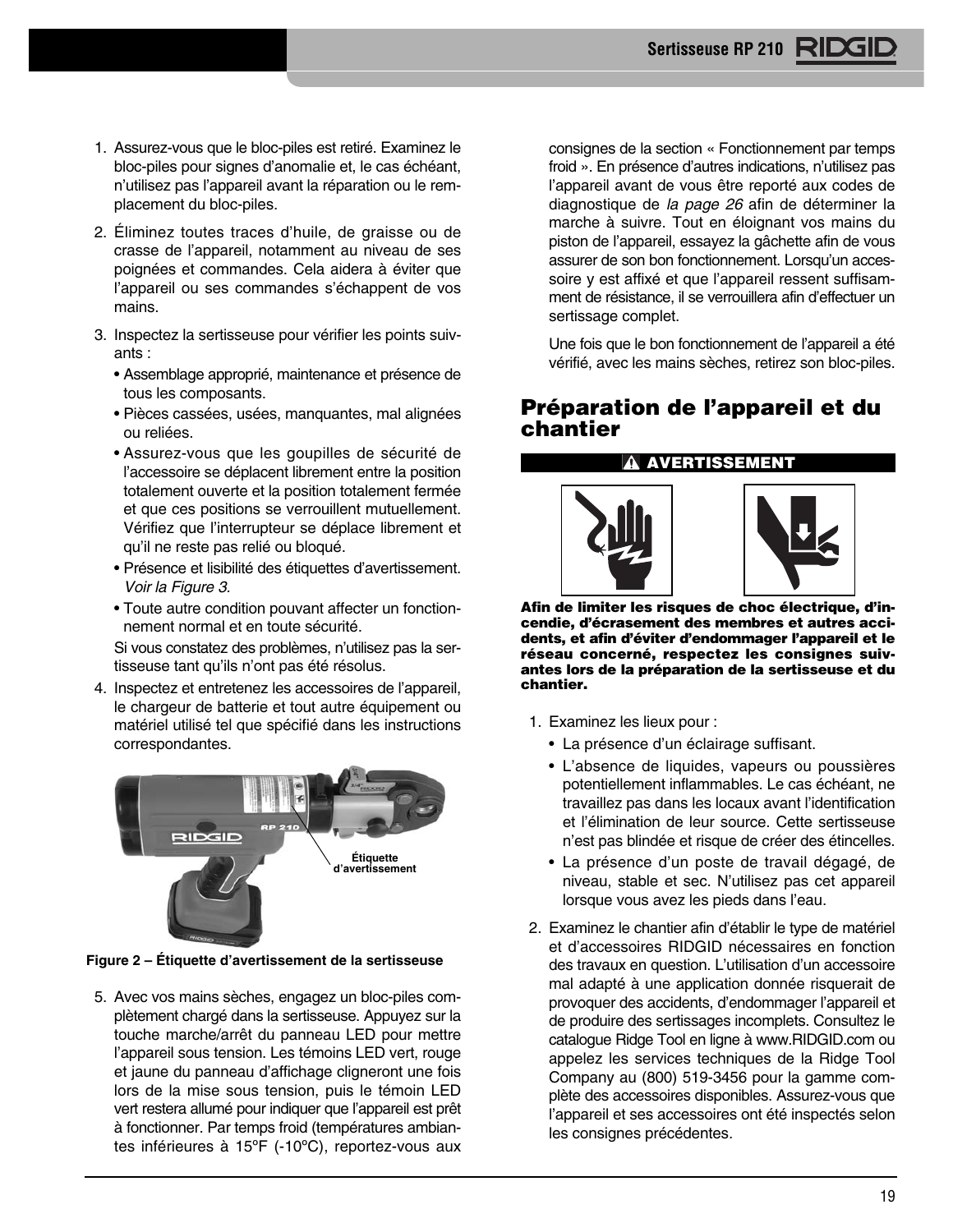- 3. Examinez le chantier afin de déterminer s'il est nécessaire de prévoir des barricades pour éloigner les passants. Les passants risquent de distraire l'utilisateur de l'appareil.
- 4. Après avoir vérifié l'absence du bloc-piles, ramenez la broche de fixation des accessoires en position complètement ouverte (Figure 4). Si un accessoire est déjà monté sur l'appareil, retirez-le.
- 5. Engagez l'accessoire approprié dans la sertisseuse comme indiqué la Figure 5, puis renfoncez la broche de fixation. L'appareil ne fonctionnera que lorsque sa broche de fixation est engagée à fond



**Figure 4 – Broche de fixation des accessoires en position complètement ouverte**



**Figure 5 – Introduction de l'accessoire dans l'appareil**

## **Utilisation de l'appareil**



**Portez systématiquement une protection oculaire afin de protéger vos yeux contre la saleté et autres débris.**

**Durant le cycle de sertissage, éloignez vos mains des accessoires de l'appareil. Si les doigts ou les mains se prennent dans le mécanisme ou entre le mécanisme et un autre objet, l'appareil est capable de les écraser, les fracturer ou les amputer.**

**Respectez les consignes d'utilisation afin de limiter** les risques d'écrasement ou autres et d'éviter d'en**dommager l'appareil.**

## **Préparation des raccords**

**AVIS IMPORTANT** Les instructions suivantes constituent des généralisations applicables à plusieurs types d'accessoires de sertisseuse. Respectez les consignes particulières fournies pour le type d'accessoire utilisé ainsi que les instructions d'installation spécifiques fournies par le fabricant des raccords. Le non-respect des consignes spécifiques visant les types d'accessoires et de raccords utilisés pourrait entraîner d'importants dégâts maté riels.

- 1. Assurez-vous de l'absence de spectateurs et autres divertissements autour du chantier et de la préparation appropriée de l'appareil et des lieux. Consultez la section intitulée Préparation de l'appareil et du chantier.
- 2. Préparez la connexion selon les consignes du fabricant du raccord.
- 3. Avec les mains sèches, introduisez un bloc-piles chargé à 100%. Appuyez une fois sur le bouton ON/OFF (Marche/arrêt) de l'affichage pour mettre l'appareil SOUS TENSION. Les trois voyants DEL clignotent une fois. Le voyant vert doit ensuite rester allumé pour indiquer que l'appareil est prêt à l'emploi. L'appareil s'éteindra automatiquement dès qu'il reste inutilisé pendant plus de 10 minutes.
- 4. Assurez-vous que le tube est inséré à la profondeur appropriée dans le raccord, tel que spécifié dans le manuel de l'opérateur du système de raccord correspondant.

## **Sertissage à l'aide de mâchoires à ciseaux traditionnelles**

- 1. Comprimez les bras de mâchoire afin d'ouvrir les mâchoires (Figure 6).
- 2. Positionnez les mâchoires ouvertes autour du raccord (Figure 7). Assurez-vous que le profil des mâchoires s'aligne bien sur celui du raccord comme spécifié dans le manuel d'utilisation du système de raccorde ment utilisé. Ne tentez pas de suspendre les mâchoires et l'appareil à partir du raccord. L'appareil risquerait de tomber soudainement et provoquer des blessures graves ou mortelles.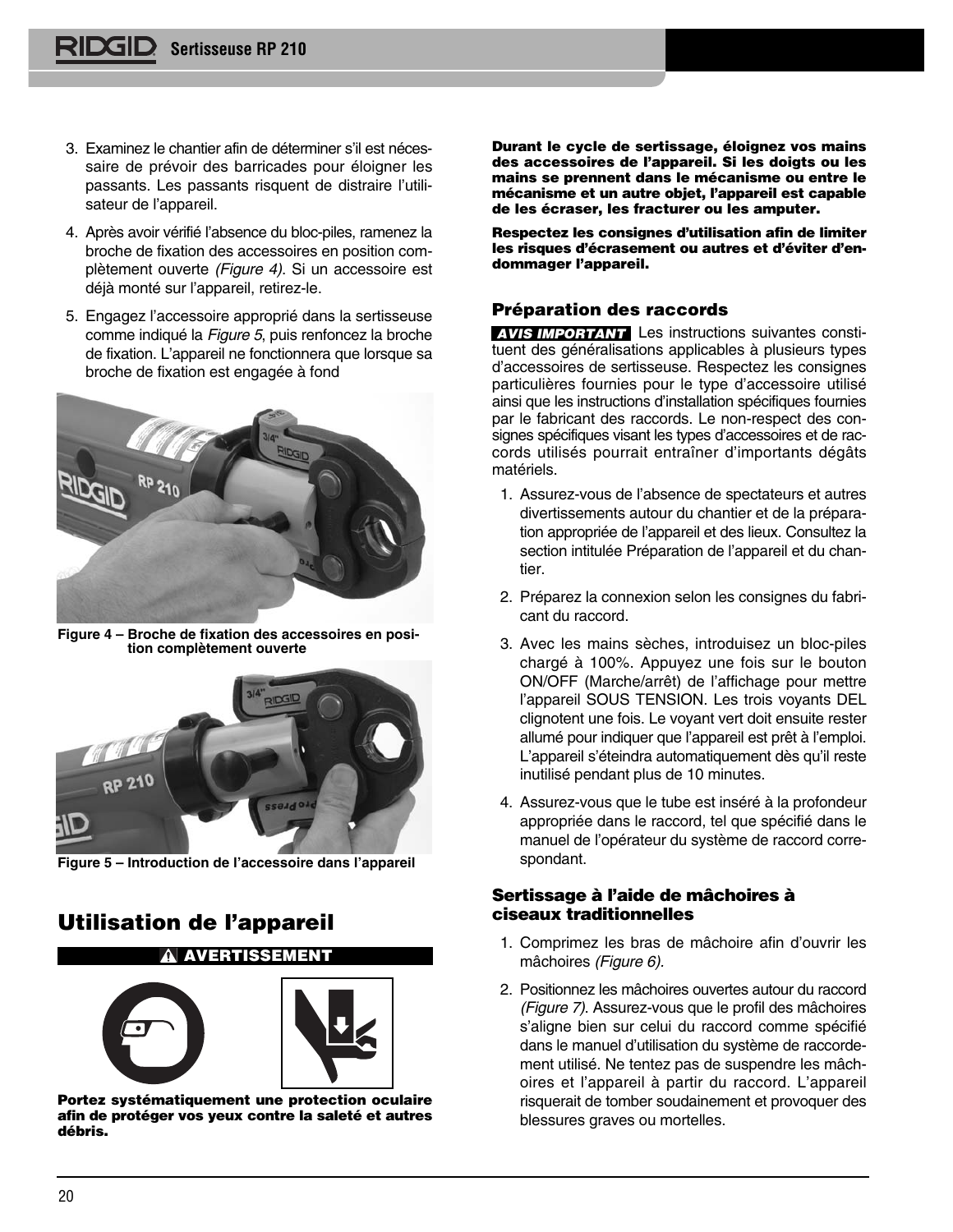

**Figure 6 – Ouverture des mâchoires à ciseaux**



**Figure 7 – Positionnement des mâchoires à ciseaux sur le raccord**



**Figure 8 – Sertisseuse RP 210 d'équerre avec le tuyau**

3. Assurez-vous que les mâchoires et l'appareil sont perpendiculaires au tube et actionnez l'interrupteur de l'appareil (Figure 8). Éloignez vos doigts et vos mains des mâchoires pour éviter des blessures d'écrasement dans les mâchoires ou entre les mâchoires et l'environnement. Le cycle prend environ cinq (5) secondes. Lorsque le cycle commence et que les rouleaux entrent en contact avec les bras de la mâchoire, l'appareil se bloque et termine automatiquement le cycle. Le fait de relâcher l'interrupteur n'arrête pas l'appareil une fois que le sertissage a commencé. Ceci assure ainsi des sertissages réguliers et répétés.

- 4. Appuyez sur les bras pour ouvrir les mâchoires.
- 5. Retirez la RP 210 et les mâchoires du tube. Prenez garde aux bords tranchants qui ont pu être formés sur le raccord pendant le sertissage.

## **Sertissage des raccords à l'aide des actionneurs à bagues de sertissage traditionnels**

- 1. Ouvrez la bague de sertissage appropriée et positionnez-la bien d'équerre sur le raccord (Figure 9). Alignez la bague sur le raccord selon le manuel d'utilisation du système de raccordement utilisé. Vérifiez à nouveau la profondeur d'insertion du tuyau avant de procéder au sertissage.
- 2. Comprimez les bras de l'actionneur afin d'ouvrir ses crocs. Engagez les crocs de l'actionneur dans les logements prévus dans la bague de sertissage (Figure 10). Assurez-vous que les crocs de l'actionneur sont complètement engagés dans les logements. Ne tentez pas de suspendre l'appareil et son actionneur à partir d'une bague de sertissage. L'ap pareil risquerait de tomber subitement et provoquer des blessures graves ou mortelles.

Appuyez sur la gâchette de l'appareil. Le cycle de sertissage prend environ 5 secondes. Une fois que le cycle de sertissage est entamé et que les galets entrent en contact avec les bras de l'actionneur, l'appareil se verrouillera et terminera automatiquement le cycle de sertissage. Le fait de lâcher la gâchette n'arrêtera pas l'appareil une fois le cycle de sertissage entamé. Cela permet de garantir des sertissages uniformes, réguliers et conformes. Afin d'éviter les risques de pincement, éloignez vos doigts de l'action neur et de la bague durant le cycle de sertissage.



**Figure 9 – Positionnement de la bague de sertissage sur le raccord**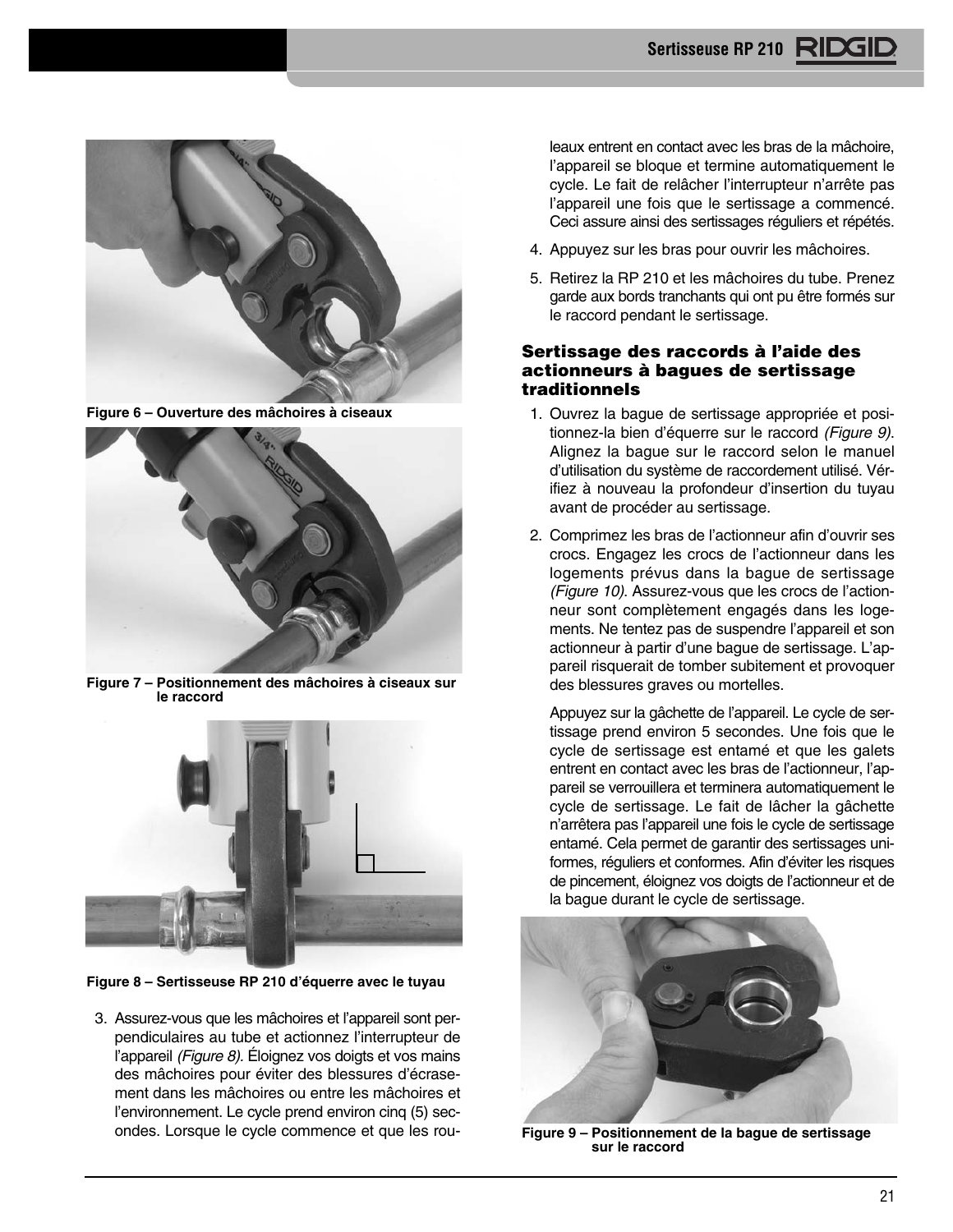

**Figure 10 – Positionnement de l'actionneur sur la bague de sertissage**

3. En fin de cycle, comprimez les bras de l'actionneur afin de le dégager de la bague de sertissage. Retirez la bague de sertissage du raccord en l'ouvrant manuellement. Évitez de toucher les bavures tranchantes qui risquent de s'être formées autour du raccord en cours de sertissage.

**AVIS IMPORTANT** La sertisseuse RP 210 s'éteindra automatiquement dès que sa pile s'avère trop faible pour compléter de manière satisfaisante le sertissage suivant. Cela sera indiqué par le clignotement du témoin LED vert. Il s'agira alors de remplacer le bloc-piles existant par un bloc-piles entièrement chargé, puis de répéter le processus de sertissage selon les indications précédentespeated as indicated above. Pour dégager les galets et retirer l'appareil d'un raccord en cours de sertissage lors de la défaillance d'un bloc-piles ou autre anomalie, appuyez sur le bouton de décompression noir qui se trouve sur le côté gauche de l'appareil (Figure 11). Le cas échéant, il sera nécessaire de refaire le sertissage afin de garantir son intégrité.



**Figure 11 – Bouton de décompression**

## **Inspection des raccords sertis**

1. Examinez le raccord serti. Si le raccord est équipé d'une bague de contrôle et/ou d'une étiquette de

contrôle, retirez-les. Les bagues et étiquettes de contrôle fournies par le fabricant servent à indiquer que le raccord n'a pas encore été serti.

Recherchez les anomalies suivantes :

- Un manque d'alignement excessif des tuyaux. Notez qu'une légère déviation au niveau du raccord serti est considérée normale.
- Le déboîtement partiel des tuyaux au niveau du raccord. Vérifiez à nouveau que les repères d'insertion portés sur les tuyaux arrivent à fleur des extrémités du raccord.
- Le mauvais alignement des mâchoires ou de la bague par rapport au profil du raccord produisant une déformation de ce dernier.
- Toute autre anomalie potentielle signalée par le fabricant des raccords.

Le cas échéant, il sera nécessaire d'éliminer le raccord et d'en sertir un nouveau après avoir repris le tuyau en question.

2. Testez le système selon les règles de l'art et la réglementation en vigueur.

## **Fonctionnement par temps froid**

Toute chute de température ambiante entraîne aussi une chute de performance des piles. La température minimale à laquelle l'appareil et sa pile de 1,1 A/h sont capables d'effectuer un sertissage est de 15ºF (-10ºC). Une pile de 1,1 A/h n'est pas suffisamment puissante pour mouvoir la sertisseuse à températures ambiantes inférieures. Il est possible d'effectuer des sertissages à des températures aussi basses que 0ºF (-20ºC) en réchauffant le bloc-piles de 1,1 A/h jusqu'à un minimum de 15ºF (- 10ºC) ou en le remplaçant par un bloc piles de plus grande capacité (2,0 , 2,2 , 3,3 ou 4,0 A/h)

Les témoins LED rouge et vert de l'appareil s'allumeront dès que sa température tombe à entre 0ºF (-20ºC) et 15ºF (-10ºC). Dans de telles conditions, un appareil équipé d'un bloc-piles de 1,1 A/h risque de ne pas pouvoir assurer le sertissage complet du raccord. Le cas échéant, l'appareil s'arrêtera en cours de sertissage et restera pris sur le raccord. Pour libérer l'appareil, appuyez sur son bouton de décompression (du côté droit de l'appareil comme indiqué à la Figure 11). **Le raccord doit alors être sertie à nouveau en utilisant un bloc-piles de 1,1 A/h à plus de -10ºC (15ºF), voire un de 2,0 , 2,2 , 3,3 ou 4,0 A/h pour assurer l'intégrité du raccord.**

Pour utiliser la sertisseuse à des températures allant de -20ºC (0ºF) à -10ºC (15ºF) :

• vous pouvez soit utiliser un bloc-piles de 2,0 , 2,2 , 3,3 ou 4,0 A/h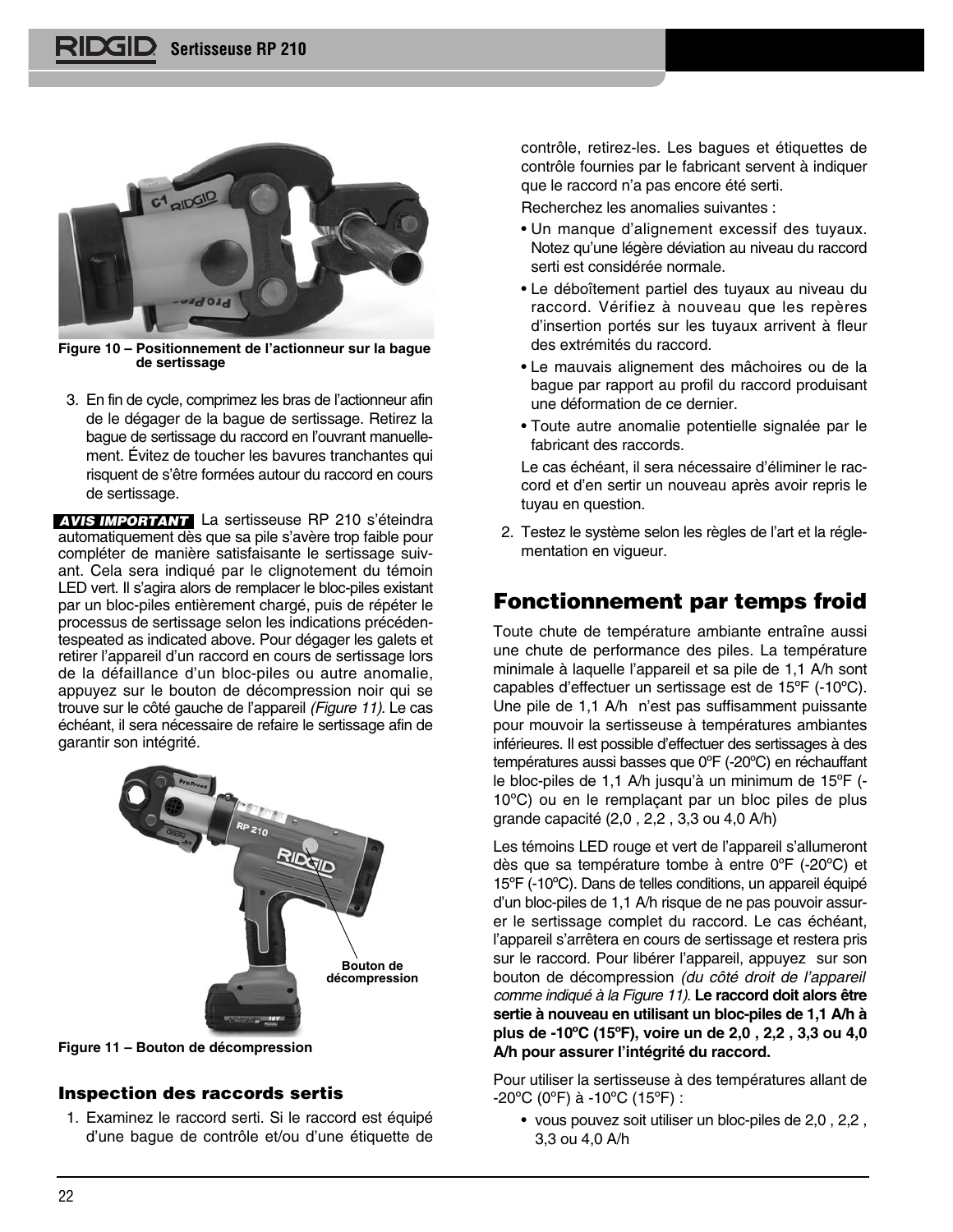• soit maintenir le bloc-piles de 1,1 A/h à une température supérieure à 15ºF (-10ºC) en le gardant dans votre poche ou dans un local chauffé entre utilisations.

Si la température de la sertisseuse elle-même tombe en dessous de 0ºF (-20ºC), seul le témoin LED rouge sera allumé pour indiquer qu'elle ne fonctionnera pas avant d'avoir été réchauffée à une température supérieure à 0ºF (-20ºC).

## **Entretien de l'appareil**

## **A AVERTISSEMENT**

**S'assurer que le bloc-piles a été retiré avant toute intervention ou réglage.**

## **Nettoyage et lubrification**

- 1. Nettoyez l'appareil au quotidien en l'essuyant avec un chiffon sec et propre.
- 2. Examinez la broche de fixation des mâchoires et, au besoin, appliquez-y un lubrifiant à la silicone.
- 3. Examinez les ressorts de rappel des accessoires lors de chaque utilisation. Les accessoires devraient s'ouvrir et fermer librement en appuyant modérément avec les doigts.

## **Révisions obligatoires chez un centre de service RIDGID agréé**

Au bout de 30.000 cycles, et tant que l'appareil est en marche, son témoin LED jaune se mettra à clignoter pour indiquer qu'il est temps d'effectuer sa révision et son calibrage. L'appareil cessera de fonctionner s'il n'est pas révisé dans les 2.000 cycles suivant le début de clignotement du témoin LED jaune.

## **Accessoires**

## **AVERTISSEMENT**

**Seuls les accessoires suivants ont été conçus pour fonctionner avec la sertisseuse RP 210. Toute ten**tative d'adaptation à la sertisseuse RP 210 d'acces**soires prévus pour d'autres types d'appareil peut s'avérer dangereuse. Afin de limiter les risques d'accident grave, n'utilisez que les accessoires suivants, spécifiquement prévus pour la sertisseuse RP 210.**

**La Ridge Tool Company fournit des accessoires de sertissage en série Standard qui sont spécifique ment prévus pour les sertisseuses de la série Standard de RIDGID. Servez-vous uniquement des accessoires spécifiquement prévus pour le sertissage des raccords faisant partie du système de raccordement utilisé. Consultez le catalogue Ridge** **Tool en ligne au www.RIDGID.com ou les services techniques de la Ridge Tool Company en composant le (800) 519-3456 pour une liste complète des accessoires RIDGID disponibles pour ce type d'appareil.**

#### **Accessoires pour sertisseuse RP 210**

| Réf.  | Catalogue Désignation                      |
|-------|--------------------------------------------|
| 31023 | Mallette de transport en matière plastique |

#### **Batteries**

| $N^{\circ}$ de |                 |                                       |
|----------------|-----------------|---------------------------------------|
| catalogue      | <b>Capacité</b> | <b>Région</b>                         |
| 44693          | 18 V 2,0 Ah     | Amérique du Nord et latine, Australie |
| 44698          | 18 V 4,0 Ah     | Amérique du Nord et latine, Australie |
| 43323          | 18 V 2.0 Ah     | Europe et Chine                       |
| 43328          | 18 V 4,0 Ah     | Europe et Chine                       |
| 31013          | 18 V 1.1 Ah     | Amérique du Nord et latine, Australie |
| 32743          | 18 V 2,2 Ah     | Amérique du Nord et latine, Australie |
| 31018          | 18 V 3,3 Ah     | Amérique du Nord et latine, Australie |
| 32473          | 18 V 1.1 Ah     | Europe et Chine                       |
| 28218          | 18 V 2.2 Ah     | Europe et Chine                       |
| 28448          | 18 V 3.3 Ah     | Europe et Chine                       |

Toutes les batteries indiquées sont compatibles avec le chargeur modèle RBC 20. La différence entre les batteries pour les différentes régions est indiquée sur l'étiquette.

#### **Chargeurs et cordons de batterie au lithium avancés RBC 20**

| $N^{\circ}$ de<br>catalogue | <b>Tension</b> | <b>Région</b>                                      | Type de<br><b>Fiche</b> |
|-----------------------------|----------------|----------------------------------------------------|-------------------------|
| 43458                       | 120 V          | Amérique du Nord                                   | Α                       |
| 43333                       | 230 V          | Europe                                             | С                       |
| 43468                       | 120 V          | Chine                                              | Α                       |
| 44418                       | 230 V          | Australie et Amérique latine                       |                         |
| 44793                       | 100 V          | Japon                                              | Α                       |
| 44833                       | 230 V          | Royaume-Uni                                        | G                       |
| 44798                       |                | Cordon de chargeur Amérique du Nord                | Α                       |
| 44808                       |                | Cordon de chargeur Europe                          | C                       |
| 44803                       |                | Cordon de chargeur Chine                           | A                       |
| 44813                       |                | Cordon de chargeur Australie et<br>Amérique latine |                         |
| 44818                       |                | Cordon de chargeur Japon                           | Α                       |
| 44828                       |                | Cordon de chargeur Royaume-Uni                     | G                       |

## **Stockage**

Retirez le bloc-piles de l'appareil avant de les ranger dans la mallette de transport. Évitez de stocker l'appareil, les bloc-piles ou le chargeur à des températures extrêmes. Le capteur de température d'huile empêche l'appareil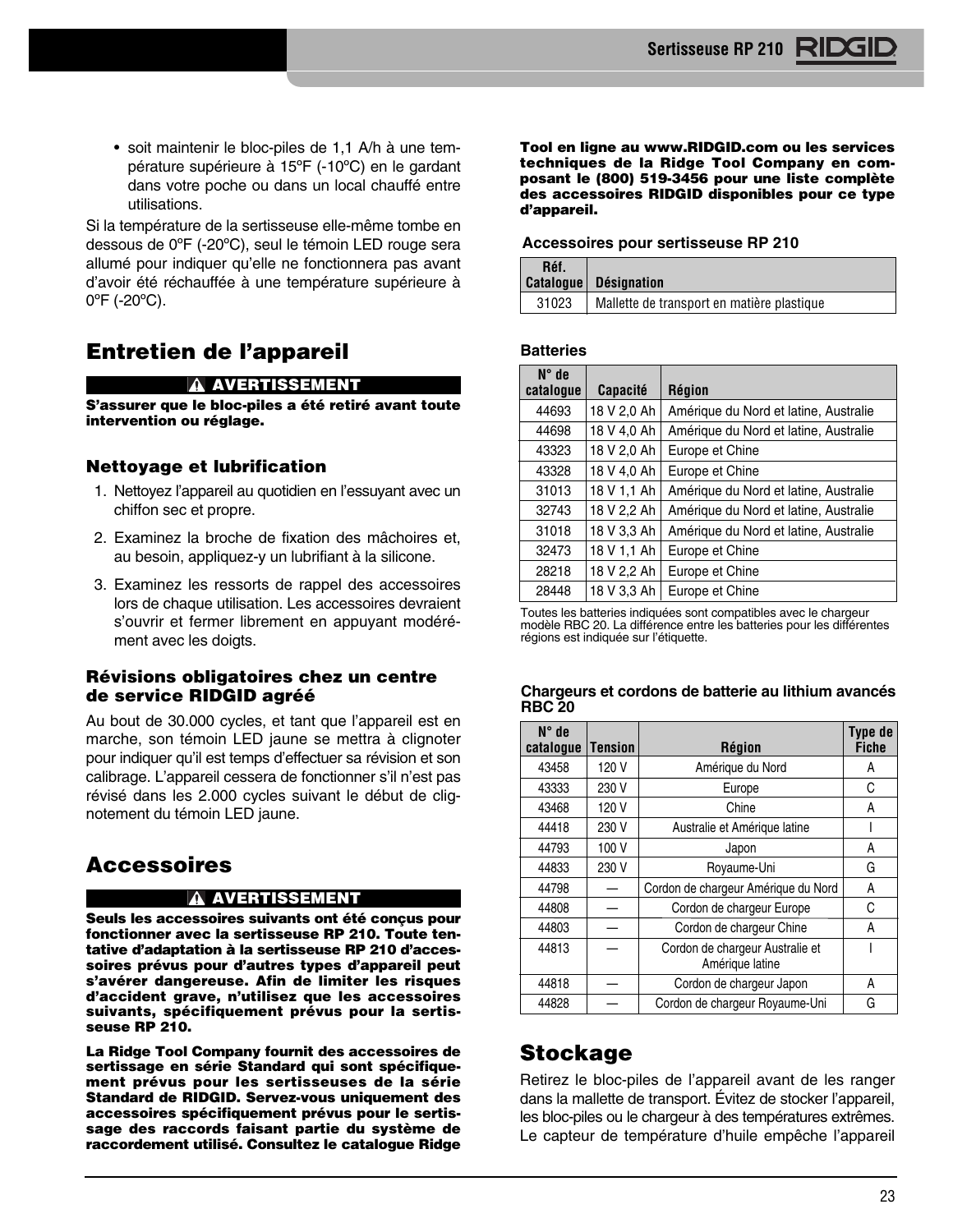de fonctionner à des températures inférieures à 0ºF- (20ºC) ou supérieures à 104ºF (40ºC). Le cas échéant, il sera nécessaire de laisser la sertisseuse dans un local climatisé suffisamment longtemps pour la réchauffer ou la refroidir avant de l'utiliser. Tout écart de température de fonctionnement sera indiquée au tableau d'affichage par un témoin LED rouge.

**AVERTISSEMENT** Rangez la mallette de transport dans un endroit sec, sous clé et hors de la portée des enfants et de ceux qui n'ont pas été familiarisés avec les sertisseuses RP 210. Cet appareil est dangereux entre les mains d'utilisateurs novices.

## **Service après-vente et réparations**

#### **A AVERTISSEMENT**

**Tout manque d'entretien ou de réparation risque de rendre cet appareil dangereux.**

L'entretien et la réparation de la sertisseuse RP 210 doivent être confiés à un centre de service RIDGID agréé. La visserie de l'appareil a été marquée pour indiquer d'éventuelles interventions par des individus non autorisés.

En cas de besoin d'entretien ou de réparation, veuillez con sulter les services techniques de la Ridge Tool Company, soit en composant le (800) 519-3456, soit en visitant le site www.RIDGID.com, afin d'obtenir les coordonnées du réparateur agréé le plus proche.

Pour obtenir les coordonnées du réparateur RIDGID indépendant le plus proche et pour toute autre question visant la révision ou la réparation de l'appareil :

- Consultez votre distributeur RIDGID.
- Consultez les sites www.RIDGID.com ou www.RIDGID.eu pour obtenir les coordonnées de l'interlocuteur RIDGID le plus proche.
- Consultez les services techniques de Ridge Tool par mail adressé à rtctechservices@emerson.com ou, à partir des USA et du Canada uniquement, par téléphone en composant le (800) 519-3456

## **Recyclage**

Les pièces de la sertisseuse RIDGID RP 340 contiennent des matériaux pouvant être recyclés. Des entreprises proches de chez vous sont peut-être spécialisées dans le recyclage. Mettez les composants au rebut conformément aux réglementations en vigueur. Contactez votre organisme de collecte des déchets local pour plus d'informations.



Pour les pays de la communauté euro**péenne :** N'éliminez pas les appareils électriques avec les ordures ménagères!

Conformément à la directive européenne 2002/96/CE sur la mise au rebut des appareils électriques et électroniques et à sa

mise en œuvre dans la législation nationale, les appareils électriques usagés doivent être collectés séparément et mis au rebut en respectant l'environnement.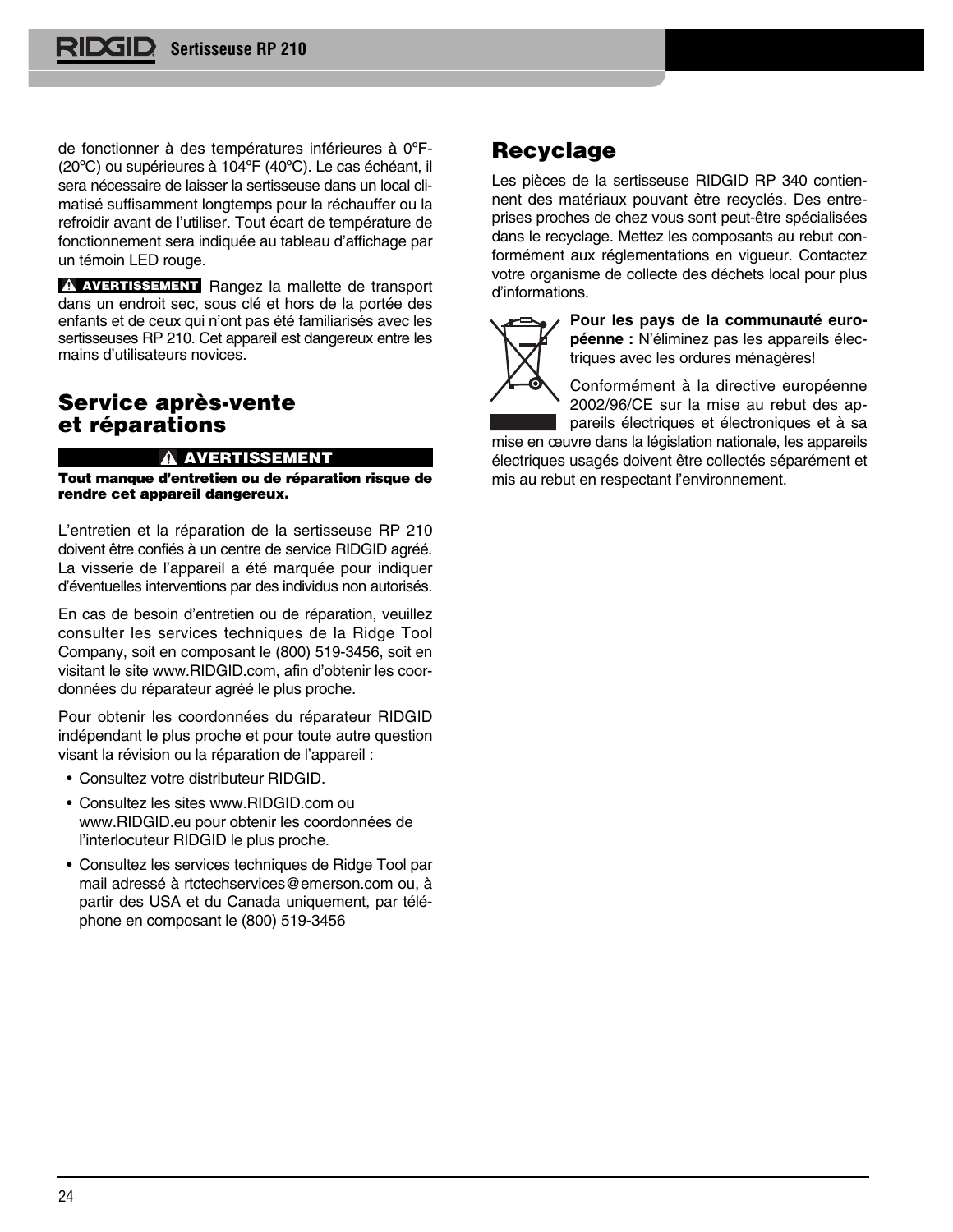## **Dépannage**

| <b>SYMPTÔME</b>                                                                                                               | <b>CAUSE POSSIBLE</b>                                                                                                                                                     | <b>REMÈDE</b>                                                                                                                                                                                                                                                                                                                                                                |  |
|-------------------------------------------------------------------------------------------------------------------------------|---------------------------------------------------------------------------------------------------------------------------------------------------------------------------|------------------------------------------------------------------------------------------------------------------------------------------------------------------------------------------------------------------------------------------------------------------------------------------------------------------------------------------------------------------------------|--|
| L'appareil ne se met pas<br>en marche lorsqu'on                                                                               | Bloc-piles déchargé ou défaillant.                                                                                                                                        | Introduire un bloc-piles chargé ou recharger le<br>bloc-piles déchargé.                                                                                                                                                                                                                                                                                                      |  |
| appui sur la touche<br>marche/arrêt du panneau<br>d'affichage.                                                                | Bloc-piles mal inséré dans la poignée de l'appareil.                                                                                                                      | Vérifier la bonne insertion du bloc-piles.                                                                                                                                                                                                                                                                                                                                   |  |
| L'appareil ne fonctionne<br>pas lorsque le déclen-<br>cheur est actionné. Le<br>voyant vert clignote.                         | Bloc-piles déchargé.                                                                                                                                                      | Introduire un bloc-piles chargé ou recharger le bloc-<br>piles déchargé.                                                                                                                                                                                                                                                                                                     |  |
| L'appareil s'arrête dès<br>qu'on appui sur la<br>gâchette ou en cours de<br>sertissage. Le témoin<br>LED rouge reste allumé.  | Appareil ou piles trop froids ou trop chaud.                                                                                                                              | Ramener l'appareil et le bloc-piles dans la plage<br>de températures prescrite de 0°F à 140°F (-20°C à<br>60°C) en les laissant dans un local climatisé. Au<br>besoin, reportez-vous à la section Fonctionnement<br>par temps froid du manuel.<br>NOTA! Tout raccord ayant subi une interrup-<br>tion de sertissage doit être remplacé.<br>Sinon, le raccord risque de fuir. |  |
| Le témoin LED jaune<br>clignote constamment,<br>mais l'appareil fonc-<br>tionne normalement.                                  | Besoin de révision et de calibrage après 30.000<br>sertissages.                                                                                                           | Appeler les services techniques de la Ridge Tool<br>Company au (800) 519-3456 pour obtenir les<br>coordonnées du centre de service autorisé le plus<br>proche.                                                                                                                                                                                                               |  |
| Le témoin LED jaune res-<br>te allumé et l'appareil ne<br>répond pas lorsque l'on<br>appui sur la gâchette.                   | La révision et le calibrage de l'appareil sont<br>obligatoires au bout de 32 000 sertissages.<br>L'appareil s'est verrouillé et ne fonctionnera<br>pas avant sa révision. | Consulter les services techniques de Ridge Tool<br>au (800) 519-3456 pour obtenir les coordonnées<br>de son centre de service le plus proche.                                                                                                                                                                                                                                |  |
| Le témoin LED rouge<br>clignote à plusieurs<br>reprises et l'appareil ne<br>répond pas lorsque l'on<br>appui sur la gâchette. | La broche de montage des accessoires n'est pas<br>complètement engagée.                                                                                                   | Enfoncer la broche de montage à fond.                                                                                                                                                                                                                                                                                                                                        |  |
| Le témoin LED jaune<br>reste allumé lorsque<br>l'appareil est mis en<br>marche.                                               | Anomalie de fonctionnement détectée.                                                                                                                                      | Installer un bloc-piles entièrement chargé et sertir le<br>raccord à nouveau. Si le témoin reste allumé, con-<br>sulter les services techniques de Ridge Tool au<br>(800) 519-3456 pour obtenir les coordonnées de<br>son centre de service le plus proche.                                                                                                                  |  |
| Les mâchoires refusent<br>de se libérer du raccord.                                                                           | Sertissage incomplet.                                                                                                                                                     | Appuyer sur le bouton de décompression pour<br>libérer les mâchoires. Examiner et sertir le raccord<br>à nouveau.                                                                                                                                                                                                                                                            |  |
| Les sertissages obtenus                                                                                                       | Mâchoires inadaptées à la section ou composition                                                                                                                          | Monter les mâchoires appropriées.                                                                                                                                                                                                                                                                                                                                            |  |
| sont incomplets.                                                                                                              | du tuyau.<br>----------------------------------<br>L'appareil n'était pas tenu à l'équerre du tuyau.                                                                      | Reprendre le raccord en utilisant un nouveau<br>tuyau et raccord et en vérifiant l'équerrage de<br>l'appareil.                                                                                                                                                                                                                                                               |  |
|                                                                                                                               | Les mâchoires n'étaient pas correctement<br>engagées sur le raccord.                                                                                                      | Reprendre le raccord en utilisant un nouveau<br>tuyau et raccord et en vérifiant le bon engage-<br>ment des mâchoires.                                                                                                                                                                                                                                                       |  |
|                                                                                                                               | L'appareil a besoin de révision.                                                                                                                                          | Consulter les services techniques de Ridge Tool au<br>(800) 519-3456 pour obtenir les coordonnées de<br>son centre de service le plus proche.                                                                                                                                                                                                                                |  |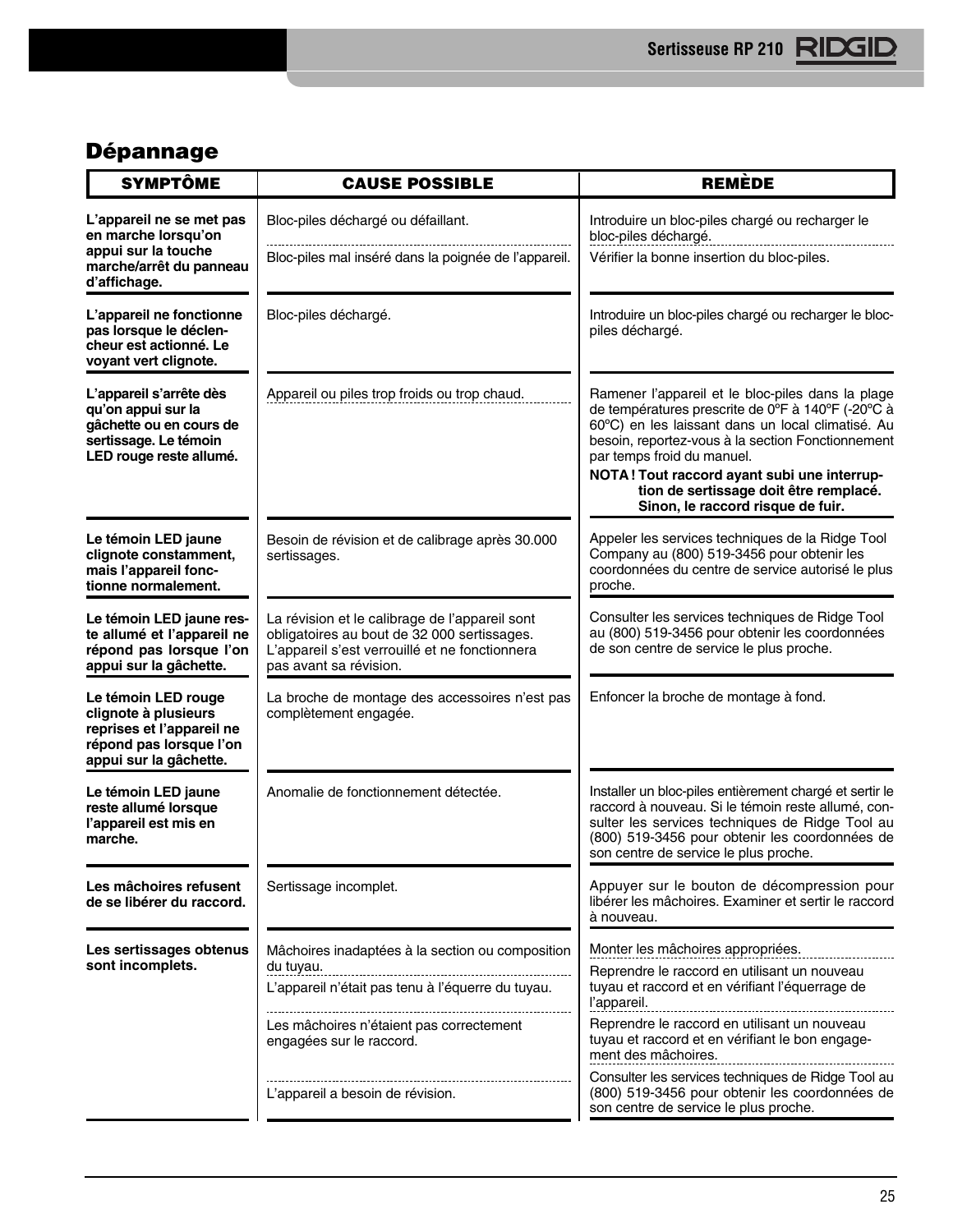## **Codes de diagnostique de la RP 210**

| LED   | <b>ETAT</b>          | Désignation                                                                                                                          | Icône |
|-------|----------------------|--------------------------------------------------------------------------------------------------------------------------------------|-------|
| Vert  | Allumé<br>Clignotant | Appareil en marche.<br>Hors des paramètres de tension acceptables.                                                                   |       |
|       |                      | - Remplacer le bloc-piles par un bloc-piles rechargé.                                                                                |       |
| Rouge | Clignotant           | Broche de montage non engagée.                                                                                                       | ⋔⊯    |
|       | Allumé               | Si seul le rouge reste allumé, l'appareil est hors de la plage des températures<br>de fonctionnement de -10°C à 60°C (15°F à 140°F). |       |
| Jaune | Clignotant           | Indicateur de révision au bout de 30.000 cycles. NOTA : l'appareil se ver-<br>rouillera au bout de 32.000 cycles.                    |       |
|       | Allumé               | Appareil verrouillé – A faire réviser au bout de 30.000 cycles ou suite à une<br>anomalie.                                           |       |

**Figure 12 – Codes de diagnostique des témoins LED**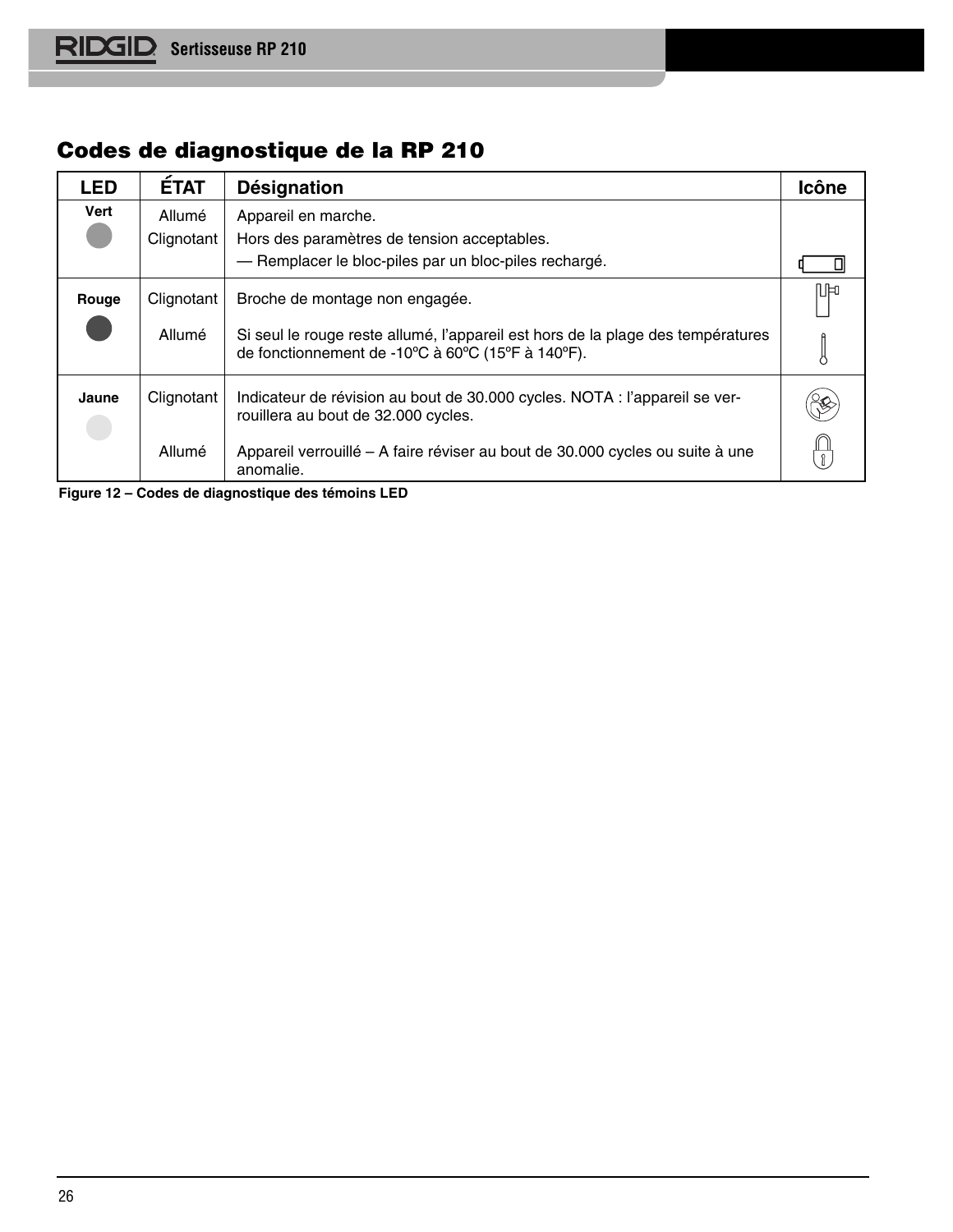## **RP 210**

# **Selladora**



## **ADVERTENCIA**

**Antes de utilizar este aparato, lea detenidamente su Manual del Operario. Pueden ocurrir descargas eléctricas, incendios y/o graves lesiones si no se compren**den y siguen las instrucciones de **este manual.**

## **Selladora RP 330**

Apunte aquí el número de serie del aparato, que se encuentra en su placa de características.

No. de Serie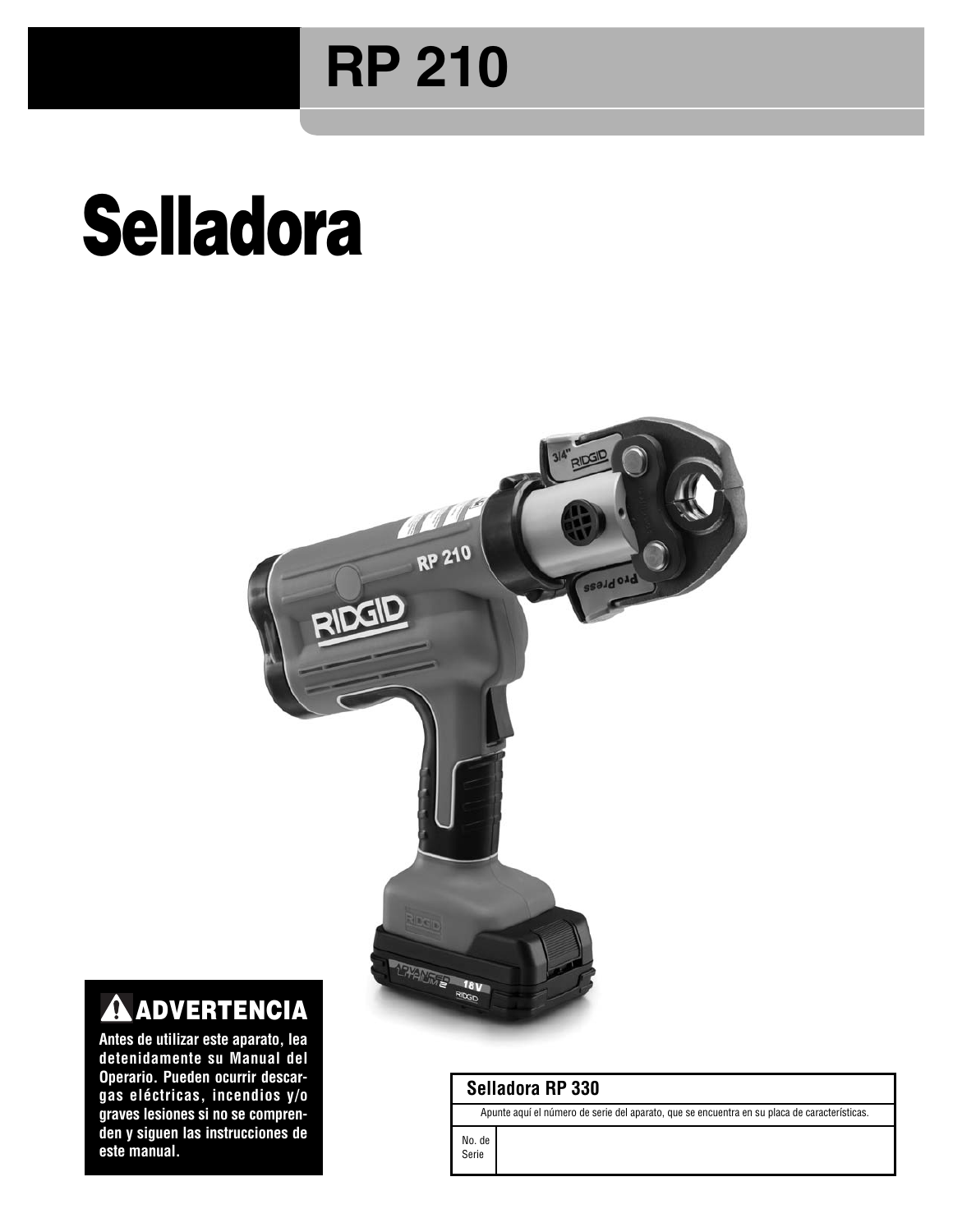## Índice

| Advertencias de seguridad general para aparatos eléctricos                                   |  |
|----------------------------------------------------------------------------------------------|--|
|                                                                                              |  |
|                                                                                              |  |
|                                                                                              |  |
|                                                                                              |  |
|                                                                                              |  |
| Información de seguridad específica                                                          |  |
| Descripción y especificaciones                                                               |  |
|                                                                                              |  |
|                                                                                              |  |
|                                                                                              |  |
|                                                                                              |  |
| Instrucciones de funcionamiento                                                              |  |
|                                                                                              |  |
|                                                                                              |  |
| Selladura de un acoplamiento o tubo de unión con accionador y aro de sellado tradicionales35 |  |
|                                                                                              |  |
|                                                                                              |  |
| Instrucciones de mantenimiento                                                               |  |
|                                                                                              |  |
|                                                                                              |  |
|                                                                                              |  |
|                                                                                              |  |
|                                                                                              |  |
|                                                                                              |  |
|                                                                                              |  |
|                                                                                              |  |
|                                                                                              |  |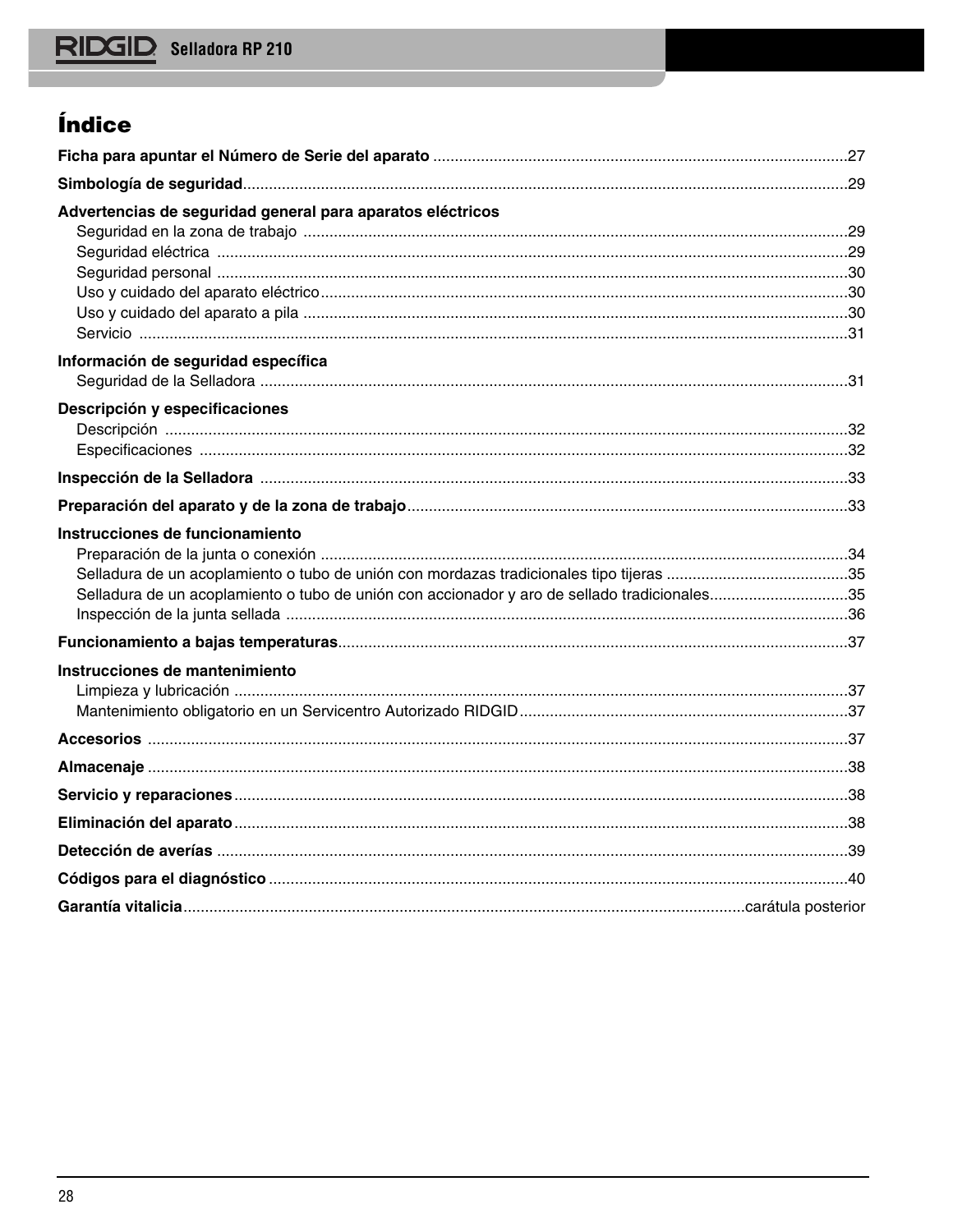## **Simbología de seguridad**

En este manual del operario y en el aparato mismo encontrará símbolos y palabras de advertencia que comunican información de seguridad. En esta sección se describe el significado de estos símbolos.

Este es el símbolo de una alerta de seguridad. Sirve para prevenir al operario de las lesiones corporales que podría sufrir. Obedezca todas las instrucciones que acompañan a este símbolo de alerta para evitar lesiones o muertes.

**PELIGRO** Este símbolo de PELIGRO advierte de una situación de riesgo o peligro que, si no se evita, ocasionará la muerte o graves lesiones.

Este símbolo de ADVERTENCIA advierte de una situación de riesgo o peligro que, si no se evita, podría ocasionar

**ADVERTENCIA** Este simbolo de ADVERTENCIA<br>la muerte o lesiones graves.

**A** CUIDADO

Este símbolo de CUIDADO previene de una situación de riesgo o peligro que, si no se evita, podría ocasionar lesiones leves o menores.

Un AVISO advierte de la existencia de información relacionada con la protección de un bien o propiedad. **AVISO**

Este símbolo señala que el aparato en uso puede aplastar manos, dedos u otras partes del cuerpo.



Este símbolo significa que, antes de usar un aparato o equipo, es necesario leer detenidamente su manual del operario. El manual de un aparato contiene importante información acerca del funcionamiento apropiado y seguro del equipo.



Este símbolo señala que, al hacer funcionar este aparato, el operario debe ponerse gafas o anteojos de seguridad con viseras laterales.



Este símbolo advierte del peligro de descargas eléctricas.

## **Advertencias de seguridad gene ral para aparatos eléctricos\***

## **ADVERTENCIA**

Lea todas las advertencias e instrucciones. Pueden **ocurrir golpes eléctricos, incendios y/o lesiones corporales graves si no se siguen todas las instrucciones y advertencias detalladas a continuación.**

## **¡GUARDE ESTAS INSTRUCCIONES PARA POSTERIOR CONSULTA!**

El término "aparato motorizado", empleado a lo largo de las advertencias de este manual, se refiere a la herramienta de trabajo que funciona ya sea enchufada a un tomacorriente o con pila (inalámbrica).

## **Seguridad en la zona de trabajo**

- **Mantenga su área de trabajo limpia y bien alumbrada.** Las zonas oscuras o desordenadas provocan accidentes.
- **No haga funcionar aparatos motorizados en pre sencia de combustibles tales como líquidos, gases o polvos inflamables.** Los aparatos eléctricos gene ran chispas que pueden inflamar el polvo o las emanaciones combustibles.
- **Al hacer funcionar un aparato motorizado, man-**

**tenga apartados a curiosos y niños.** Las distracciones pueden hacerle perder el control del aparato.

## **Seguridad eléctrica**

- **El enchufe del aparato debe corresponder al tomacorriente. Jamás modifique el enchufe del aparato.** Cuando emplee un aparato a motor provisto de co**nexión a tierra, no utilice un enchufe adaptador.** Así se evita el riesgo de que ocurran descargas eléctricas.
- **Evite el contacto de su cuerpo con artefactos conectados a tierra tales como cañerías, radiado res, estufas o cocinas, y refrigeradores.** Aumenta el riesgo de que se produzca una descarga eléctrica cuando su cuerpo ofrece conducción a tierra.
- **No exponga los aparatos motorizados a la lluvia o a condiciones mojadas.** Cuando agua penetra en un aparato a motor, aumenta el riesgo de que se produzcan descargas eléctricas.
- **No maltrate el cordón eléctrico del aparato. Nunca transporte el aparato tomándolo de su cordón eléctrico ni jale del cordón para desenchufarlo del tomacorriente. Mantenga el cordón lejos del calor, aceite, bordes cortantes o piezas movibles.** Un cordón enredado o en mal estado aumenta el riesgo de que se produzcan descargas eléctricas.

<sup>\*</sup> Como es obligatorio, el texto usado en la sección Advertencias de seguridad general para aparatos eléctricos de este manual es transcripción literal de la co rrespondiente norma UL/CSA 60745. Esta sección contiene las prácticas de seguridad general para distintos tipos de herramientas eléctricas. No todas las precauciones corresponden a cada herramienta; hay algunas que no le competen a esta herramienta.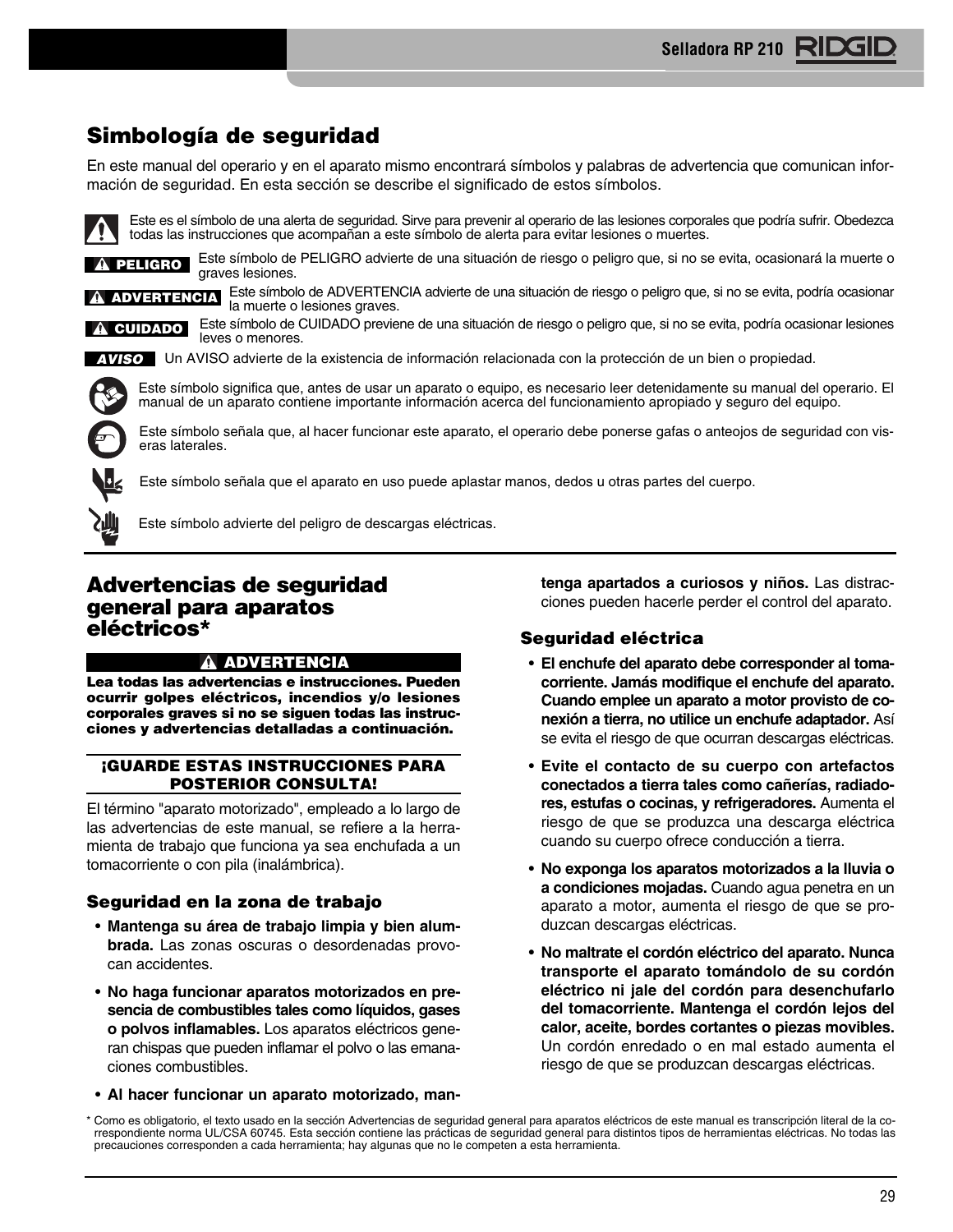- **Al hacer funcionar un aparato motorizado a la intemperie, emplee un cordón de extensión fabricado para uso exterior.** Los alargadores diseñados para su empleo al aire libre reducen el riesgo de que se produzcan choques eléctricos.
- **Si resulta inevitable el empleo de una herramienta a motor en un sitio húmedo, enchúfela en un toma corriente GFCI (dotado de un Interruptor del Cir cuito de Pérdida a Tierra).** El interruptor GFCI reduce el riesgo de descargas eléctricas.

## **Seguridad personal**

- **Manténgase alerta, preste atención a lo que está haciendo y use sentido común cuando trabaje con un aparato motorizado. No lo use si está cansado o se encuentra bajo la influencia de drogas, alcohol o medicamentos.** Sólo un breve descuido mientras hace funcionar un aparato a motor puede resultar en lesiones graves.
- **Use el equipo de protección personal que corres ponda.** Siempre use protección para sus ojos. Cuando las condiciones lo requieran, debe usar mascarilla para el polvo, calzado de seguridad antideslizante, casco duro o protección para los oídos. Evitarán que usted se lesione.
- **Evite echar a andar un aparato sin querer. Asegure que el interruptor de la herramienta se encuentra en la posición OFF (apagado) antes de enchufar el aparato a la corriente eléctrica o de conectarlo a su** pila, de tomarlo o acarrearlo. Se producen accidentes cuando se transportan aparatos con el dedo puesto sobre su interruptor, o se los enchufa o conecta a la fuente de corriente con el interruptor en la posición de encendido (ON).
- **Extraiga cualquier llave que esté acoplada al aparato eléctrico antes de encenderlo.** Una llave acoplada a una pieza o parte movible del aparato puede herirlo.
- **No trate de extender su cuerpo para alcanzar algo.** Mantenga sus pies firmes en tierra y un buen equi**librio en todo momento.** Así se ejerce mejor control sobre el aparato en situaciones inesperadas.
- **Vístase adecuadamente. No lleve ropa suelta ni joyas. Contenga el cabello largo. Mantenga cabe llo, ropa y guantes apartados de las piezas en movimiento.** La ropa suelta, las joyas o el pelo largo pueden engancharse en la piezas móviles.
- **Si se proveen dispositivos para la extracción y recolección del polvo cuando se usa el aparato, conéctelos y empléelos correctamente.** El uso de

mecanismos que limpian el aire en el ambiente de trabajo reduce el riesgo de problemas respiratorios.

## **Uso y cuidado del aparato eléctrico**

- **No fuerce el aparato. Use el aparato correcto para el trabajo que realizará.** El aparato adecuado hará el trabajo mejor y de manera más segura, a la velocidad para la cual fue diseñado.
- **Si el interruptor del aparato no lo enciende o no lo apaga, no use el aparato.** Cualquier herramienta motorizada que no pueda ser controlada mediante su interruptor es peligrosa y debe ser reparada.
- **Antes de efectuar trabajos de regulación, de cambiar accesorios o de almacenar el aparato, desen**  chúfelo y/o extráigale la pila. Este tipo de seguridad preventiva reduce el riesgo de poner el aparato en marcha involuntariamente.
- **Almacene los aparatos que no estén en uso fuera del alcance de niños y no permita que los hagan funcionar personas sin capacitación para usarlos o que no hayan leído estas instrucciones.** Las herramientas motorizadas son peligrosas en manos inexpertas.
- **Hágale buen mantenimiento a sus herramientas motorizadas. Revise que las piezas movibles de este aparato no estén desalineadas o agarrotadas. Cerciórese de que no tiene piezas quebradas y que no existe alguna condición que pueda afectar su buen funcionamiento. En caso de estar dañado, antes de usarlo, hágalo componer.** Numerosos ac cidentes son causados por aparatos que no han recibido un mantenimiento adecuado.
- **Mantenga las hojas y filos de corte afilados y limpios.** Las herramientas para cortar provistas de filos afilados son menos propensas a trabarse y se manejan con mayor facilidad.
- **Utilice el aparato motorizado y sus accesorios en conformidad con estas instrucciones, teniendo en cuenta las condiciones imperantes y la tarea** que deberá realizar. Cuando se emplea una herramienta para efectuar trabajos que no le son propios, se crean situaciones peligrosas.

### **Uso y cuidado del aparato a pila**

- **Cargue la pila del aparato únicamente con el cargador de pilas especificado por el fabricante.** Un cargador de pilas apropiado para un tipo de bloque de pilas puede provocar un incendio durante su uso con un bloque de pilas diferente.
- **Coloque en un aparato motorizado únicamente**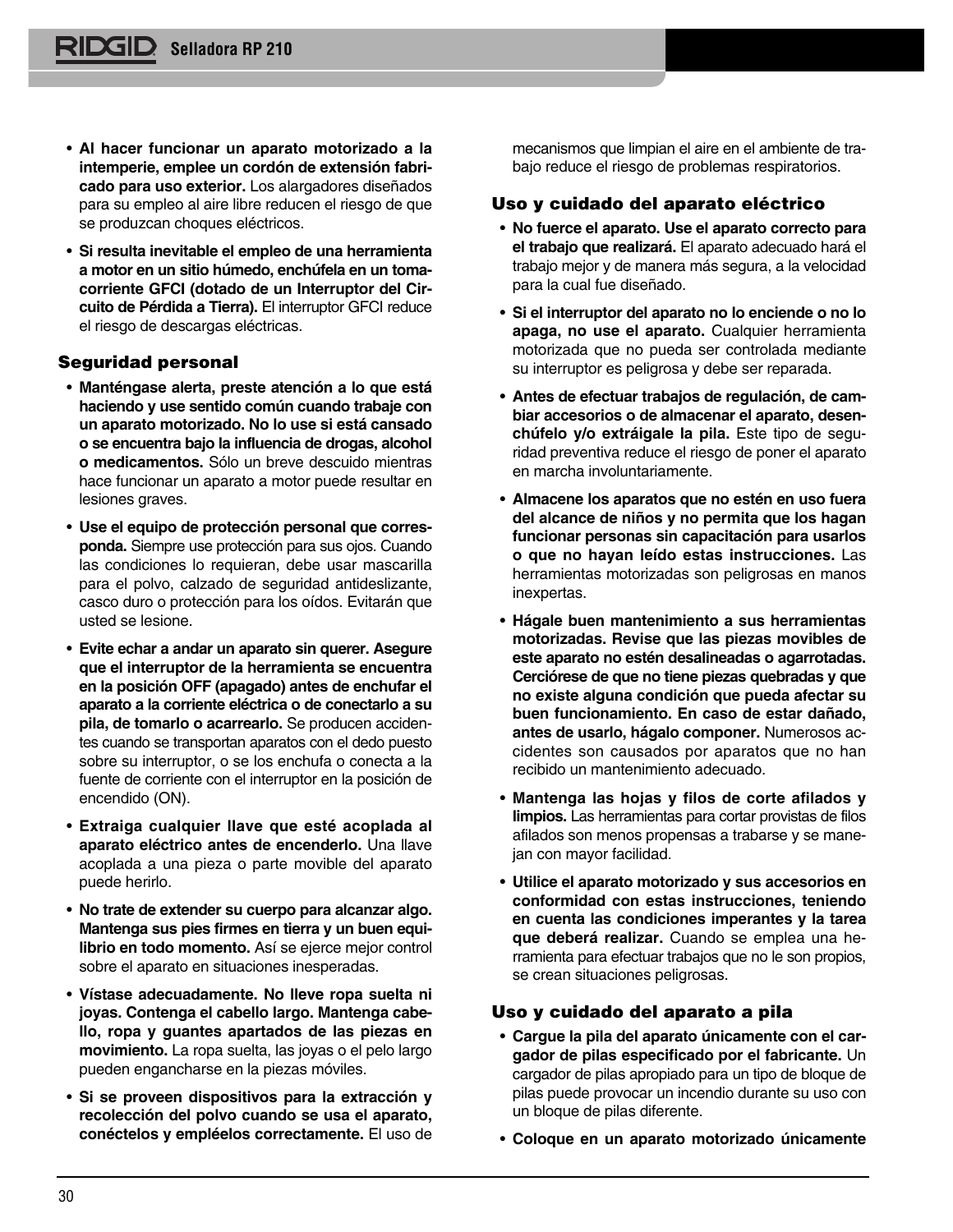**el bloque de pilas indicado por el fabricante.** El uso de un bloque de pilas diferente al especificado puede causar lesiones e incendios.

- **Cuando el bloque de pilas no esté en uso, manténgalo apartado de otros objetos metálicos, como sujetapapeles, monedas, llaves, tornillos u otros objetos metálicos pequeños que puedan efectuar una conexión entre un borne de la pila y el otro.** El cortocircuito entre los bornes de una pila podría ocasionar quemaduras o incendios.
- **En condiciones extremas de uso, la pila puede despedir líquido. No la toque. Si llegase a tocarla con sus dedos, lávese las manos con abundante agua. Si el líquido de la pila llegase a entrarle a un ojo, solicite atención médica también.** El líquido de una pila puede provocar irritación dérmica y quemaduras.

## **Servicio**

• **El servicio del aparato debe encomendarse únicamente a técnicos calificados. Deben emplear repuestos legítimos solamente.** Así se garantiza la continua seguridad del aparato.

## **Información de seguridad específica**

### **ADVERTENCIA**

**Esta sección entrega información de seguridad específica para este aparato.**

**Antes de usar la Selladora RP 210, lea estas instrucciones detenidamente para prevenir descargas eléctricas y lesiones graves.**

#### **¡GUARDE ESTAS INSTRUCCIONES!**

El maletín de la RP 210 cuenta con un compartimiento especial para guardar este manual al alcance de la mano

### **Seguridad de la Selladora**

- **La Selladora RP 210 se debe emplear únicamente** con los accesorios (mordazas, aro sellador, ac**cionador, etc.) de la serie Compact de RIDGID.** El empleo de otros accesorios o modificar la Selladora RP 210 para someterla a otros usos puede hacerle daño a la Selladora, averiar sus accesorios y/o causar lesiones.
- **Mantenga sus dedos y manos apartados de las mordazas mientras efectúa una selladura.** Sus dedos o manos pueden ser triturados, fracturados o amputados si quedan atrapados entre las mordazas o entre éstas y cualquier otro objeto.
- **Nunca intente reparar un juego de mordazas, aro sellador, accionador u otro accesorio averiado.** Un accesorio que ha sido soldado, afilado, perforado o modificado de cualquier forma, puede hacerse trizas durante una selladura y causar lesiones graves. Deseche todo el juego de mordazas dañado. Cámbielo por un nuevo juego de mordazas. Nunca reemplace sus componentes en forma individual, salvo el resorte de retorno. Consulte al Departamento Técnico de Ridge Tool Company para obtener repuestos.
- **Cuando este aparato está en marcha, genera grandes fuerzas. Estas fuerzas podrían producir la rotura o expulsión de piezas por los aires y causar** graves lesiones. Manténgase apartado de la herramienta durante su uso y póngase el equipo de protección apropiado, incluso gafas de seguridad.
- **Utilice solamente selladoras y mordazas RIDGID cuando el fabricante de los acoplamientos que se instalarán lo especifique.** El uso de equipos y métodos incorrectos podría producir juntas o uniones defectuosas, dañar la selladora y/o sus accesorios, anular las garantías, y causar lesiones personales graves o muerte.
- **Antes de hacer funcionar la selladora RP 340 de RIDGID, usted debe leer y entender:** 
	- Este manual del operario.
	- Las instrucciones de los accesorios de la selladora.
	- El manual de las baterías y del cargador.
	- Las instrucciones de instalación del fabricante de los acoplamientos.
	- Las instrucciones de cualquier otro equipo que se utilice en conjunto con esta herramienta.

Si no se siguen todas las instrucciones y no se respetan las advertencias, podrían producirse daños a la propiedad y/o lesiones graves.

El folleto de la Declaración de Conformidad de la Comunidad Europea (890-011-320.10) se adjuntará a este manual cuando se requiera.

Si tiene alguna pregunta acerca de este producto RIDGID® :

- Comuníquese con el distribuidor RIDGID en su localidad.
- Visite www.RIDGID.com o www.RIDGID.eu para ave riguar dónde se encuentran los centros autorizados de RIDGID más cercanos.
- Comuníquese con el Departamento de Servicio Téc nico de Ridge Tool en rtctechservices@emerson.com, o llame por teléfono desde EE. UU. o Canadá al (800) 519-3456.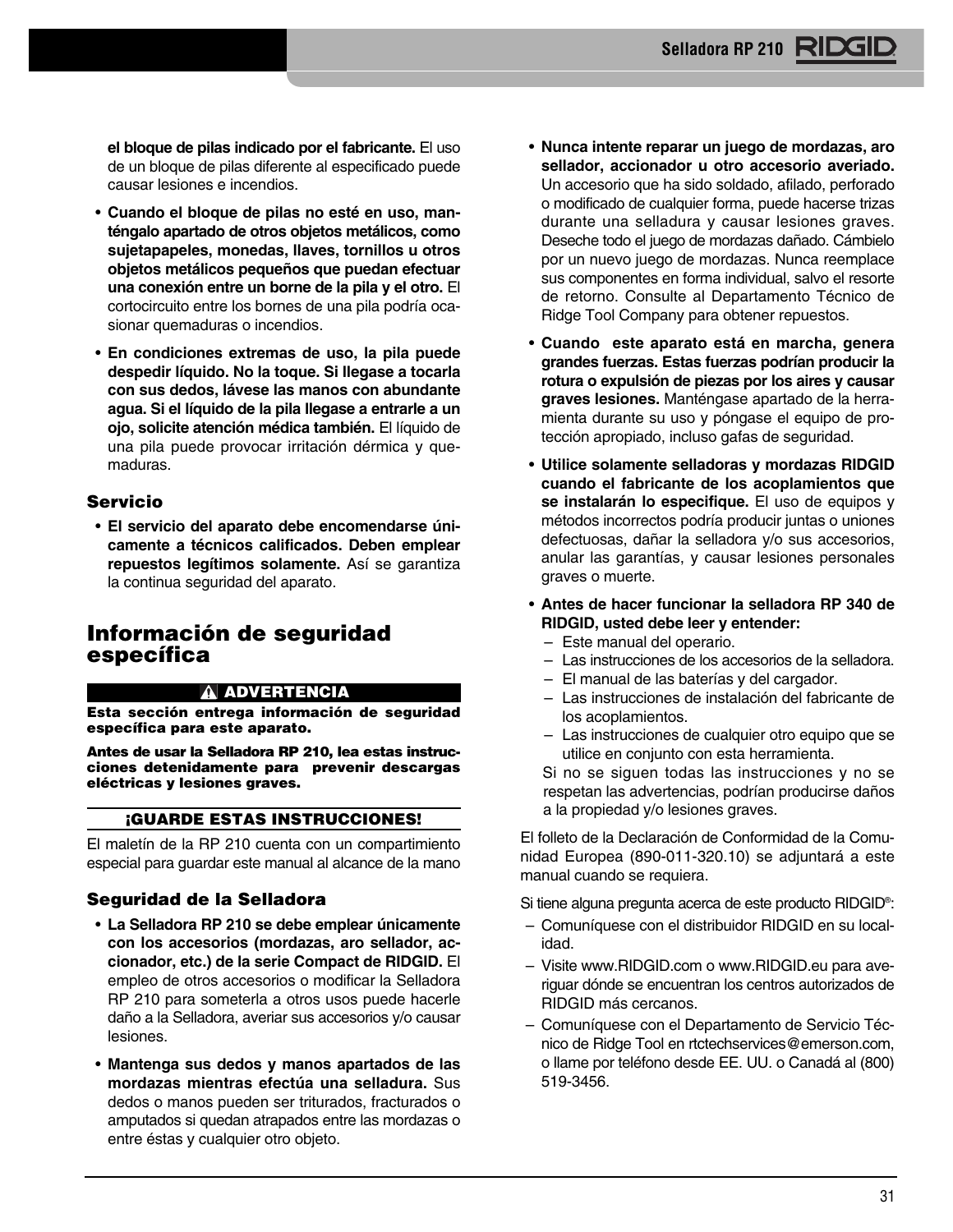## **Descripción, especificaciones y equipo estándar**

## **Descripción**

La Selladora RP 210 -en conjunción con las mordazas apropiadas- engarza mecánicamente un acoplamiento o tubo de unión sobre un tubo, creando entre ellos una junta o selladura hermética y definitiva. Al oprimirse el interruptor de la RP 210, un motor eléctrico interno propulsa una bom ba hidráulica, la cual inyecta líquido hacia el interior del cilindro del aparato. A su vez, esta acción impele al ariete o martillo hidráulico hacia delante, aplicando una fuerza selladora de miles de libras sobre acoplamientos especialmente diseñados.

El ciclo completo dura aproximadamente cinco (5) segundos. Una vez que se inicia la deformación del acoplamiento, el ciclo continúa automáticamente hasta finalizar, aunque el operario suelte el gatillo. Los DELs (diodos emisores de luz), en la parte posterior del aparato, son los encargados de avisar que el aparato ha enfrentado algún problema: temperatura de funcionamiento inapropiada, pasador para el montaje de las mordazas abierto o, necesita mantenimiento.



**Figura 1 – Selladora RP 210-B (a pila) y juego de morda zas serie Compact**

## **Especificaciones**

### **Selladora RP 210-B a pila:**

| Voltaje18 V cc |  |
|----------------|--|
|----------------|--|

Amperaje ................18 Amp

Potencia..................324 vatios

Peso...........................5,6 libras (2,5 Kg.) (Selladora sin bloque de pilas)

Presión del ariete .......5.400 libras (24kN)

## Temperaturas de

funcionamiento...........entre  $15^{\circ}$  y  $140^{\circ}$  F (-10° y 60° C) entre 0º y 140º F (-20º y 60º C) cuando la pila se mantiene a más de 15º F (-10º C) o la pila es de mayor potencia. Vea la sección Funcionamiento a bajas temperaturas.

Ciclo de servicio..........1 selladura  $\sqrt[\mathbb{G}]{\mathbb{Z}}$ /min.

La placa de número de serie de la selladora está ubicada en la base del mango, como se muestra en la Figura 2. Los primeros 4 dígitos indican el año y el mes de su fabricación (10 =  $a\tilde{n}$ o, 05 = mes).



**Figura 2 – Etiqueta con el número de serie de la selladora**

- ¡NOTA! Los juegos de mordazas y accesorios RIDGID se ofrecen de dos "series".
	- Serie Standard
	- Serie Compact

Los artículos de estas series no son intercambiables, es decir, las mordazas serie Standard funcionan únicamente con Selladoras de Serie Standard (RP 330, RP 340 320-E, CT-400). Asi mismo, los juegos de mordazas Serie Compact sólo funcionan con Selladoras de Serie Compact (100-B, RP 200, RP 210). Para mayores detalles sobre las selladoras y mordazas Standard, sírvase consultar los manuales de las selladoras tipo Standard.

La selección de los materiales y del método de **AVISO**junta o sellado apropiados es responsabilidad del diseñador y/o instalador del sistema. Antes de comenzar una instalación se requiere efectuar una exhaustiva evaluación de las condiciones ambientales imperantes, incluy endo las químicas y las temperaturas de funcionamiento. Consulte al fabricante del sistema de sellado que se empleará para seleccionar correctamente los componentes del sistema.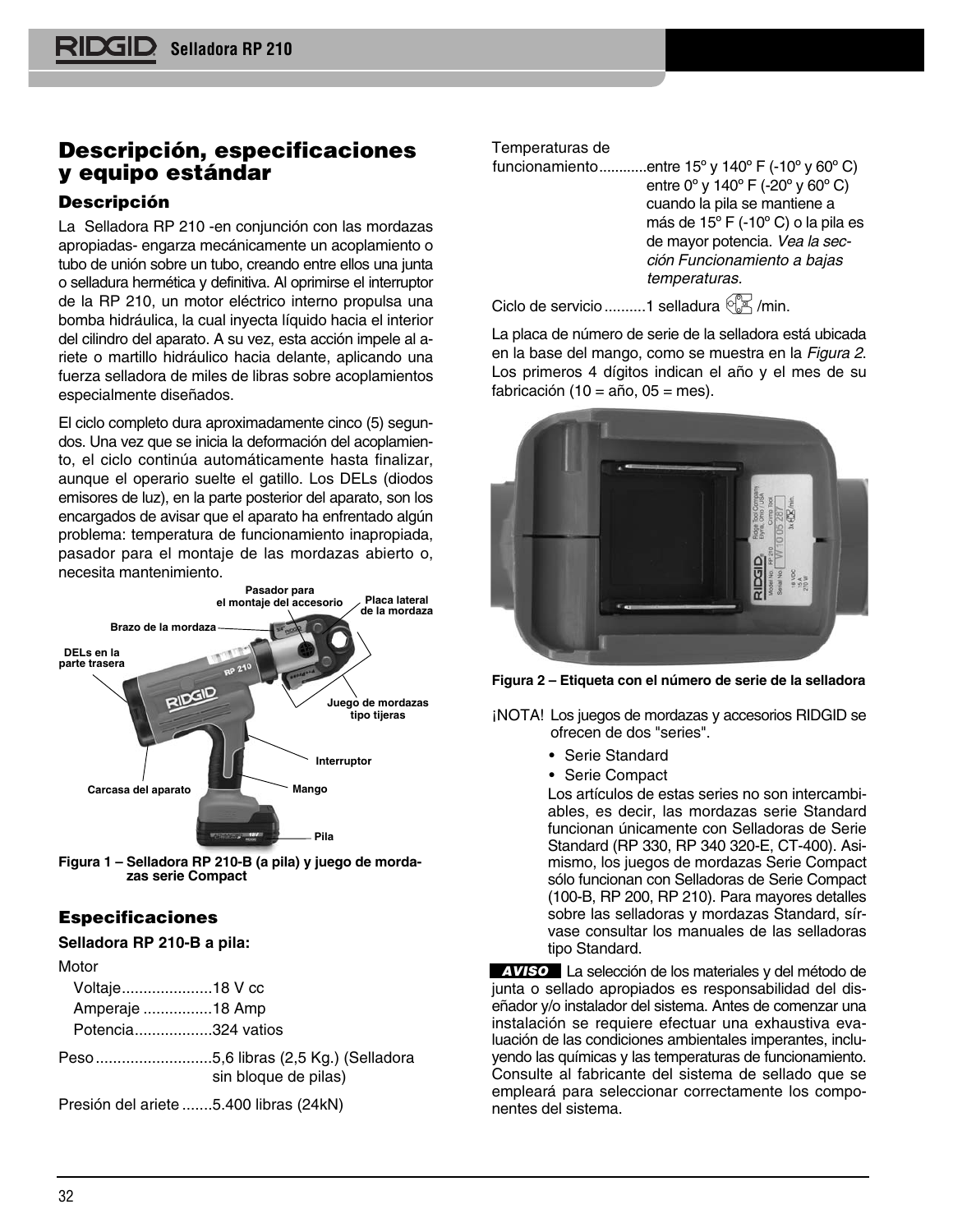## **Inspección de la Selladora**



**Diariamente, antes de usar la Selladora, inspecció nela. Si detecta algún problema, remédielo con el fin de evitar descargas eléctricas, aplastarse los dedos, o daños a la herramienta o las mordazas.**

- 1. Asegure que a la Selladora se le ha extraído la pila. Revise la pila por si está dañada. Si ha sufrido daños o se le han hecho modificaciones, no use la selladora hasta que la pila haya sido debidamente reparada o reemplazada.
- 2. Quite el aceite, grasa o mugre del equipo, particularmente de sus mangos y controles. Esto reduce el riesgo de que el aparato o alguno de sus mandos se resbale de sus manos.
- 3. Inspeccione la selladora para verificar lo siguiente:
	- Está completa y bien ensamblada, con el manteni miento vigente.
	- No tiene piezas rotas, desgastadas, faltantes, mal alineadas o atascadas.
	- El pasador de montaje de accesorios se desplaza fácilmente entre la posición completamente abierto y la posición completamente cerrado, y que se enclava bien en cada posición. Confirme que el interruptor funciona bien, sin trabarse ni atascarse.
	- Las etiquetas de advertencia están adheridas y son legibles. Vea la Figura 3.
	- No existe ninguna condición que impida su funcionamiento seguro y normal.

Si encuentra algún problema, no utilice la selladora hasta que se hayan solucionado las fallas.

4. Inspeccione y hágale mantenimiento a los accesorios de la selladora, el cargador de baterías y cualquier otro equipo o material que se use, según indican sus respectivas instrucciones.



**Figura 2 – Etiqueta de advertencias en la Selladora**

- 5. Con las manos secas coloque una pila totalmente cargada en la Selladora. Oprima una sola vez el botón ON/OFF ubicado en el tablero de los DELs para encender la Selladora. Los tres DELs en el tablero, el verde, el rojo y el amarillo, deben parpadear una vez al encender el aparato. Luego el DEL verde permanecerá encendido para indicar que la herramienta está lista para usarse. Si se la va a utilizar en ambientes fríos, a temperaturas inferiores a - 10º C (15º F), consulte la sección Funcionamiento a bajas temperaturas. Si detecta cualquiera otra condición, recurra a los Códigos de Diagnóstico en la página 40, antes de dar el siguiente paso. No utilice el aparato si no funciona correctamente. Con sus dedos y manos apartados del ariete, pruebe el funcionamiento del interruptor. Cuando lleva montado un accesorio (ej: juego de mordazas), la herramienta es capaz de sopesar la carga que enfrenta y se engancha hasta completar la selladura.
- 6. Revise la selladura y con sus manos secas extraiga la pila de la Selladora.

## **Preparación del aparato y de la zona de trabajo**

## **ADVERTENCIA**





**Prepare la Selladora y la zona de trabajo de acuerdo a los siguientes procedimientos con el fin de prevenir lesiones por aplastamientos, descargas eléctricas, incendios y otras causas, y daños a la herramienta o sistema que se está instalando**

- 1. Revise que la zona de trabajo:
	- esté bien iluminada,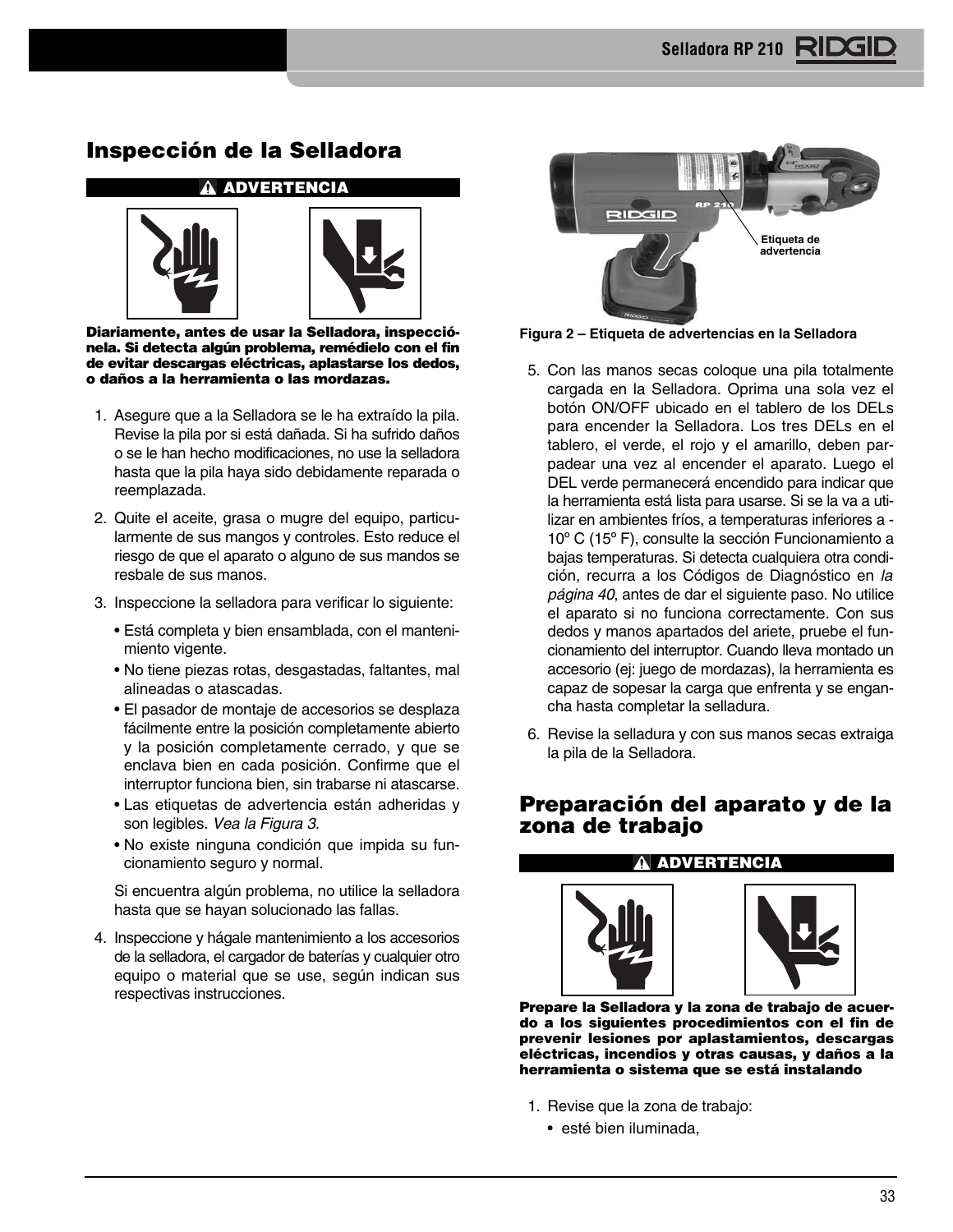- no tenga líquidos, emanaciones o polvo inflamables que puedan provocar un incendio. Si estos combustibles están presentes, no trabaje en la zona hasta que hayan sido retirados. La Selladora no es a prueba de explosión y puede generar chispas.
- tenga un lugar despejado, seco y estable para el operario. No use la máquina si estará parado sobre agua.
- 2. Considere la tarea que realizará y determine cuál es la herramienta RIDGID y el accesorio(s) correcto para cumplir dicha tarea. Si se usa un accesorio equivocado para una determinada tarea, usted puede lesionarse, averiar el aparato y/o hacer una conexión defectuosa. Consulte el Catálogo en línea de Ridge Tool en el sitio web www.RIDGID.com o llame al Servicio Técnico de Ridge Tool al (800) 519-3456 para conocer el listado completo de accesorios disponibles para esta Selladora. Asegúrese de que el aparato ha sido revisado en conformidad a sus instrucciones.
- 3. Observe la zona de trabajo y establezca si hay o no necesidad de interponer una barrera para que transeúntes no puedan acercarse al aparato en funcionamiento. Tenga en cuenta también que los observadores distraen al operario.
- 4. Cerciórese de que el aparato está desenchufado o que su pila ha sido extraída. Retraiga (abra) el pasador para el montaje del accesorio (o mordazas) hasta atrás. Vea la Figura 4. Si la Selladora tiene un accesorio acoplado, extráigalo.
- 5. Monte el accesorio correcto en la nariz de la Sella dora, como se muestra en la Figura 5 y vuelva a embutir el pasador hasta adentro. La Selladora no funcionará si el pasador no se encuentra totalmente encajado.



**Figura 4 – Retire hasta atrás el pasador para el montaje del accesorio** 



**Figura 5 – Monte el accesorio en la nariz de la Selladora**

## **Instrucciones de funcionamiento**

## **ADVERTENCIA**



**Siempre use protección para sus ojos para protegerlos de mugre y otros cuerpos foráneos.**

**Mantenga sus dedos y manos apartados del accesorio o mordazas durante el ciclo de sellado. Sus dedos o manos pueden ser aplastados, fracturados o amputados si quedan atrapados entre las mordazas, o entre las mordazas y la Selladora, el aco plamiento, la pieza de trabajo u otros objetos.**

**Respete las instrucciones de funcionamiento para su propia protección y la de la Selladora.**

## **Preparación de la junta o conexión**

**AVISO** Estas son instrucciones generales aplicables a varios tipos de accesorios de sellado. Siga siempre las instrucciones de instalación específicas del fabricante del accesorio que se usará y las del fabricante del acoplamiento o tubo de unión. De lo contrario la junta, unión o conexión puede quedar defectuosa y causar cuantiosos daños materiales.

- 1. Asegure que en la zona de trabajo no haya curiosos o distracciones y que la herramienta y la zona de trabajo hayan sido preparadas satisfactoriamente.
- 2. Prepare la conexión según las instrucciones del fabricante del acoplamiento.
- 3. Con las manos secas, inserte una batería completamente cargada. Oprima una sola vez el botón ON/OFF en el panel para encender la selladora. Los tres diodos luminosos (LED) parpadearán una sola vez. Luego, el diodo luminoso verde debe permanecer encendido, indicando que la herramienta está lista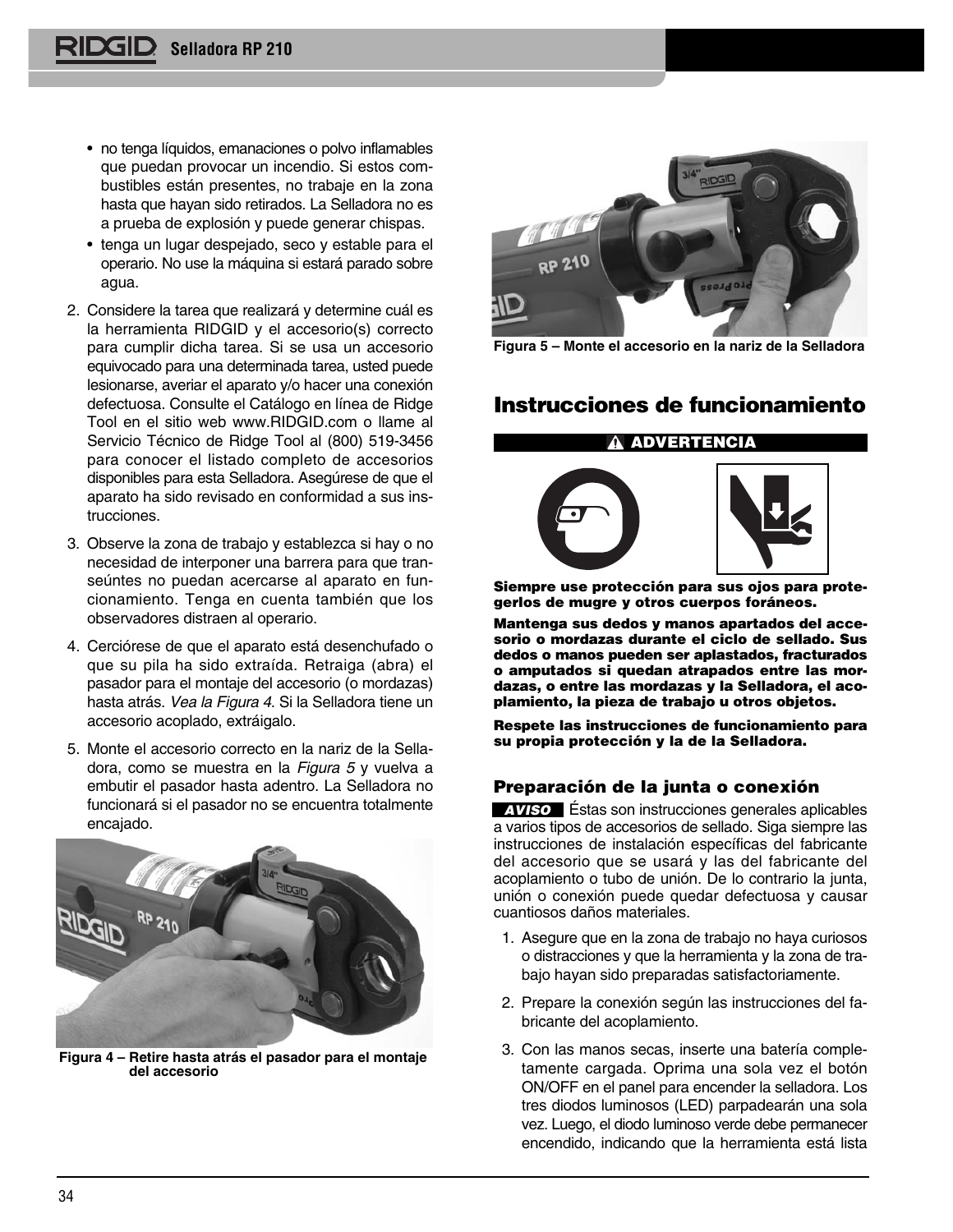para efectuar una selladura. La selladora se apagará (OFF) automáticamente si no se usa durante diez (10) minutos.

4. Asegure que el tubo esté metido en el acoplamiento hasta la profundidad debida, según especifica el manual del acoplamiento que se está instalando.

### **Selladura de un acoplamiento con mordazas tradicionales tipo tijeras**

- 1. Apriete los brazos de las mordazas para abrirlas (Figura 6).
- 2. Monte las mordazas abiertas alrededor del acoplamiento (Figura 7). Asegure que las curvas cóncavas de las mordazas estén bien alineadas con el contorno convexo del acoplamiento o tubo de unión, tal como se indica en el manual del operario del acoplamiento en uso. Jamás deje la Selladora colgando de sus mordazas y del acoplamiento. La Selladora puede caerse de forma imprevista y causar lesiones graves y hasta la muerte.



**Figura 6 – Apertura de las mordazas tipo tijeras**



**Figura 7 – Mordazas tipo tijeras rodeando el acoplamiento**



**Figura 8 – Selladora RP 210 en ángulo recto con respecto al tubo** 

- 3. Asegure que el juego de mordazas y la selladora estén perpendiculares al tubo. Oprima el interruptor de la selladora (Figura 8). Mantenga los dedos y las manos apartados del juego de mordazas para evitar que sean aplastados por las mordazas o entre las mordazas y otras piezas. El ciclo de sellado demora unos cinco (5) segundos. Una vez iniciado el ciclo de sellado y los rodillos hacen contacto con los brazos de las mordazas, la selladora se enclava y automáticamente completa el ciclo. Aunque el operario suelte el interruptor, la selladora no se detendrá una vez iniciado el ciclo. Esto asegura que la selladora engarce juntas herméticas en forma uniforme y reproducible.
- 4. Apriete los brazos de las mordazas para abrirlas.
- 5. Desmonte la selladora RP 210 y el juego de mordazas del tubo. No toque los bordes filosos que podrían haberse formado en el acoplamiento durante la operación de sellado.

## **Selladura de un acoplamiento o tubo de unión con accionador y aro de sellado tradicionales**

- 1. Abra el aro sellador debido y móntelo rectamente sobre el acoplamiento (Figura 9). Alinee el aro con el acoplamiento de acuerdo a las instrucciones en el manual del sistema de sellado en uso. Vuelva a revisar la profundidad de inserción antes de iniciar el proceso de sellado.
- 2. Apriete los brazos del accionador para abrir todo el conjunto. Introduzca las puntas del accionador en las cavidades del aro (Figura 10) y asegure que hayan quedado bien enganchadas. La Selladora y el accionador no deben jamás quedar colgando del aro sellador. La Selladora puede caerse inesperadamente y causar lesiones de gravedad o la muerte.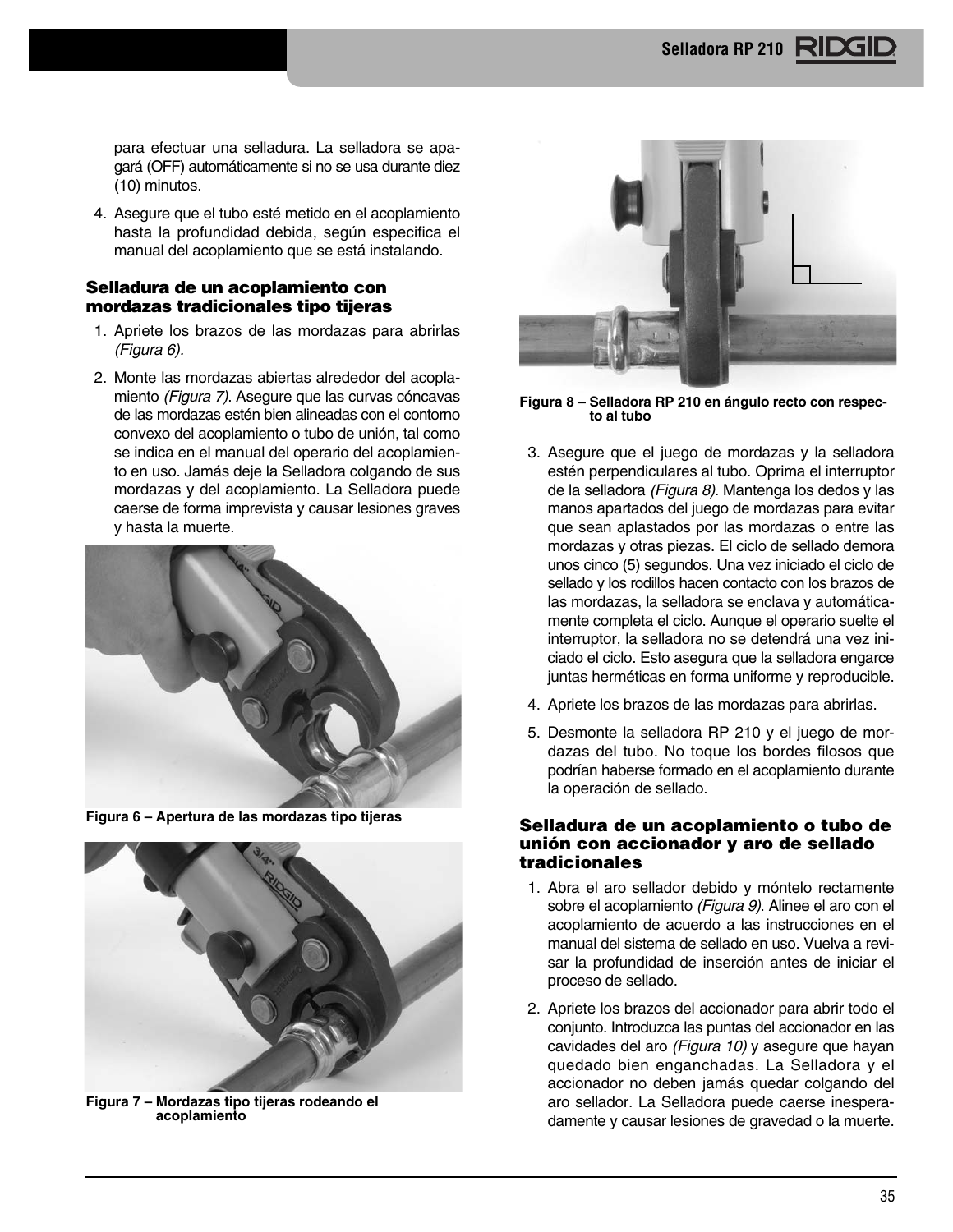Oprima el interruptor de gatillo en la Selladora. El ciclo de sellado demora alrededor de cinco (5) segundos. Una vez que comienza el ciclo de la selladura y los rodillos hacen contacto con los brazos del accionador, el aparato se enclava y automáticamente completa el ciclo de sellado. Aunque usted suelte el gatillo, el proceso sellador ha comenzado y la Selladora no se detendrá. Esto asegura el logro constante y reiterado de juntas herméticas. Para evitar que sus dedos sufran pellizcos o queden atrapados durante una selladura, manténgalos apartados del accionador y del aro.



**Figura 9 – Montaje del aro sellador sobre el acoplamiento**



**Figura 10 – Montaje del accionador en el aro sellador**

3. Completado el ciclo, apriete los brazos del accionador para abrirlo y separarlo del aro. Desmonte el aro fuera del acoplamiento con sus dedos, separando las dos mitades del aro y abriéndolas. Evite tocar las rebabas o bordes cortantes que pudieran haberse formado sobre el acoplamiento durante la selladura.

La Selladora RP 210-B se apagará automáti-**AVISO**camente cuando la carga de la pila sea insuficiente para completar satisfactoriamente una selladura. La señal visible de esta situación consistirá en el parpadeo del DEL verde. Introduzca una pila totalmente cargada en el aparato y repita la conexión como se indica anteriormente. Si fuera necesario retraer los rodillos y desmontar la Selladora del acoplamiento o tubo de unión, debido a que la pila se ha descargado o al mal funcionamiento del aparato, apriete el botón de liberación de la presión ubicado en el costado derecho de la Selladora (Figura 11). Si se diera este caso, deberá efectuarse una nueva selladura.



**Figura 11 – Botón de liberación de la presión**

## **Inspección de la junta sellada**

1. Revise el acoplamiento que recién se selló. Si el acoplamiento cuenta con un anillo de control y/o etiqueta de control provisto por su fabricante, no olvide quitarlo en este momento. La presencia de estos dispositivos de control y seguridad indica que el acoplamiento aún no ha sido sellado. Por tanto, otros se enterarán de que el acoplamiento ya está sellado si usted le elimina el anillo o etiqueta de control.

Verifique que no haya:

- Tubos excesivamente desalineados. Recuerde que una leve desviación, de hasta un grado, del tubo con relación al acoplamiento se considera normal.
- Tubos que no se han metido hasta la profundidad debida. Confirme que las rayas que usted marcó en el tubo con tinta indeleble para guiar la inserción del tubo en el acoplamiento todavía se encuentran alineadas con el extremo del acoplamiento.
- Mala alineación entre las mordazas o el aro sellador con el contorno del acoplamiento. Acoplamiento deformado.
- Ninguna otra discrepancia con las instrucciones del fabricante del acoplamiento.

Si se detecta alguno o varios de estos problemas, se hace necesario preparar, insertar y sellar un nuevo acoplamiento a un nuevo tubo.

2. Someta el sistema a prueba de acuerdo a las prácticas usuales y a los códigos locales vigentes.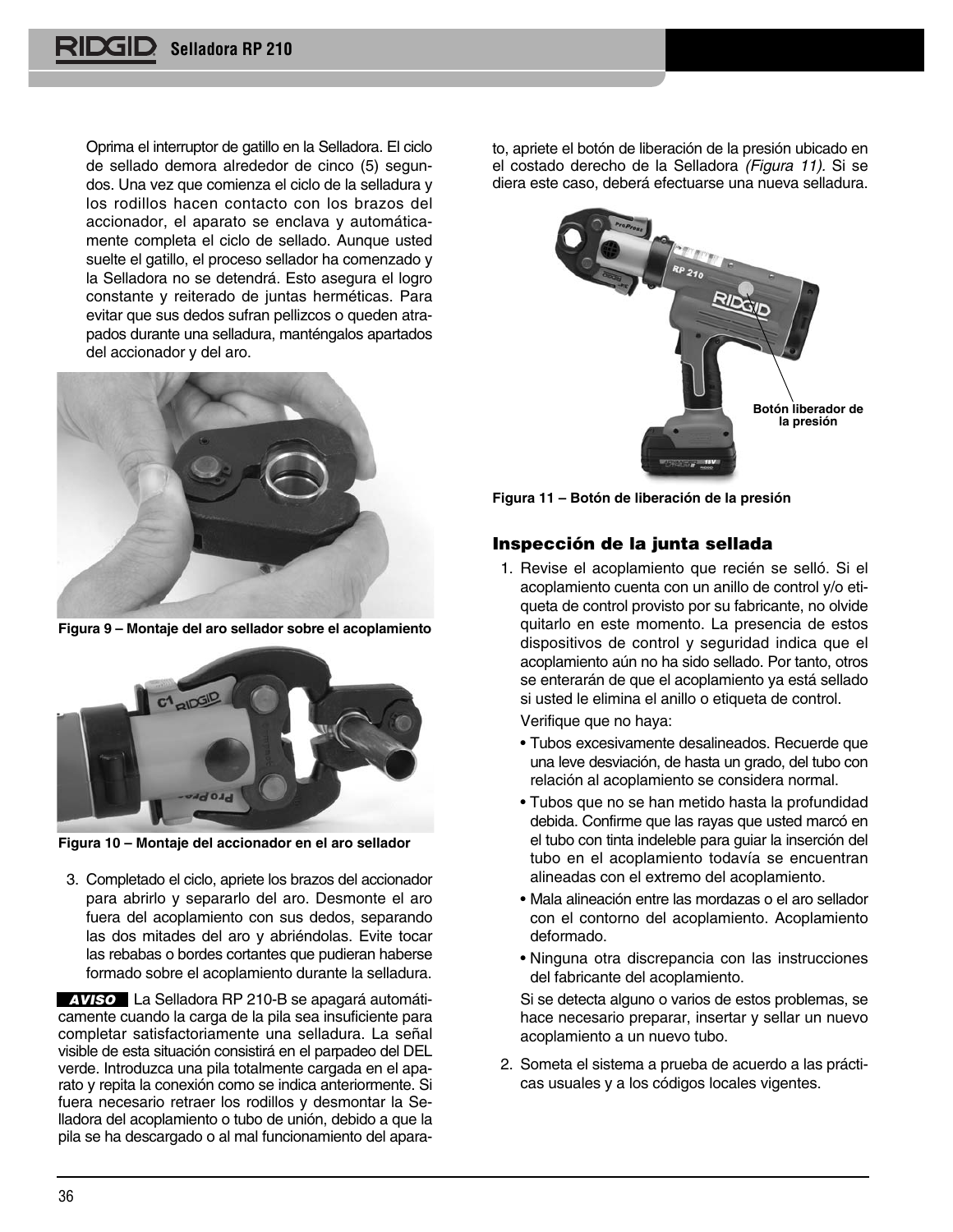## **Funcionamiento a bajas temperaturas**

Todas las pilas disminuyen su rendimiento a bajas temperaturas. La Selladora con su pila de 1,1Ah no puede completar selladuras a temperaturas ambientes inferiores a 15º F (-10º C). A temperaturas por debajo de ésta, la pila de 1,1Ah es incapaz de proveerle al aparato la potencia que exige para cumplir su tarea. Es posible trabajar con el aparato a temperaturas bajo 0º F (-20º) si se calienta la pila de 1,1Ah por sobre los 15º F (-10º C), o bien, colocándole una pila de mayor potencia (2,0Ah, 2,2Ah, 3,3Ah ó 4,0Ah).

Brillarán los DELs rojo y verde cuando la Selladora se encuentre a una temperatura entre los 0º F (-20º C) y los 15º F (-10º C). Si se está utilizando una pila de 1,1Ah, es posible que la Selladora no pueda completar la selladura de la junta. La Selladora se detendrá durante el ciclo de sellado y no se desenganchará del tubo. Para desmontarla, oprima el botón liberador de la presión al costado derecho del aparato (se muestra en la Figura 11). Por lo tanto, esta conexión deberá ser sellada nuevamente, ya sea con una pila de 1,1Ah a más de 15º F (-10º C) o con otra de 2,0Ah, 2,2Ah, 3,3Ah ó 4,0Ah de potencia, para asegurar una conexión total y absoluta.

Para utilizar la Selladora a temperaturas ambientes entre los 0º F (-20º) y los 15º F (-10º C) emplee:

- una pila de 2.0Ah, 2,2Ah, 3,3Ah ó 4.0Ah, o
- mantenga la pila de 1,1Ah a una temperatura por sobre los 15º F (-10º C). Caliéntela guardándola en un bolsillo interior de su chaqueta o manténgala en un sitio templado hasta que alcance la temperatura adecuada de funcionamiento.

Si el aparato se encuentra a menos de 0º F (-20º), sólo su DEL rojo estará encendido. Indica que el aparato no funcionará hasta que no haya alcanzado una temperatura superior a los 0° F (-20°).

## **Instrucciones de mantenimiento**

## **ADVERTENCIA**

**Asegure que el aparato esté sin pila antes de efectuarle cualquier mantenimiento o ajuste.**

## **Limpieza y lubricación**

- 1. Limpie el aparato diariamente con un paño limpio y seco.
- 2. Revise el pasador para el montaje de las mordazas o accesorio y, cuando sea necesario, lubríquelo con lubricante de silicona.
- 3. Revise los resortes de retorno en los accesorios

después de cada uso. Las mordazas o accesorios deben abrir y cerrarse libremente con sólo una presión moderada de los dedos.

## **Mantenimiento obligatorio en un Servicentro Autorizado RIDGID**

Transcurridos 30.000 ciclos de uso, el aparato mostrará un DEL amarillo parpadeante en el tablero de control toda vez que se encuentre encendido. Revela que debe efectuarse el mantenimiento y re-calibración del aparato. La Selladora dejará de funcionar pasados 2.000 ciclos desde el inicio del parpadeo del DEL amarillo, es decir, después de 32 mil ciclos de uso.

## **Accesorios**

### **ADVERTENCIA**

**Los accesorios siguientes han sido diseñados para emplearse con las Selladoras RP 210. Otros accesorios aptos para usarse con otras selladoras pue den tornarse peligrosos si se utilizan con una Se lla dora RP 210. Con el fin de evitar lesiones de gravedad, emplee únicamente los accesorios espe cíficamente diseñados y recomendados para usarse con las RP 210.**

**Ridge Tool Company fabrica accesorios de sellado serie Compact para usarse específicamente con selladoras de la serie Compact de RIDGID. Sólo em plee los accesorios que han sido específicamente diseñados para sellar los acoplamientos que empleará en la instalación. Vea el Catálogo Ridge Tool en nuestro sitio web www.RIDGID.com o llame al Departamento de Servicio Técnico de Ridge Tool al (800) 519-3456 para conocer los accesorios disponibles para este aparato.**

#### **Accesorios para la Selladora RP 210-B**

| No. en el<br>catálogo | <b>Descripción</b> |
|-----------------------|--------------------|
| 31023                 | Maletín (plástico) |

#### **Bloques de baterías**

| No. en el<br>catálogo | <b>Capacidad</b> | Región                                 |
|-----------------------|------------------|----------------------------------------|
| 44693                 | 18 V 2,0 Ah      | Norteamérica, Latinoamérica, Australia |
| 44698                 | 18 V 4,0 Ah      | Norteamérica, Latinoamérica, Australia |
| 43323                 | 18 V 2,0 Ah      | Europa y China                         |
| 43328                 | 18 V 4,0 Ah      | Europa y China                         |
| 31013                 | 18 V 1,1 Ah      | Norteamérica, Latinoamérica, Australia |
| 32743                 | 18 V 2,2 Ah      | Norteamérica, Latinoamérica, Australia |
| 31018                 | 18 V 3,3 Ah      | Norteamérica, Latinoamérica, Australia |
| 32473                 | 18 V 1,1 Ah      | Europa y China                         |
| 28218                 | 18 V 2,2 Ah      | Europa y China                         |
| 28448                 | 18 V 3,3 Ah      | Europa y China                         |

Todas las baterías en esta lista funcionan con cargadores RBC 20 de cualquier modelo. La etiqueta en cada batería indica la región en la cual puede funcionar.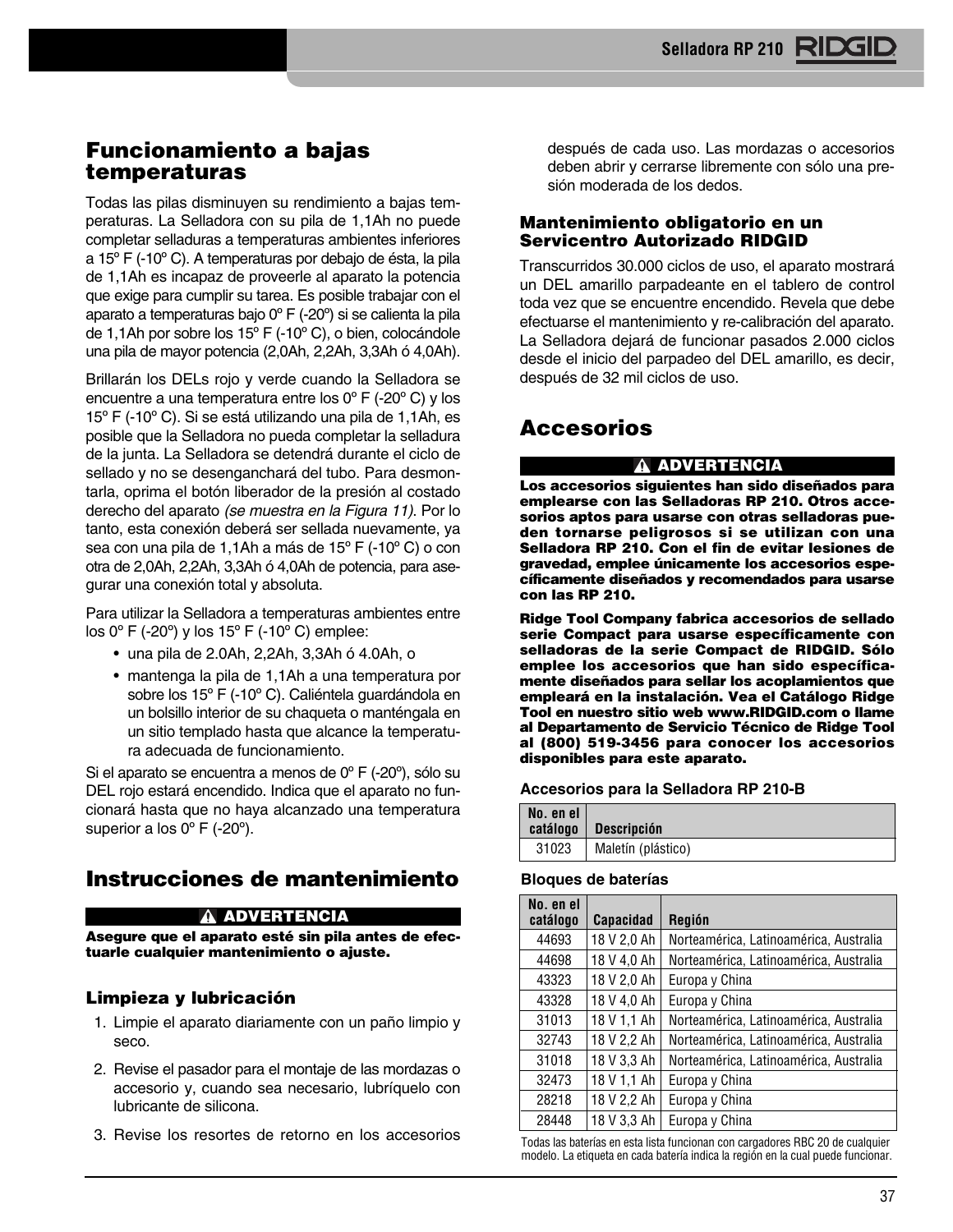#### **Bloques de baterías**

| No. en el<br>catálogo | <b>Capacidad</b> | <b>Región</b>                          |
|-----------------------|------------------|----------------------------------------|
| 44693                 | 18 V 2,0 Ah      | Norteamérica, Latinoamérica, Australia |
| 44698                 | 18 V 4,0 Ah      | Norteamérica, Latinoamérica, Australia |
| 43323                 | 18 V 2,0 Ah      | Europa y China                         |
| 43328                 | 18 V 4,0 Ah      | Europa y China                         |
| 31013                 | 18 V 1,1 Ah      | Norteamérica, Latinoamérica, Australia |
| 32743                 | 18 V 2,2 Ah      | Norteamérica, Latinoamérica, Australia |
| 31018                 | 18 V 3,3 Ah      | Norteamérica, Latinoamérica, Australia |
| 32473                 | 18 V 1.1 Ah      | Europa y China                         |
| 28218                 | 18 V 2,2 Ah      | Europa y China                         |
| 28448                 | 18 V 3,3 Ah      | Europa y China                         |

Todas las baterías en esta lista funcionan con cargadores RBC 20 de cualquier modelo. La etiqueta en cada batería indica la región en la cual puede funcionar.

## **Almacenaje**

Extráigale la pila y guarde el aparato y el bloque de pilas en el maletín. No almacene el aparato, pilas o el cargador de pilas a temperaturas extremas, de frío o calor. El sensor térmico de la Selladora no permitirá que ésta se encienda si la temperatura del aceite en su interior no se encuentra entre los 0º F (-20º C) y los 104º F (40º C). El DEL rojo encendido en el tablero de control dará cuenta de esta condición. Será necesario poner el aparato en un sitio templado para permitir que se caliente o se enfríe hasta alcanzar una temperatura apta de funcionamiento.

ADVERTENCIA Almacene el maletín de transporte en un lugar seco, seguro y bajo llave, que esté fuera del alcance de los niños y personas no capacitadas para trabajar con la Selladora RP 210. El aparato es peligroso en manos de inexpertos.

## **Servicio y reparaciones**

#### **ADVERTENCIA**

**Es peligroso hacer funcionar una selladora que ha sido mal reparada.** 

El servicio o reparación de la Selladora RP 210 debe ser efectuado por un Servicentro Autorizado RIDGID. Los cierres de la Selladora han sido marcados para detectar si personas no autorizadas la han abierto.

Para cualquier reparación o mantenimiento del aparato, contacte al Departamento de Servicio Técnico de Ridge Tool Company al (800) 519-3456 o visite nuestro sitio web www.RIDGID.com y obtenga el nombre y la dirección del servicentro autorizado RIDGID más cercano.

Para obtener información acerca del Servicentro RIDGID más cercano a su localidad o consultar sobre el servicio o reparación de esta máquina:

- Contacte al distribuidor de RIDGID en su localidad.
- En internet visite el sitio www.RIDGID.com ó www.RIDGID.eu para averiguar dónde se encuentran los centros autorizados de Ridge Tool más cercanos.
- Llame al Departamento de Servicio Técnico de Ridge Tool desde EE.UU. o Canadá al (800) 519-3456 o escriba a rtctechservices@emerson.com.

## **Eliminación de la selladora**

Algunas piezas de la selladora RP 340 de RIDGID contienen materiales valiosos y se pueden reciclar. Hay compañías locales que se especializan en reciclaje. Deseche los componentes de acuerdo con todos los reglamentos vigentes. Para más información sobre la eliminación de desechos, comuníquese con la agencia local de eliminación de residuos.



**Para los países de la Comunidad Europea:** ¡No deseche equipos eléctricos en la basura común!

De acuerdo con el Lineamiento Europeo 2002/96/EC para Desechos de Equipos

Eléctricos y Electrónicos y su implementación en la legislación nacional, los equipos eléctricos inservibles deben desecharse por separado en una forma que cumpla con las normas del medio ambiente.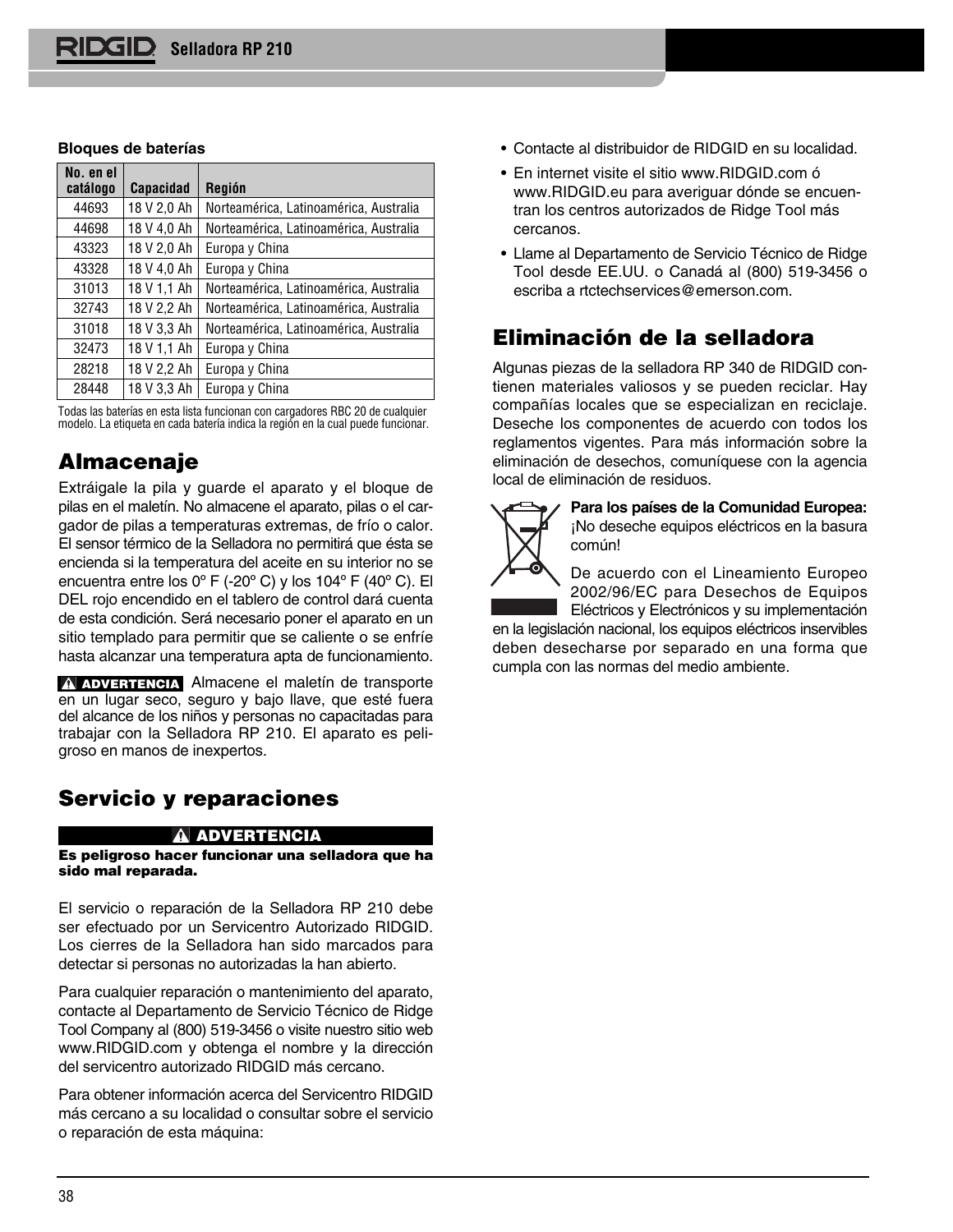## **Detección de averías**

| <b>PROBLEMA</b>                                                                                                                                   | <b>POSIBLES CAUSAS</b>                                                                                                                                                               | <b>SOLUCIÓN</b>                                                                                                                                                                                                                                                                                                                                                                                                                                                                                |  |
|---------------------------------------------------------------------------------------------------------------------------------------------------|--------------------------------------------------------------------------------------------------------------------------------------------------------------------------------------|------------------------------------------------------------------------------------------------------------------------------------------------------------------------------------------------------------------------------------------------------------------------------------------------------------------------------------------------------------------------------------------------------------------------------------------------------------------------------------------------|--|
| La Selladora no se en-<br>ciende cuando se le opri-                                                                                               | La pila está completamente descargada o averiada.                                                                                                                                    | Introduzca una pila completamente cargada o<br>cargue la pila descargada.                                                                                                                                                                                                                                                                                                                                                                                                                      |  |
| me el botón de ON/OFF<br>en el tablero de control.                                                                                                | La pila no está bien insertada en el mango del<br>aparato.                                                                                                                           | Asegure que la pila esté bien insertada en el mango<br>del aparato.                                                                                                                                                                                                                                                                                                                                                                                                                            |  |
| La selladora no funciona<br>cuando se oprime el gati-<br>llo. Parpadea la luz verde.                                                              | La pila tiene poca carga.                                                                                                                                                            | Introduzca una pila completamente cargada o car-<br>gue la pila descargada.                                                                                                                                                                                                                                                                                                                                                                                                                    |  |
| La Selladora se apaga ya<br>sea cuando se le aprieta<br>el gatillo o en medio de<br>un ciclo de sellado. DEL<br>rojo constantemente<br>encendido. | El aparato o la pila está muy caliente o muy frío.                                                                                                                                   | Sitúe la selladora y la pila en un ambiente templado<br>para que lleguen a una temperatura de funcio-<br>namiento adecuada: entre -20° C (0° F) y 60°C<br>(140°F). Si se utilizará la Selladora a temperaturas<br>extremadamente frías, consulte la sección Funciona-<br>miento a bajas temperaturas en este manual.<br>¡NOTA! El acoplamiento debe sellarse de nuevo<br>si el aparato se ha detenido en medio de<br>un ciclo de sellado. De lo contrario, la<br>selladura podría tener fugas. |  |
| DEL amarillo parpadea<br>reiteradamente mientras<br>el aparato está encendi-<br>do y funcionando<br>debidamente.                                  | Después de 30 mil selladuras el aparato necesita<br>el mantenimiento y re-calibración requeridos.                                                                                    | Contacte al Departamento Técnico de Ridge Tool<br>Company al (800) 519-3456 para obtener el nombre<br>y dirección del Servicio Autorizado más cercano.                                                                                                                                                                                                                                                                                                                                         |  |
| DEL amarillo brilla con-<br>tinuamente y cuando se<br>oprime el gatillo, el apara-<br>to no comienza a efectuar<br>el ciclo de sellado.           | Después de 32 mil selladuras es obligatorio hac-<br>erle mantenimiento y calibración al aparato. La<br>Selladora se "bloqueó" y no funcionará hasta<br>que se le haga mantenimiento. | Contacte al Departamento Técnico de Ridge Tool<br>Company al (800) 519-3456 para obtener el nombre<br>y dirección del Servicio Autorizado más cercano.                                                                                                                                                                                                                                                                                                                                         |  |
| DEL rojo parpadea reite-<br>radamente y cuando se<br>oprime el gatillo, el apara-<br>to no comienza a efectuar<br>el ciclo de sellado.            | El pasador para el montaje del accesorio no se<br>ha introducido hasta adentro.                                                                                                      | Meta el pasador para el montaje del accesorio<br>hasta adentro.                                                                                                                                                                                                                                                                                                                                                                                                                                |  |
| DEL amarillo brilla con-<br>tinuamente cuando se<br>enciende el aparato.                                                                          | El aparato tiene una falla.                                                                                                                                                          | Extraiga la pila y coloque una pila totalmente car-<br>gada. No olvide volver a sellar el acoplamiento. Si el<br>DEL amarillo permanece iluminado, contacte al<br>Servicio Técnico de Ridge Tool Company al (800)<br>519-3456 para obtener el nombre y dirección del<br>Servicio Autorizado más cercano.                                                                                                                                                                                       |  |
| Las mordazas quedaron<br>No se completó la selladura satisfactoriamente.<br>cerradas sobre el<br>acoplamiento o tubo de<br>unión.                 |                                                                                                                                                                                      | Oprima el botón de desenganche en el aparato<br>para desmontar las mordazas de encima del<br>acoplamiento o tubo de unión.                                                                                                                                                                                                                                                                                                                                                                     |  |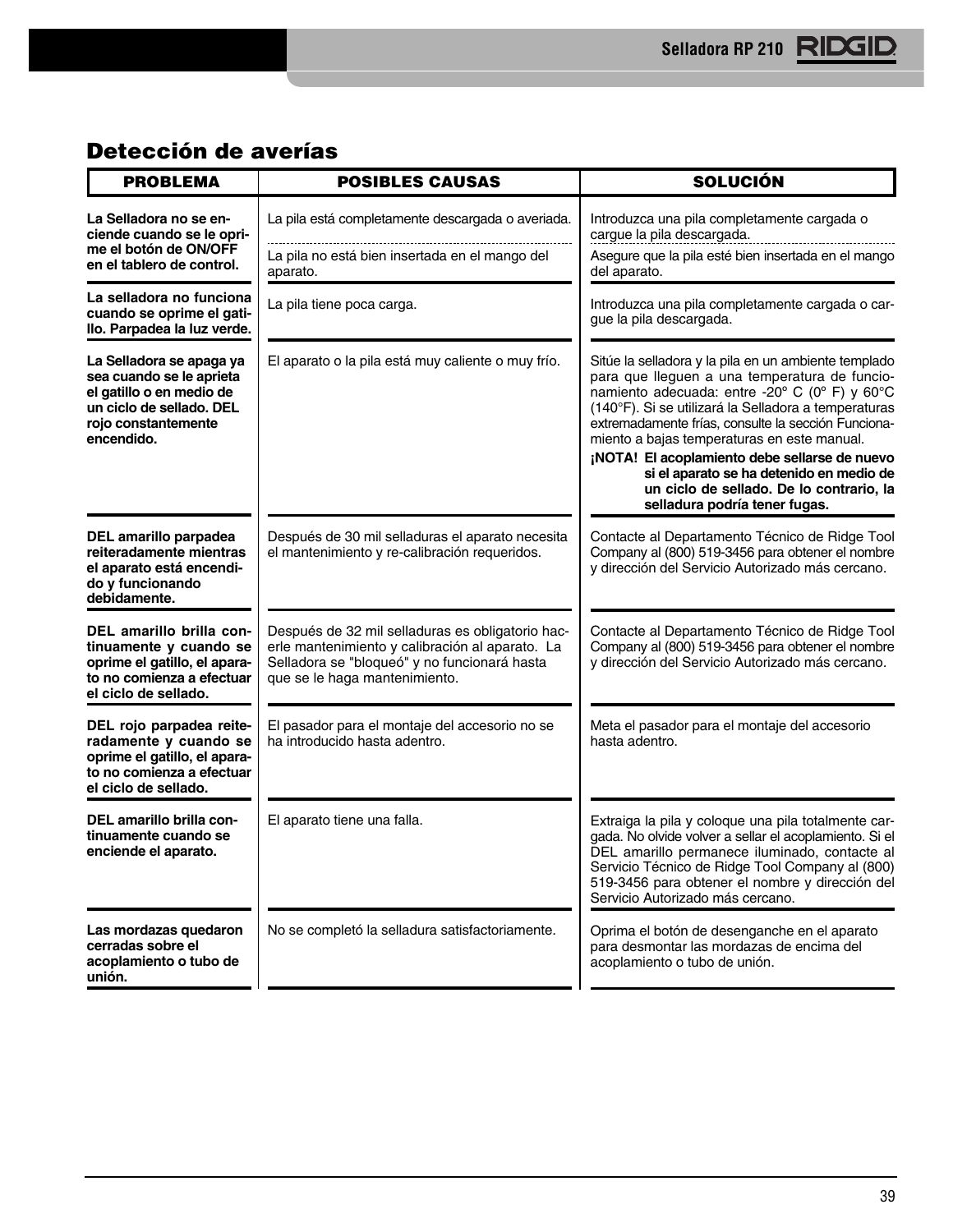## **Detección de averías (cont.)**

| <b>PROBLEMA</b>                         | <b>POSIBLES CAUSAS</b>                                                                                           | <b>SOLUCIÓN</b>                                                                                                                                                                |
|-----------------------------------------|------------------------------------------------------------------------------------------------------------------|--------------------------------------------------------------------------------------------------------------------------------------------------------------------------------|
| Las junta o conexión no<br>se completa. | Juego de mordazas utilizado no es el correcto para<br>el tamaño o el material de fabricación del tubo.           | Instale el juego de mordazas correcto.                                                                                                                                         |
|                                         | El aparato no se colocó en ángulo recto con<br>relación al tubo.                                                 | Vuelva a sellar un nuevo acoplamiento a un nuevo<br>tubo. Monte el aparato/mordazas alrededor del<br>acoplamiento/tubo en ángulo recto.                                        |
|                                         | Las curvas cóncavas de las mordazas no se alin-<br>earon a escuadra con el contorno convexo del<br>acoplamiento. | Vuelva a sellar un nuevo acoplamiento a un nuevo<br>tubo. Asegure que las curvas cóncavas de las<br>mordazas estén bien alineadas con el contorno<br>convexo del acoplamiento. |
|                                         | El aparato requiere reparación.                                                                                  | Contacte al Departamento Técnico de Ridge Tool<br>Company al (800) 519-3456 para obtener el nombre<br>y dirección del Servicio Autorizado más cercano.                         |

## **Códigos de diagnóstico**

| <b>LUZ</b> | <b>Estado</b> | <b>Descripción</b>                                                                                                                                       | Símbolo |
|------------|---------------|----------------------------------------------------------------------------------------------------------------------------------------------------------|---------|
| Verde      | Continua      | Aparato ENCENDIDO.                                                                                                                                       |         |
|            | Parpadeando   | Voltaje inaceptable<br>- Reemplazar pila con una completamente cargada.                                                                                  |         |
| Roja       | Parpadeando   | Pasador para el montaje de las mordazas no está metido hasta adentro.<br>Introdúzcalo hasta el fondo                                                     | 吅       |
|            | Continua      | Si sólo luz roja encendida, el aparato está fuera de los límites de<br>temperaturas de funcionamiento: entre 15 y 140°F $($ -10 y 60°C)                  |         |
| Amarilla   | Parpadeando   | Indica que el aparato ha efectuado más de 30 mil selladuras y requiere man-<br>tenimiento. NOTA: A los 32 mil ciclos de sellado el aparato se bloqueará. |         |
|            | Continua      | Aparato está bloqueado: requiere mantenimiento porque ya ha efectuado<br>32 mil selladuras. Si está averiado, llévelo a reparar.                         |         |

**Figura 12**